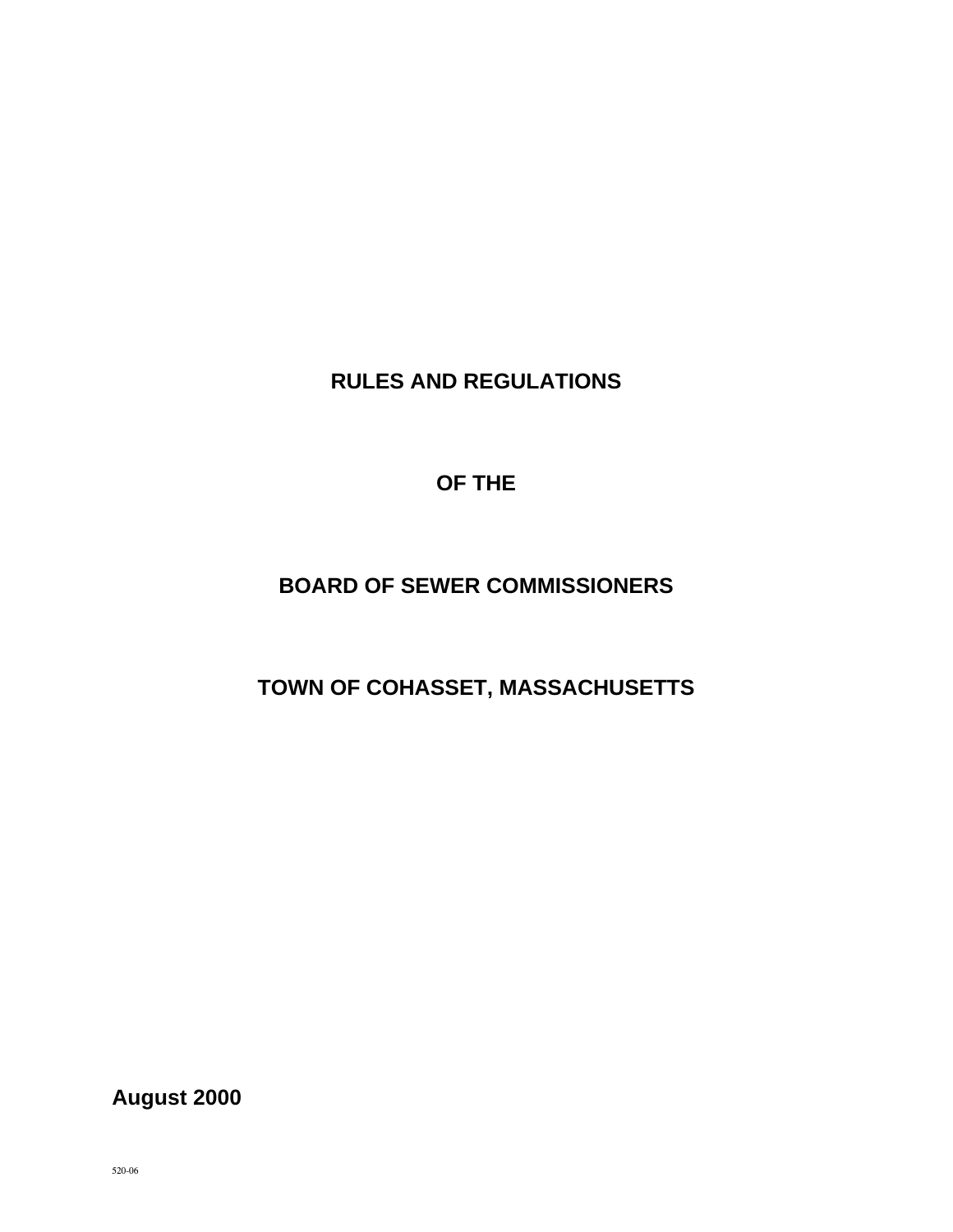# **RULES AND REGULATIONS OF THE BOARD OF SEWER COMMISSIONERS TOWN OF COHASSET, MASSACHUSETTS**

# **REGULATIONS REGARDING THE USE, INSTALLATION AND MAINTENANCE OF SANITARY SEWERS**

# **TABLE OF CONTENTS**

| <b>SECTION</b>      |                           | <b>DESCRIPTION</b>                | <b>PAGE</b>    |
|---------------------|---------------------------|-----------------------------------|----------------|
| ARTICLE I           | $\sim 100$                |                                   | $\overline{1}$ |
| <b>ARTICLE II</b>   | $\sim$                    |                                   | 11             |
| <b>ARTICLE III</b>  | $\sim$                    |                                   |                |
| <b>ARTICLE IV</b>   | $\sim$                    |                                   | 16             |
| ARTICLE V           | $\sim$                    |                                   | 18             |
| ARTICLE VI          | $\sim$                    |                                   | 28             |
| <b>ARTICLE VII</b>  | $\sim$                    | POWER AND AUTHORITY OF INSPECTORS | 28             |
| <b>ARTICLE VIII</b> | $\sim 100$                |                                   | 29             |
| <b>ARTICLE IX</b>   | $\mathbf{L}^{\text{max}}$ |                                   | 30             |
| ARTICLE X           | $\sim$                    |                                   |                |
| ARTICLE XI -        |                           |                                   |                |
|                     |                           |                                   |                |
|                     |                           |                                   |                |

| APPENDIX A | SPECIFICATIONS FOR THE CONSTRUCTION OF<br>SANITARY SEWERS AND APPURTENANCES              |
|------------|------------------------------------------------------------------------------------------|
| APPENDIX B | APPLICATION FOR SEWER SERVICE CONNECTION<br>COMMERCIAL/INDUSTRIAL SEWER APPLICATION FORM |
| APPENDIX C | <b>NPDES PERMIT</b>                                                                      |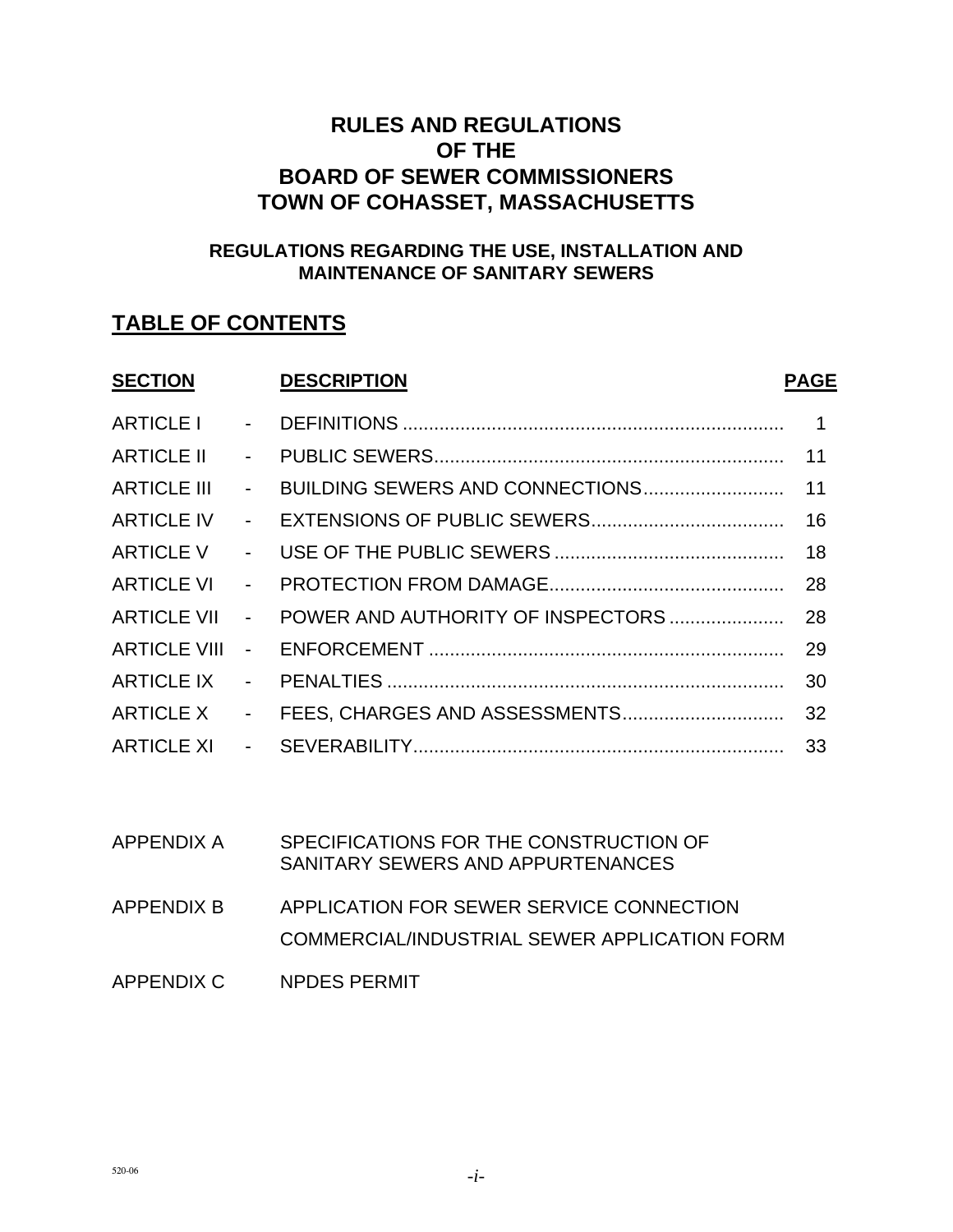#### **RULES AND REGULATIONS OF THE BOARD OF SEWER COMMISSIONERS TOWN OF COHASSET, MASSACHUSETTS**

These Rules and Regulations regulate the use of public and private sewers and drains, private wastewater disposal, the installation and connection of building sewers, and the discharge of waters and wastes into the public sewage works, and providing penalties for violations thereof, in the Town of Cohasset, County of Norfolk, Commonwealth of Massachusetts. These Rules and Regulations shall be in lieu of all Rules and Regulations heretofore in force and shall be effective 30 days after approval by the Board of Sewer Commissioners. All prior Rules and Regulations are hereby repealed upon the effective date of these Rules and Regulations.

#### REGULATIONS REGARDING THE USE, INSTALLATION AND MAINTENANCE OF SANITARY SEWERS

#### **ARTICLE I DEFINITIONS**

Unless the context specifically indicates otherwise, the meaning of terms used in this bylaw shall be as follows:

Section 101. "Act" or "the Act" shall mean the Federal Water Pollution Control Act, also known as the Clean Water Act, as amended (33 U.S.C. 1251, et. seq.), as well as any guidelines, limitations and standards promulgated by the Environmental Protection Agency pursuant to said regulations.

Section 102. "Applicant" shall mean the owner as hereinafter defined who makes out a sewer permit application with the intention of sewering an improved property.

Section 103. "Approval" shall mean written approval.

Section 104. "Authorized Representative of Industrial User" shall mean either:

- (a) a principal executive officer of at least the level of vice-president, if the Industrial User is a corporation;
- (b) a general partner or proprietor if the Industrial User is a partnership or proprietorship, respectively; or
- (c) a duly authorized representative of the individual designated above, if such representative is responsible for the overall operation of the facilities from which the discharge of wastewater originates.

Section 105. "Average Daily Flow" for any calendar year shall mean the total annual flow expressed in millions of gallons (MG) divided by the number of days in a year.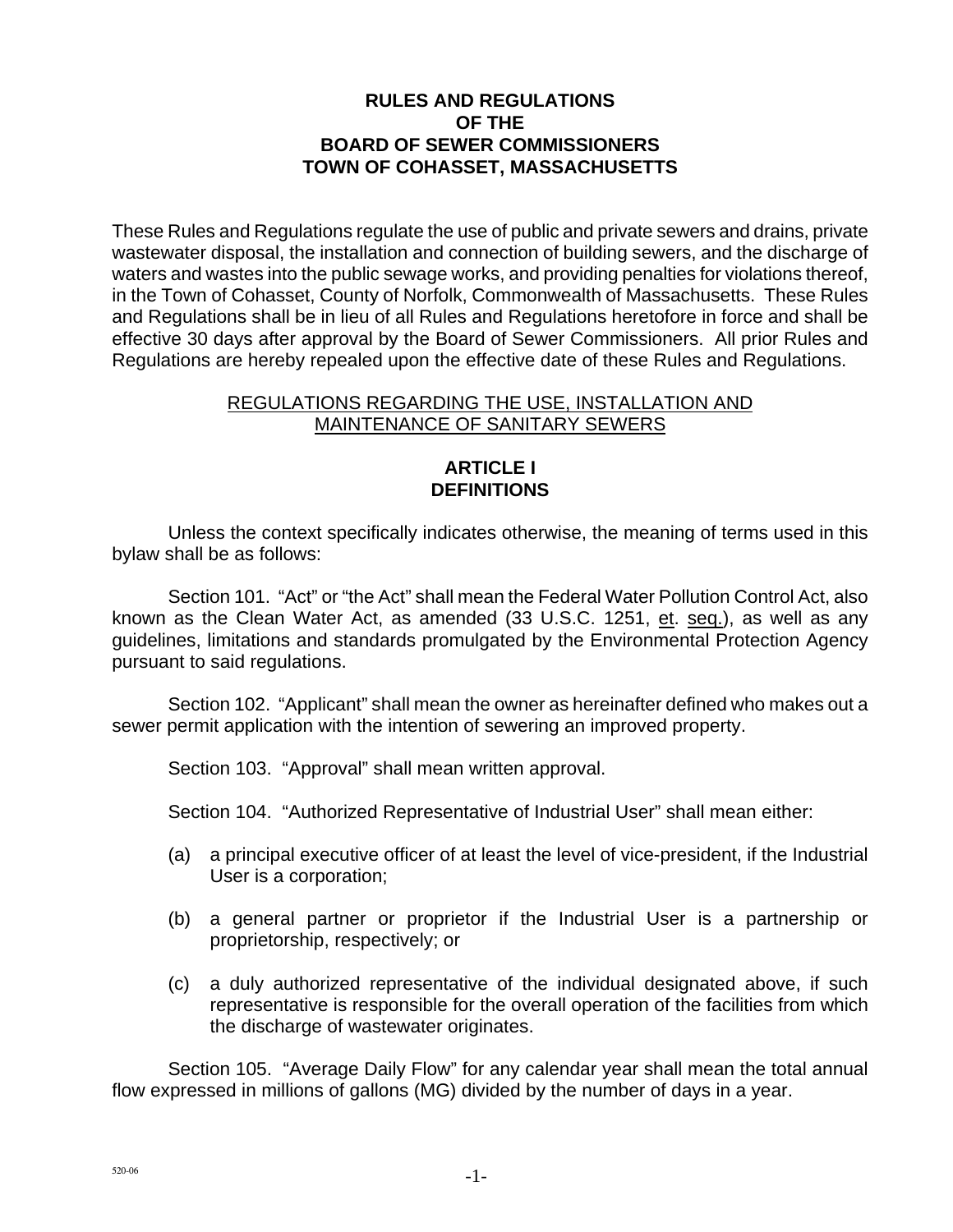Section 106. "Betterment Assessment" shall mean a tax or fee imposed on properties for sewage works or related costs as determined and/or defined herein and as provided by Massachusetts General Law.

Section 107. "BOD" (denoting Biochemical Oxygen Demand) shall mean the quantity of oxygen utilized in the biochemical oxidation of organic matter under standard laboratory procedure, five (5) days at twenty (20) degrees centigrade expressed in terms of mass and volume (milligrams per liter (mg/L)).

Section 108. "Building Drain" shall mean that part of the lowest horizontal piping of a drainage system which receives the discharge from soil, waste and other drainage pipes inside the walls of the building and conveys it to the building sewer, ending ten (10) feet outside the exterior face of the building wall.

Section 109. "Building Sewer" or "Service Connection" shall mean the sewer extension from the building drain to the Public Sewer or other place of disposal.

Section 110. "CSC" shall mean the "Cohasset Sewer Commission" otherwise known as the Town of Cohasset Board of Sewer Commissioners or their authorized associate members, representatives and/or agents.

Section 111. "Cohasset Wastewater" shall mean wastewater generated in Cohasset, Massachusetts.

Section 112. "Combined Sewer" shall mean a sewer constructed to receive both surface runoff and sewage.

Section 113. "Commercial Establishment" shall mean the primary use of the property is not defined as "residential" or "industrial."

Section 114. "Control Manhole" shall mean a manhole which is installed along a building drain/sewer or public or private sewer and which provides access for the observation, sampling and measurement of the wastes.

Section 115. "Cooling water" shall mean the water discharged from any system of condensation, air conditioning, cooling, refrigeration or other system of heat transfer. Such water shall contain no polluting substances which could produce BOD, SS or toxic pollutants or substances limited in these amended rules and regulations.

Section 116. "DEP" shall mean the Massachusetts Department of Environmental Protection.

Section 117. "Domestic Wastewater" shall mean normal water carried from household and toilet wastes discharged from any improved property, excluding groundwater, surface water, or stormwater.

Section 118. "Drain Layer" shall mean a person licensed by the Town of Cohasset Board of Sewer Commissioners to lay building sewers from existing Public Sewers to building drains.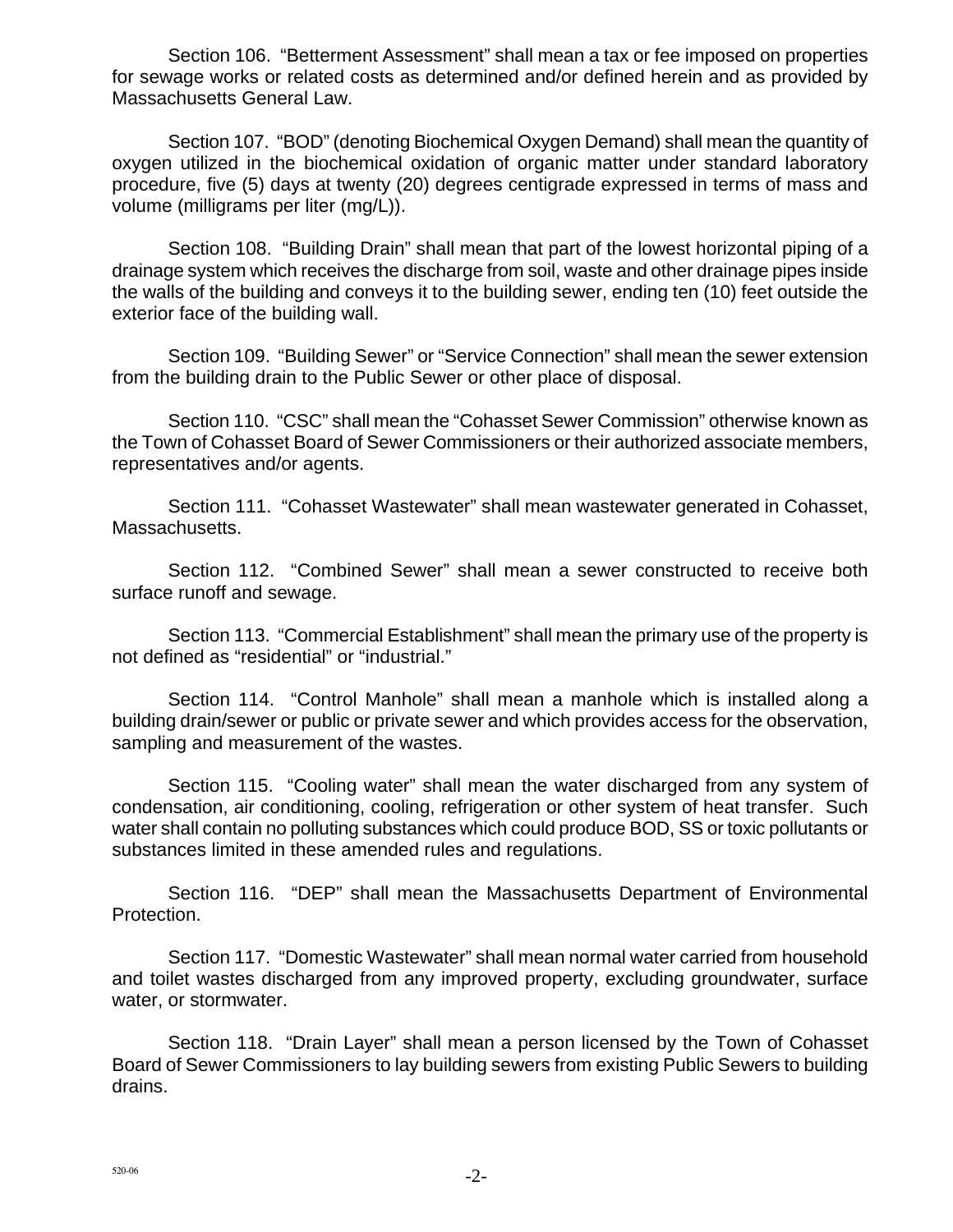Section 119. "DO" (Dissolved Oxygen) shall mean the oxygen level that is found in wastewater as measured by an approved technique described in the most recent edition of "Standard Methods for the Examination of Water and Wastewater" and as expressed in terms of mass and volume, in milligrams per liter (mg/l).

Section 120. "Dwelling Unit" shall refer to a residential home, apartment, condominium unit or similar facility.

Section 121. "EPA" shall mean the Environmental Protection Agency of the U.S. Government.

Section 122. "Easement" shall mean an acquired legal right for the specific use of land owned by others.

Section 123. "Equivalent Dwelling Unit" shall refer to a standardized unit of measurement determined by the Board of Sewer Commissioners developed to quantify the impacts of a property on public sewage works. The term Equivalent Dwelling Units (EDU) may be redefined by the Cohasset Board of Sewer Commissioners, as required from time to time, for betterment allocation purposes. Currently, for residential properties, a single family unit is "one" EDU, a two family unit is "two" EDU's, etc. Individual rental and condo units are considered single family units if they have two or more bedrooms. For commercial properties, EDU's are established based upon historical flow records and/or flow generation data defined by Title 5, the State Sanitary Code, with 330 gallons per day being considered an equivalent flow for one EDU.

Section 124. "Excessive" shall mean amounts or concentrations of any constituent of a wastewater which in the judgment of the Town may cause damage to any wastewater facility, which will be produced in excessive quantities in the sludge produced at the Wastewater Treatment Plant, which will be harmful to a wastewater treatment process, which cannot be removed in the wastewater treatment works of the Town to the degree required to meet the limited classification standard of the receiving water, which can otherwise endanger life, limb, the environment or public property, or which can constitute a nuisance.

Section 125. "Facilities" shall include structures and conduits for the purpose of collecting, treating, neutralizing, or disposing of domestic wastewater and/or industrial or other wastewaters as are disposed of by means of structures and conduits including treatment and disposal works, necessary intercepting, outfall, and outlet sewers, and pumping stations integral to such facilities with sewers, equipment, furnishings thereof and other appurtenances connected therewith.

Section 126. "Fiscal Year" shall mean the period from July 1 to June 30 of the following year.

Section 127. "Floatable Oil" is oil, fat, wax, or grease in a physical state such that it will separate from wastewater by treatment in an approved pretreatment facility. A wastewater shall be considered free of floatable oil if it is properly pretreated and the wastewater does not interfere with the sewage works.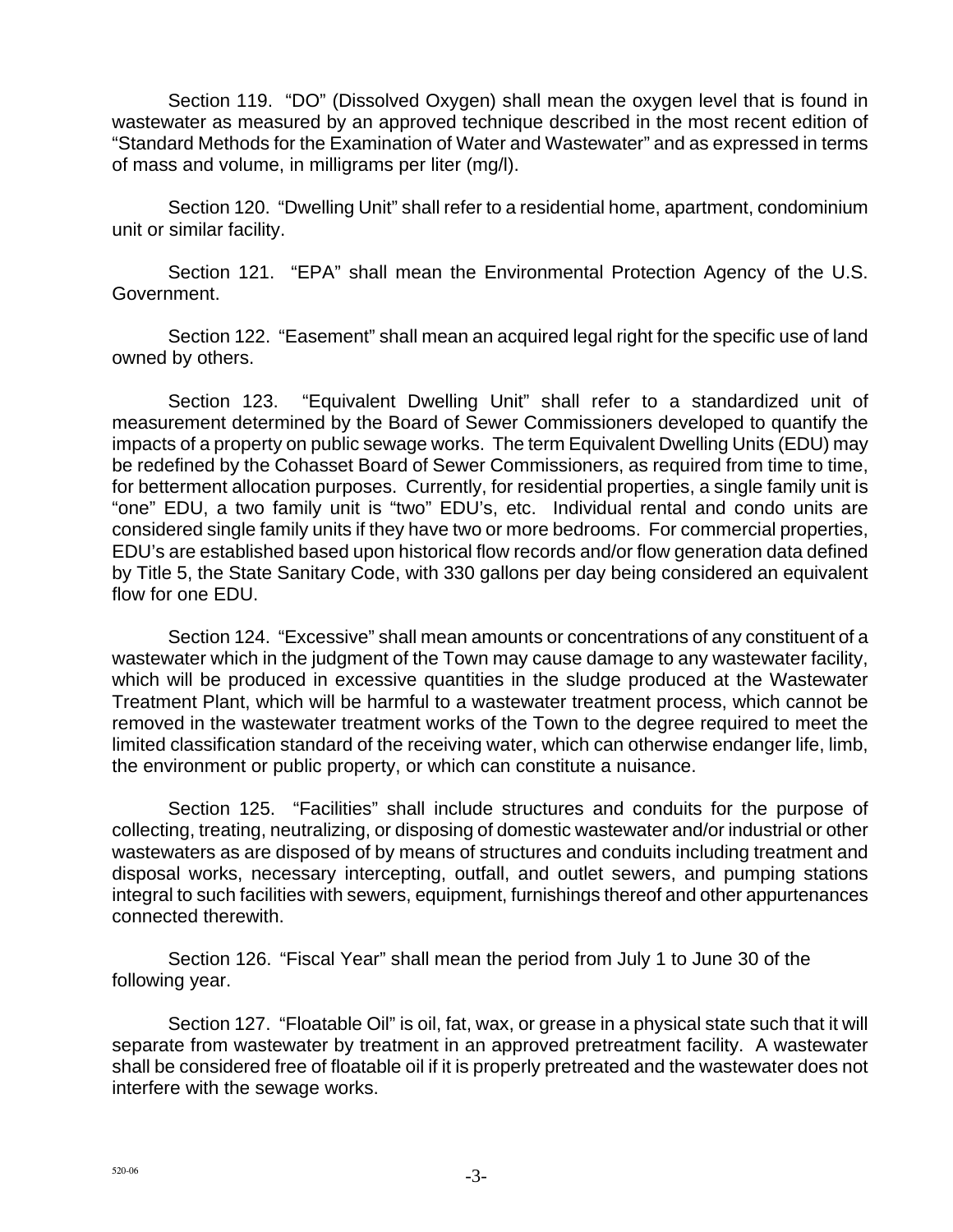Section 128. "Flow Equalization Facilities" are those retention devices in which variations in flow and composition of a liquid are averaged through the accumulation of flow over a designated period.

Section 129. "Garbage" shall mean the animal and vegetable wastes resulting from the handling, preparation, cooking and serving of food and from the handling, storage and sale of produce. It is composed largely of putrescible organic matter and its natural moisture content.

Section 130. "GPD" is the abbreviation for gallons per day.

Section 131. "Hauler" shall mean any person who contracts for the disposal of septage and has obtained a septage handler/pumping permit from the Cohasset Board of Health.

Section 132. "Hazardous Waste" shall mean a waste, or a combination of wastes, that at the time of discharge:

- (a) Is identified as a hazardous waste by EPA pursuant to the Resource Conservation and Recovery Act, 42 USC 6901, *et seq.*, and is listed in 40 CFR Part 261, as amended from time to time;
- (b) Has any of the hazardous waste characteristics identified by EPA in 40 CFR Part 261, as amended from time to time;
- (c) Has been identified by DEP as hazardous waste pursuant to M.G.L. c. 21C and is listed in 310 CMR 30.000, as amended from time to time; or
- (d) Has any of the hazardous waste characteristics identified by DEP in 310 CMR 30.000, as amended from time to time.

A waste that would be a hazardous waste pursuant to the EPA or DEP criteria, except for the fact that it is discharged to the sanitary sewage system shall be, for purposes of this definition, a hazardous waste unless it is in wastewater which is discharged to the sewer system pursuant to a permit issued under 360 CMR 10.000 and in compliance with CSC discharge limits.

Section 133. "Hingham's Wastewater" shall mean wastewater generated in Hingham, MA.

Section 134. "Hingham's Hull Street Gravity Main" shall refer to the gravity main constructed on Hull Street located partially in Hingham, MA and partially in Cohasset, MA.

Section 135. "Hingham's Pump Station" shall refer to a wastewater pump station constructed by the Town of Hingham in Hingham, MA to serve the Weir River Sewer District of Hingham, MA and the North Cohasset Wastewater District, which shall pump wastewater to the Hull Wastewater Works.

Section 136. "Hingham's Wastewater Pipeline" shall mean the forcemain and gravity sewer designed by Hingham and constructed, owned, operated and maintained by the Town of Hingham in Hingham, MA and/or Hull, MA and as otherwise agreed to with the Town of Hull for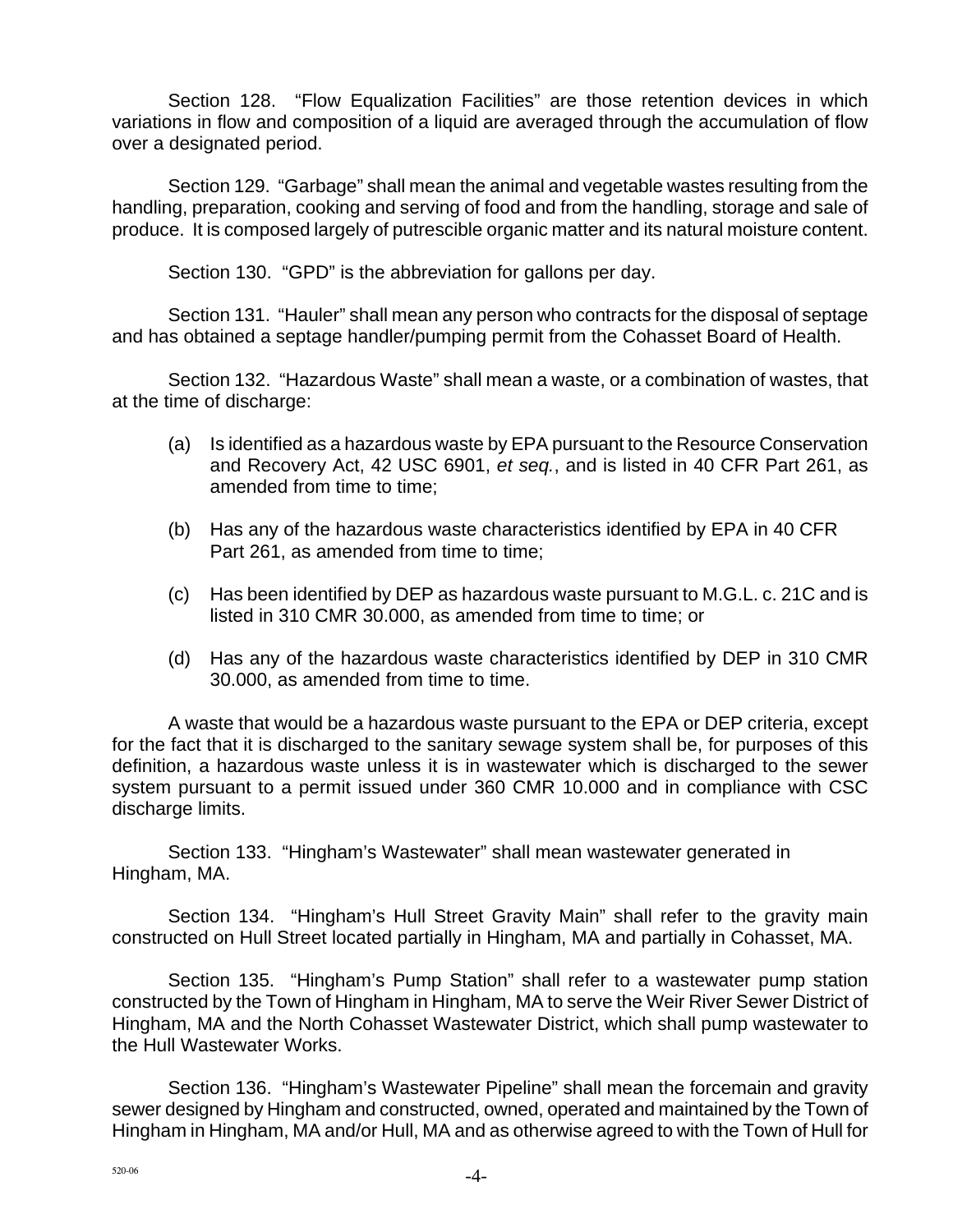the purpose of conveying wastewater along Nantasket Avenue from Hingham's Pump Station to the Hull gravity main at the intersection of Nantasket Avenue and Atlantic Avenue in Hull, MA.

Section 137. "Hull Wastewater Works" shall mean the entire Town of Hull's sewage system including collector sewers, pump stations, forcemains, the Hull Wastewater Treatment Plant and its ocean outfall.

Section 138. "Improved Property" shall mean any property located within the Town upon which there is erected a structure intended for continuous or periodic habitation, occupancy, or use by human beings or animals and from which structure wastewaters shall be or may be discharged.

Section 139. "Incompatible Pollutant" shall mean any pollutant or level of pollutant(s), and any combination thereof that the POTW was not designed to treat, does not adequately remove or which causes interference.

Section 140. "Industrial Establishment" shall mean any room, group of rooms, building or other enclosure used or intended for use in the operation of one or more business enterprise(s) for manufacturing, processing, cleaning, laundering, assembling or preparing any product, commodity or article or from which any process wastewater, distinct from domestic wastewater, may be discharged.

Section 141. "Industrial User" shall mean a manufacturing, processing or other nonresidential facility (such as a hospital, commercial laundry, tank and barrel cleaning operation, etc.) which discharges or may discharge non-sanitary industrial wastes into a public sewer.

Section 142. "Industrial Wastes" shall mean the liquid or solid wastes from an industrial process, trade, or business other than sanitary or kitchen flows.

Section 143. "Interference" shall mean a discharge which, alone or in conjunction with a discharge or combination of discharges from other sources, may:

- (a) Inhibit or disrupt the POTW, its treatment processes or operations, or its sludge processes, uses, or disposal; and
- (b) Contribute to or be a cause of a violation of any requirement of the POTW's NPDES permit (including an increase in the magnitude or duration of a violation) or of the prevention of sewage sludge use or disposal in compliance with the following statutory provisions and regulations or permits issued thereunder (or more stringent State or local regulations): Section 405 of the Clean Water Act, the Solid Waste Disposal Act (SWDA) (including Title II, more commonly referred to as the Resource Conservation and Recovery Act (RCRA), and including State regulations contained in any State sludge management plan prepared pursuant to Subtitle D of the SWDA), the Clean Air Act, the Toxic Substances Control Act, and the Marine Protection, Research and Sanctuaries Act.

Section 144. "Invert" shall mean the bottom inside of the sewer pipe.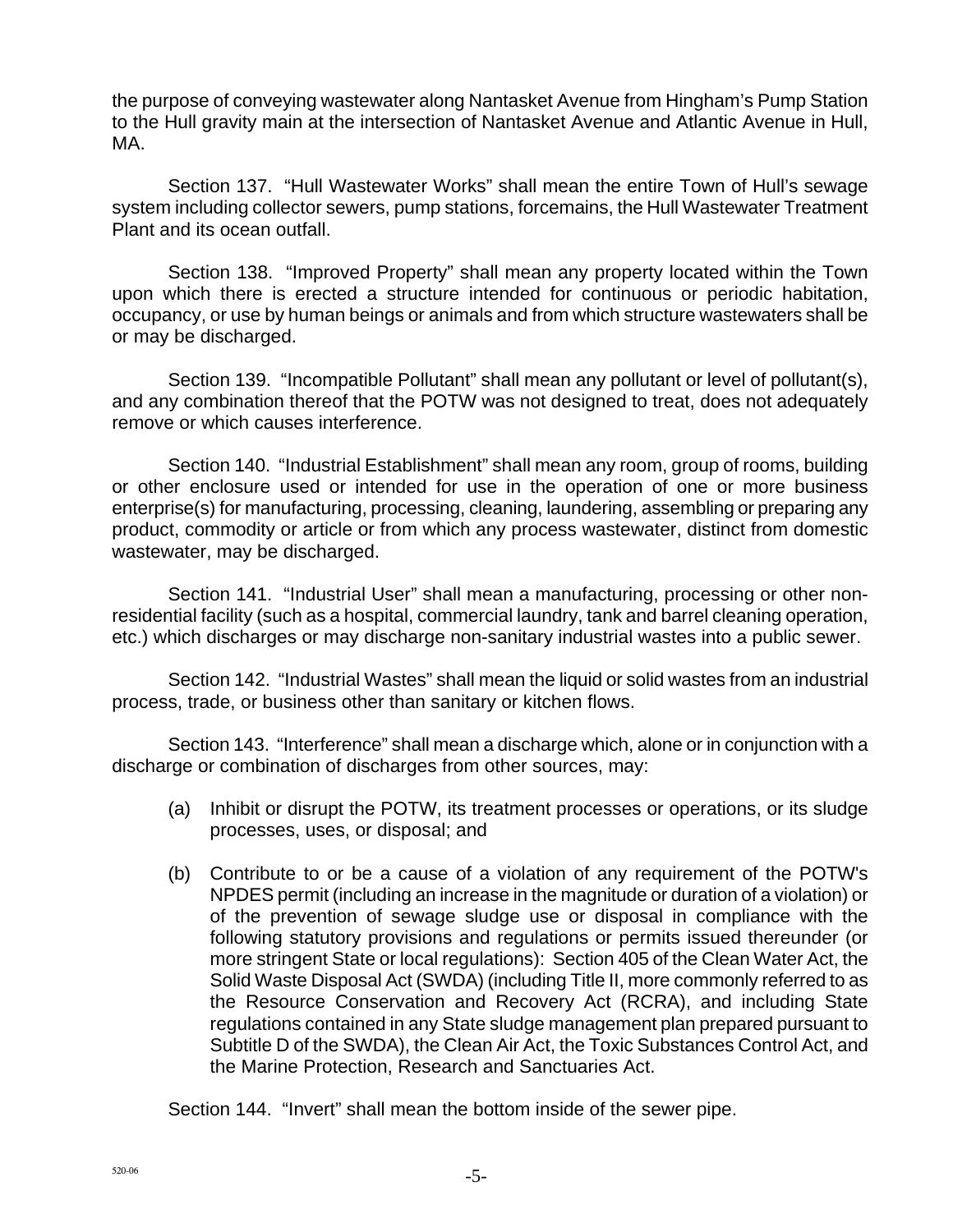Section 145. "Leachate" shall mean the liquid that is collected, pumped and/or removed from a lined or unlined solid waste landfill. No leachate, whether treated or untreated, shall be a part of Cohasset's Wastewater.

Section 146. "MGD" is the abbreviation for million gallons per day.

Section 147. "Marina" shall mean:

- a) a dock, pier, mooring, wharf, float or combination of such facilities that accommodates five (5) or more recreational vessels as a commercial operation or in association with a club; or
- b) any dock, pier, mooring, wharf, float or combination of such facilities used as a commercial operation, aside from (a) above, at which any vessel is serviced or maintained.

Section 148. "Marine Sanitation Device (MSD)-Type I" shall mean a marine toilet which, under prescribed test conditions, will produce an effluent that will not exceed a fecal coliform bacteria count of one thousand (1,000) parts per one hundred (100) milliliters, and will have no visible solids.

Section 149. "Marine Sanitation Device (MSD)-Type II" shall mean a marine toilet which, under prescribed test conditions, will produce an effluent that will not exceed a fecal coliform bacteria count of two hundred (200) parts per one hundred (100) milliliters, and will have suspended solids not greater than one hundred and fifty (150) milligrams per liter.

Section 150. "Marine Sanitation Device (MSD)-Type III" shall mean a marine toilet which is designated to prevent the discharge from the vessel of any treated or untreated sewage, or any waste derived from sewage.

Section 151. "Marine Toilet" shall mean any toilet or receptacle for the containment of human wastes located on or within any vessel, as defined herein, not including a portable potty.

Section 152. "National Categorical Pretreatment Standard" or "Pretreatment Standard" shall mean any regulation containing pollutant discharge limits promulgated by the U.S. Environmental Protection Agency in accordance with Section 307 (b) and (c) of the Act (33 U.S.C. 1347) which applies to Industrial Users.

Section 153. "National Pollution Discharge Elimination System (NPDES) Permit" shall mean a permit issued pursuant to Section 402 of the Act (33 U.S.C. 1342).

Section 154. "Natural Outlet" shall mean any outlet into a watercourse, pond, ditch, lake, or other surface waterbody or groundwater regime.

Section 155. "Owner" shall mean any person with vested ownership, legal or equitable, sole or partial, in or of any improved property.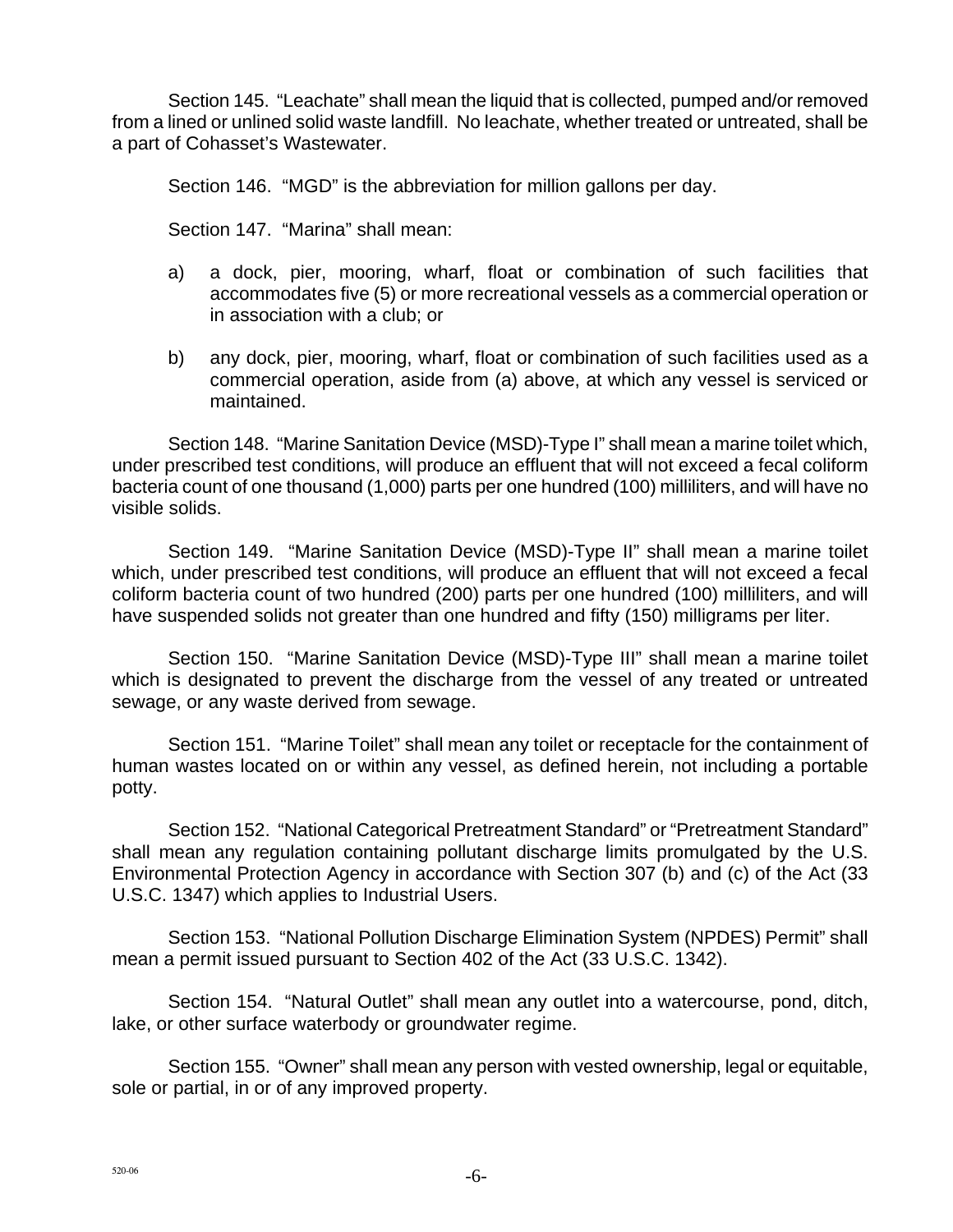Section 156. "Parcel" shall mean an area of land as marked on the assessment drawings on file in the office of the Town Assessor, Cohasset, Massachusetts.

Section 157. "Pass Through" means a discharge which exits or discharges from the POTW into its receiving waters in quantities or concentrations which, alone or in conjunction with a discharge or discharges from other sources, is a cause of a violation of any requirement of the POTW's NPDES permit (including an increase in the magnitude or duration of a violation).

Section 158. "Peak Flow Rate" shall mean the maximum pumping rate for a pump station expressed in gallons per minute (GPM) or gallons per day (GPD).

Section 159. "Person" shall mean any individual, firm, company, association, society, corporation or group, or any Federal, State or local governmental agencies or their representatives, or other entity.

Section 160. "pH" shall mean the logarithm to the base 10, of the reciprocal of the concentration of hydrogen ions expressed in gram atoms per liter of solution, referenced as standard units (S.U.).

Section 161. "Phosphorus" (denoting Total Phosphorus) shall mean the total of organic phosphorus and inorganic phosphorus.

Section 162. "Pollutant" shall mean any material or substance that may cause an alteration of the chemical, physical, biological or radiological integrity of the POTW effluent or the receiving waters.

Section 163. "POTW (Publicly Owned Treatment Works)" or "treatment works" shall mean a treatment works as defined by section 212 of the Act, which is owned by a State or municipality (as defined by section 502(4) of the Act). This definition includes any devices and systems used in the storage, treatment, recycling and reclamation of municipal sewage or industrial wastes of a liquid nature. It also includes sewers, pipes and other conveyances only if they convey wastewater to a Water Pollution Control Plant. The term also means the municipality as defined in section 502(4) of the Act, which has jurisdiction over the indirect discharges to and the discharges from such a treatment works.

Section 164. "Pretreatment Requirements" shall mean any substantive or procedural requirement related to pretreatment, other than a National Pretreatment Standard imposed on a User.

Section 165. "Pretreatment" or "Treatment" shall mean the reduction of the amount of pollutants, the elimination of pollutants, or the alteration of the nature of pollutant properties in wastewater to a less harmful state prior to or in lieu of discharging or otherwise introducing such pollutants into a POTW. The reduction or alteration can be obtained by physical, chemical or biological processes, or process changes, or by other means, except as prohibited by 40 CFR Section 403.6(d).

Section 166. "Private Wastewater Disposal System" shall mean the structure, equipment and**/or** processes required to treat wastewater generated on the owner's improved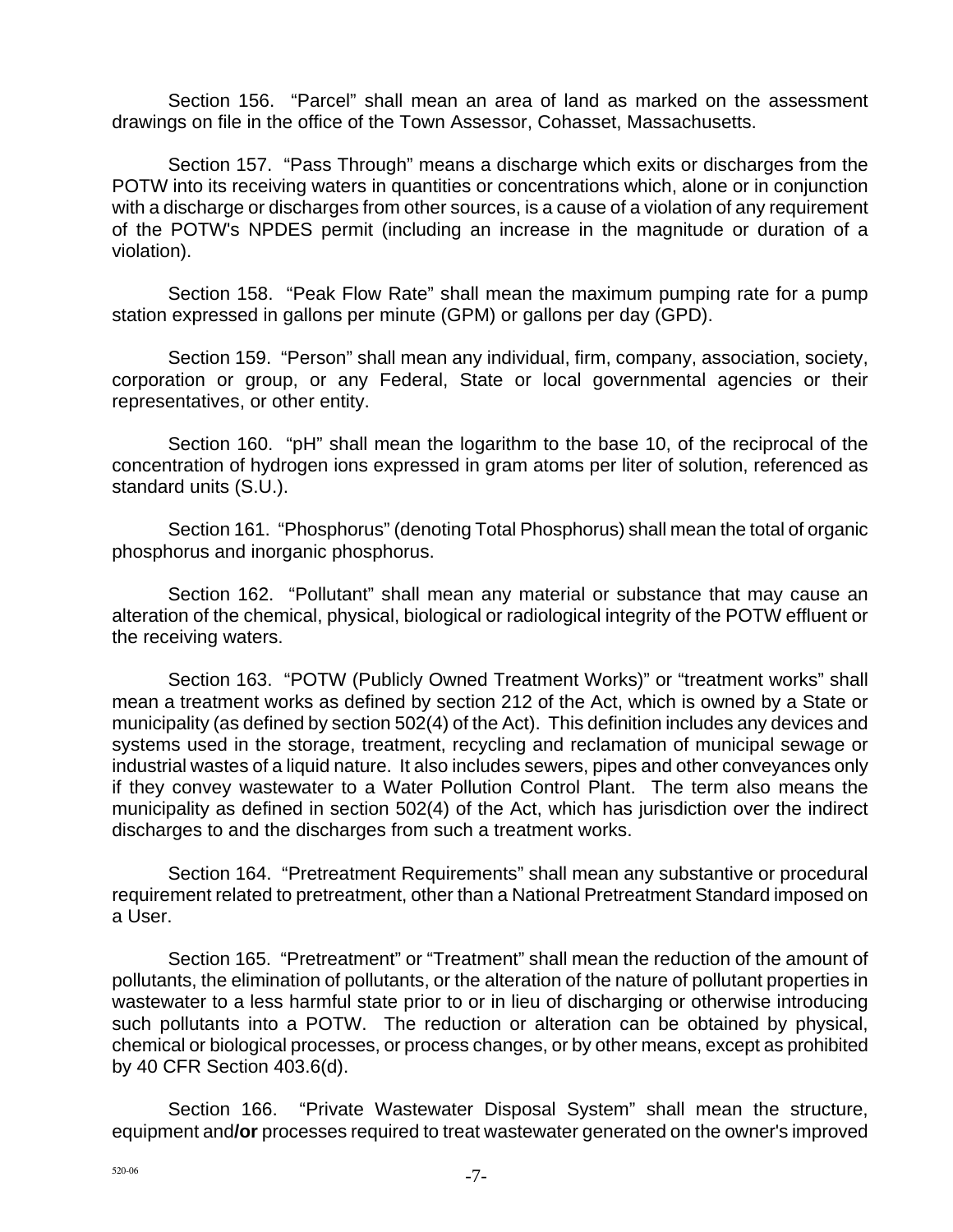property. The system may be comprised of a septic tank and leaching field, or any other method approved in writing by the Board of Health and/or in accordance with Title V of the State Environmental Code (310 CMR 15.00).

Section 167. "Properly Shredded Garbage" shall mean the wastes from the preparation, the cooking and/or the dispensing of food, that have been shredded to such a degree that all particles will be carried freely under the flow conditions normally prevailing in public sewers, with no particle greater than one-half  $(\frac{1}{2})$  inch (1.27 centimeters) in any dimension.

Section 168. "Property," "Parcel" or "Lot" shall mean an area of land as marked on the assessment drawings in the office of the Town Assessor, Town of Cohasset, Massachusetts.

Section 169. "Public Sewer" shall mean a sewer owned, operated, maintained and controlled by the Board of Sewer Commissioners for the benefit of Cohasset residents.

Section 170. "Receiving Water Quality Standards" shall mean the Massachusetts Water Quality Standards as provided by M.G.L. Chapter 21, Section 27.

Section 171. "Receiving Waters" shall mean any watercourse, river, pond, ditch, lake, aquifer, ocean or other body of surface or groundwater receiving discharge of wastewaters or effluent.

Section 172. "Residential Establishment" shall mean any room, group of rooms, building(s) or other enclosure used for residential purposes, seasonal or year round, which generates and discharges only domestic wastewater.

Section 173. "Sanitary Sewer" shall mean a sewer which carries sewage and to which storm, surface and groundwaters are not intentionally admitted.

Section 174. "Septage" shall mean the wastes, primarily of sewage origin, that are removed from a cesspool, septic tank, tight tank or other on-site wastewater disposal system serving a building or structure including, but not limited to, a residential housing unit or a building or structure utilized for commercial or business purposes. No septage shall be a part of Cohasset's Wastewater.

Section 175. "Sewage" shall mean a combination of the water-carried wastes from residences, business buildings, institutions and industrial establishments, together with such ground, surface and stormwaters as may be incidentally present.

Section 176. "Sewage Treatment Plant" or "Water Pollution Abatement Plant" shall mean any arrangement of devices and structures used for treating sewage.

Section 177. "Sewage Works" shall mean all facilities for collecting, pumping, treating and disposing of sewage.

Section 178. "Sewer" shall mean a pipe, conduit or interconnecting structure for carrying sewage.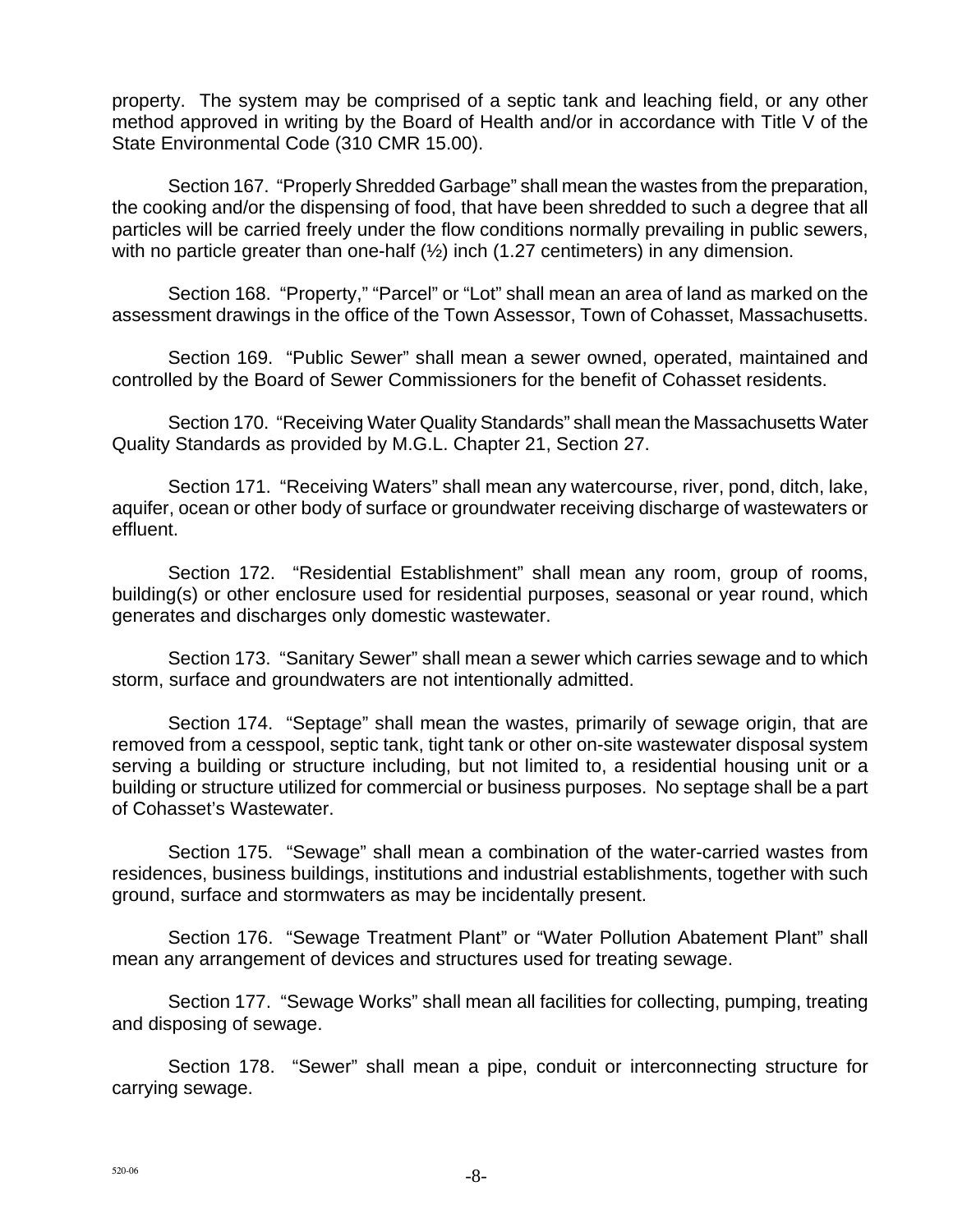Section 179. "Sewer Use Rules and Regulations" for a specific town shall mean the most recent edition of the rules and regulations as adopted and amended, from time to time, by the respective towns that govern the use of the municipal sewer system(s), referenced herein with regards to the Towns of Cohasset, Hingham and Hull.

Section 180. "Shall" is mandatory; "May" is permissive.

Section 181. "Significant Industrial User" or "Significant User" shall mean:

- (a) All Industrial Users subject to Categorical Pretreatment Standards under EPA's 40 CFR 403.6 and 40 CFR chapter I, subchapter N; and
- (b) Any other Industrial User that: discharges an average of 15,000 gallons per day or more of process wastewater to the POTW (excluding sanitary, noncontact cooling and boiler blowdown wastewater); contributes a process wastestream which makes up five percent (5%) or more of the average dry weather hydraulic or organic capacity of the POTW treatment plant; or is designated as such by the CSC as defined in EPA's 40 CFR 302.12(a) on the basis that the Industrial User has a reasonable potential for adversely affecting the POTW's operation or for violating any pre-treatment standard or requirement (in accordance with EPA's 40 CFR 403.8(f)(6)).

Section 182. "Slug Loadings" shall mean:

- (a) Pollutants which create a fire or explosion hazard in the POTW;
- (b) Pollutants which will cause corrosive structural damage to the POTW but in no case discharges with a pH lower than 5.5 S.U.;
- (c) Solid or viscous pollutants in amounts which will cause obstruction to the flow in the POTW resulting in interference;
- (d) Any pollutant, including oxygen demanding pollutants (BOD, etc.), released in a discharge at a flow rate and/or pollutant concentration which will cause interference with the POTW;
- (e) Heat in amounts which will inhibit biological activity in the POTW resulting in interference, but in no case heat in such quantities that the temperature at the POTW Treatment Plant exceeds 40 degrees C (104 degrees F).

Section 183. "Special Sewer Use Connection Fee" shall be a fee or fees periodically established by the CSC and payable prior to connection by new users of the system which had not previously been assigned a betterment under the North Cohasset and/or Central Cohasset sewer expansion projects and as additionally defined under Article X of this document.

Section 184. "Spill" shall mean the release, accidental or otherwise, of any material not normally released to the facilities, which by virtue of its volume concentration or physical or chemical characteristics, creates a hazard to the facilities,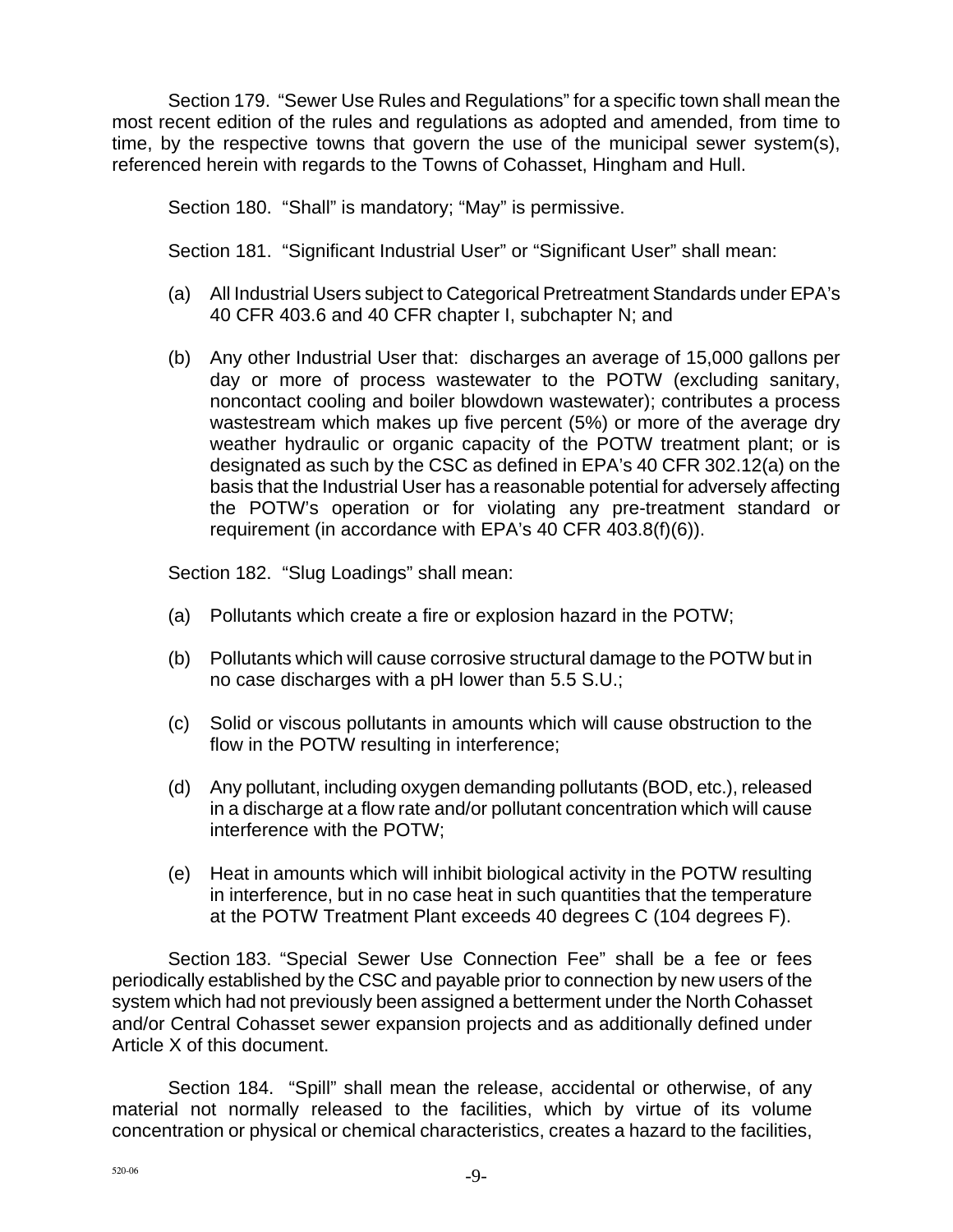their operation or their personnel. Such characteristics shall include, but are not limited to, volatile, explosive, toxic or otherwise unacceptable materials.

Section 185. "Storm Drain" or "Storm Sewer" shall mean a sewer which carries storm and surface waters and drainage, but excludes sewage and industrial wastes other than non-polluted cooling water.

Section 186. "Superintendent" shall mean the person as designated by the CSC to supervise the operation of the POTW, and who is charged with certain duties and responsibilities by the CSC or through this ordinance, and who may also supervise and/or direct other duly authorized representative(s), which may include those listed below, among others:

- (a) "Chief Operator" shall mean the supervisor of the Treatment Plant only;
- (b) "Operator" shall mean the Treatment Plant operating personnel only.

Section 187. "SS" or "Suspended Solids" shall mean the quantity, expressed in pounds per day (lbs/day) or milligrams per liter (mg/l), of solids that either float on the surface of, or are in suspension in water, wastewater, or other liquids, and which are removable by laboratory procedures and are referred to as nonfilterable residue in laboratory tests prescribed in the most recent edition of "Standard Methods for the Examination of Water and Wastewater."

Section 188. "Total Kjeldahl Nitrogen," or "TKN," shall mean the quantity expressed in pounds per day (lbs/day) or milligrams per liter (mg/l), of the total of ammonia and organic nitrogen, not including nitrate and nitrite nitrogen, as determined by laboratory procedures in tests prescribed in the most recent edition of 'Standard Methods for the Examination of Water and Wastewater."

Section 189. "Town" shall mean the Town of Cohasset, County of Norfolk, Commonwealth of Massachusetts.

Section 190. "Toxic Pollutant" shall mean a pollutant or combination of pollutants listed as toxic in regulations promulgated by the EPA.

Section 191. "Unpolluted Water" shall mean water not containing any pollutants limited or prohibited by the effluent standards in effect, or water whose discharge will not cause any violation of receiving water quality standards.

Section 192. "User" shall mean any person who contributes, causes or permits the contribution of sewage into the Public Sewer or sewage works.

Section 193. "User Fee" or "Sewer User Charges" shall mean a fee charged to users of the Public Sewer based upon various cost components, imposed by the CSC on a quarterly or otherwise basis and as otherwise defined under Article X of this document.

Section 194. "Wastes" shall mean substances in liquid, solid or gaseous form which can be carried in water.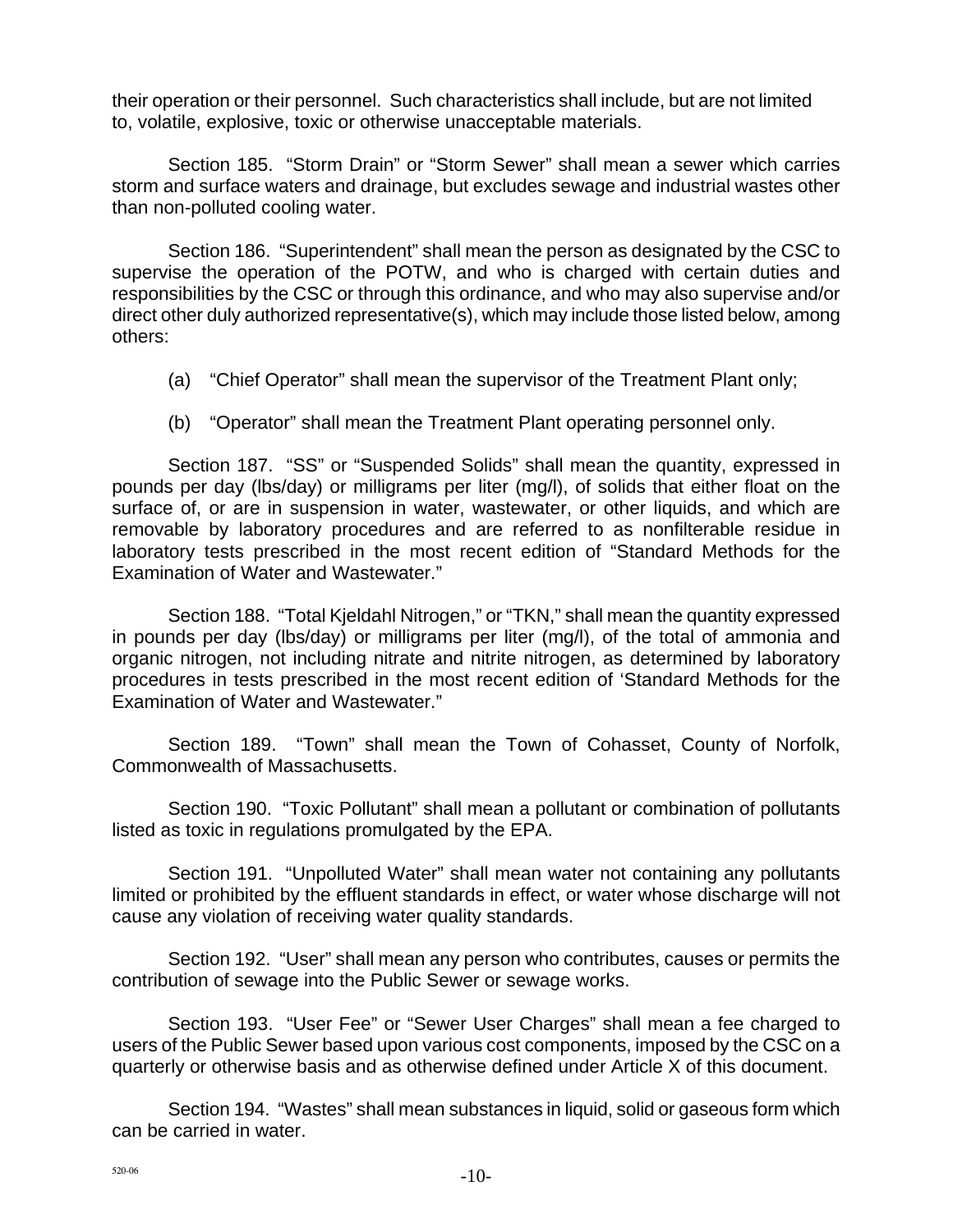Section 195. "Wastewater" shall mean the sanitary and kitchen flows generated from Dwelling Units or Commercial Establishments, Industrial Waste, Infiltration, Inflow or other wastes discharged to a municipal wastewater system, or any combination of such material. This definition shall not include Septage or Leachate from any source. Wastewater shall be defined as sewage having an average BOD of not more than 300 mg/l and an average total suspended solids concentration of not more than 300 mg/l based on a twenty-four (24) hour composite sample.

Section 196. "Water Pollution Control Plant" shall mean any arrangement of devices and structures used for treating wastewater, industrial wastes and sludge.

Section 197. "Watercourses" shall mean a natural or artificial channel in which a flow of water occurs either continuously or intermittently.

Section 198. All other words shall be construed as having meaning defined in the "Glossary Water and Wastewater Control Engineering," published by the Water Pollution Control Federation, Washington, D.C., or by their general usage if undefined.

## **ARTICLE II PUBLIC SEWERS**

Section 201. The owners of all houses, buildings or properties used for human occupancy, employment, recreation or other purposes, situated within the Town and abutting on any street, alley or right-of-way in which there is now located or may in the future be located a public sanitary sewer of the Town, are hereby required at their expense to install suitable toilet facilities therein, and to connect such facilities directly with the proper public sewer in accordance with the provisions of these Rules and Regulations within one hundred eighty (180) days after the date of official notice to do so, provided that said public sewer is within one hundred (100) feet of the property line unless prevented by topographical or other engineering reasons.

## **ARTICLE III BUILDING SEWERS AND CONNECTIONS**

Section 301. Any person proposing a new discharge into a Public Sewer or proposing to have a substantial change in the volume or character of pollutants from an existing connection to a Public Sewer shall apply for a Connection Permit from the CSC.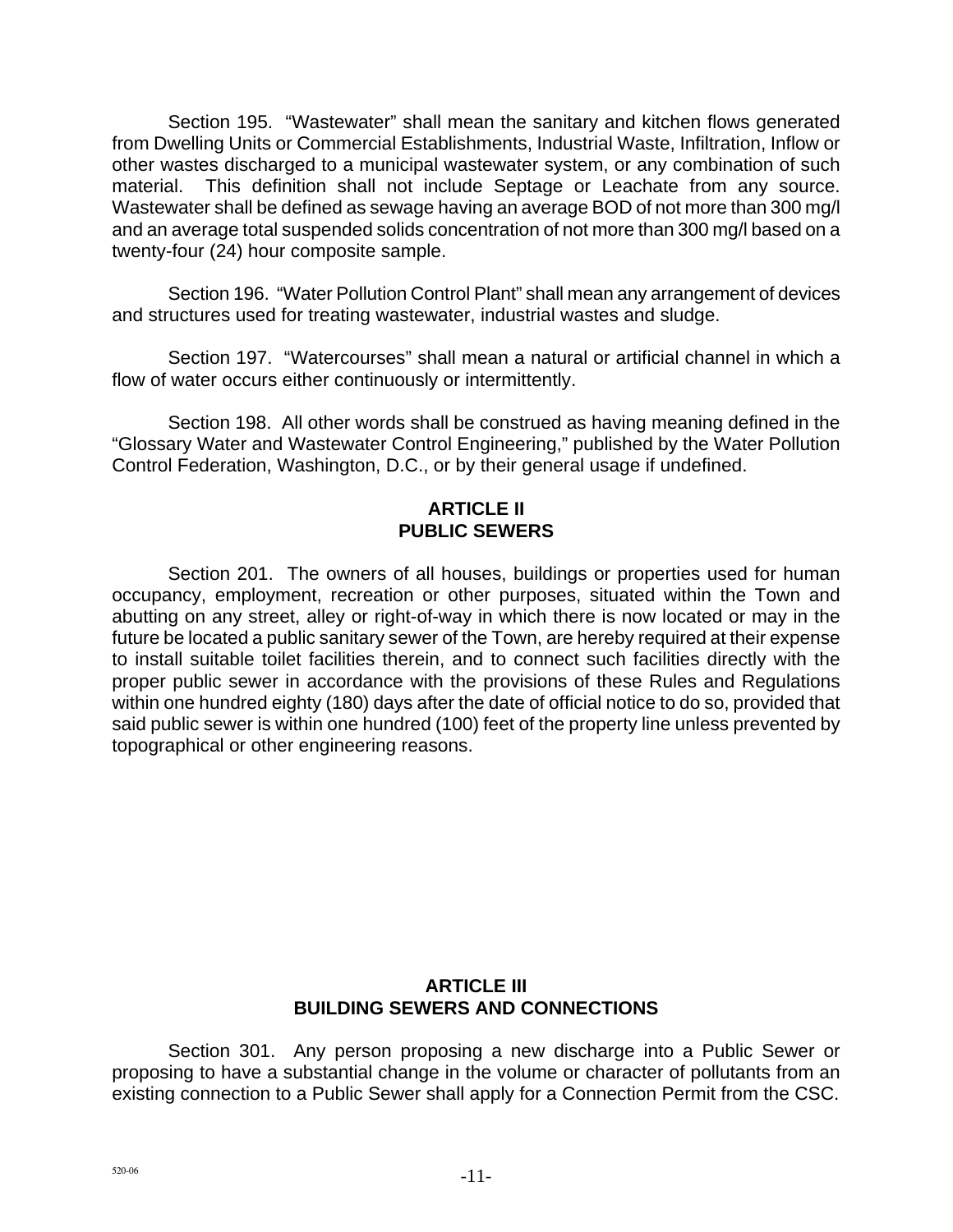Section 302. No person shall uncover, make any connections with or opening into, or use, alter or disturb any Public Sewer or appurtenance thereof without first obtaining a written permit from the CSC.

Section 303. There shall be three (3) classes of connection permits: (a) residential; (b) commercial; and (c) industrial. In all cases, the owner or his agent shall apply for a Connection Permit on a specific form furnished by the Town for each connection to the sewer system proposed. The Permit application shall be supplemented by any plans, specifications or other information considered to be pertinent in the judgment of the CSC. A permit fee of fifty dollars (\$50) per unit shall be paid for a residential (single, two or three dwelling) building. For multi-unit residentials (4 or more units), the fee shall be \$50 per unit for the first three units and \$25 per unit for each additional unit. For commercial and industrial units, the fee shall be one hundred dollars (\$100). All fees shall be paid to the CSC at the time the application is filed. The CSC may require the owner to submit supplemental sewer connection plans, plumbing/process piping plans and specifications to their engineer for review.

(a) Pursuant to Section 31 of Chapter 111, all costs associated with the sewer connection review, including that of the CSC's consultant, shall be paid for by the owner/applicant in addition to the beforementioned permit fee. The CSC may request from the owner/applicant prepayment of the estimated costs of said review prior to commencing said review. The employment of outside consultants shall be governed by Chapter 114, Section 53G of the General Laws of the Commonwealth.

Section 304. Private Sewer Connections located in Cohasset which discharge to Public Sewers of Cohasset or of another community are prohibited without prior approval, in writing, by the CSC. Due to the limited capacity of wastewater treatment facilities that receive and treat Cohasset wastewaters, the CSC is to grant preferential treatment to existing dwellings when calculating system capacities and evaluating sewer construction/ extension/connection requests. Applicants shall abide by the following procedures when dealing with proposed connections:

- (a) Prepare a formal request to the CSC for the evaluation of available capacity at the anticipated location of the connection to the existing Public Sewer. The request at a minimum shall include a locus plan, anticipated wastewater characteristic and flows (average, maximum and peak hour), the nature of the facilities and a narrative outline of the intended scope of work and schedule. The CSC may request additional information if it deems necessary. All costs associated with the CSC's evaluation efforts, including those of any consultant retained by the CSC to facilitate the evaluation, shall be borne by the applicant. The CSC may request pre-payment by the applicant of any projected costs prior to commencing its review of the request.
- (b) The applicant shall submit to the CSC four (4) sets of construction plans and specifications in sufficient detail to allow the CSC to determine whether or not the proposed extension complies with the technical provisions of the Rules and Regulations and with good sanitary engineering practice. The plans and specifications shall be stamped by a registered professional engineer. It is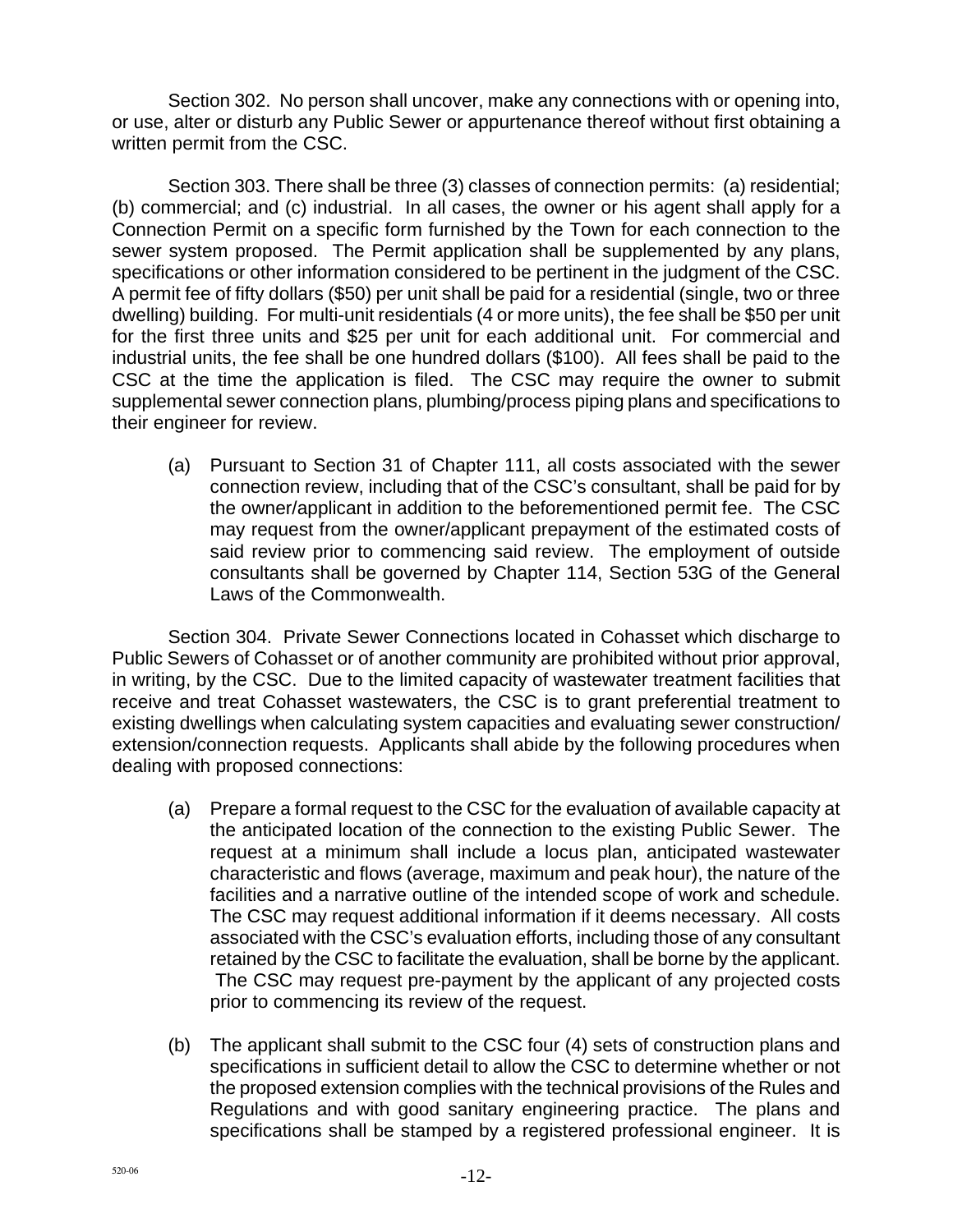recommended that any person proposing an extension of a sewer should submit a preliminary conceptual design for tentative approval by the CSC prior to submitting definitive plans. If deemed necessary by the CSC, the plans and specifications shall be reviewed by the CSC's engineer at the expense of the applicant. The cost of engineering services shall be governed by §303 of these Rules.

- (c) The design of any proposed sewer construction under this section must be approved in writing by the CSC prior to issuance of a permit.
- (d) Once said connection, construction and/or extension is approved in writing by the CSC, and a connection permit has been issued, the applicant may commence construction in accordance with these Rules and Regulations and all stipulated permit conditions. All private sewers shall be required to conform to all public sewer construction standards as well as as-built record drawing requirements as provided herein. All costs associated with the construction shall be borne by the applicant but will not preclude the CSC or the Town from assigning betterments and/or assessments to the property, development or subdivision as set forth herein or as may be conditioned as part of the permit.

Section 305. All plans will show location of buried utilities and all buildings to be sewered. Any changes or alteration to an approved plan as originally submitted must be resubmitted to the CSC for reapproval prior to constructing the change or alteration.

Section 306. All costs and expenses incidental to the installation and construction of the building sewer shall be paid for by the owner. The owner shall indemnify the Town from any loss or damage that may directly or indirectly be occasioned by the installation of the building sewer. If a permit is issued, it shall be valid for no more than thirty (30) calendar days from date of issue unless otherwise provided in writing. If voided, the fees are nontransferable and nonrefundable. A Drain Layer cannot have more than three (3) connection permits outstanding without written permission from the CSC. The permit shall be available for inspection at the site of work. Drain Layers may install building sewers only during normal working hours. Emergency working hours may be approved in writing on a case-by-case basis by the CSC.

Section 307. A separate and independent building sewer shall be provided for every building; except where one building stands at the rear of another on an interior lot and no private sewer is available or can be constructed to the rear building through an adjoining alley, court, yard or driveway, the building sewer from the front building may be extended to the rear building and the whole considered as one building sewer, if approved in writing by the CSC, but the Town does not and will not assume any obligation or responsibility for damages caused by or resulting from any such single connection.

Section 308. Existing building sewers may be used in conjunction with the connection of new buildings only when it is found, upon examination and testing, that they meet all requirements of these regulations, or as otherwise stipulated by the CSC. All examinations and testing shall be witnessed by a representative or agent of the CSC. Costs for examination, testing and CSC witnessing shall be paid by the applicant.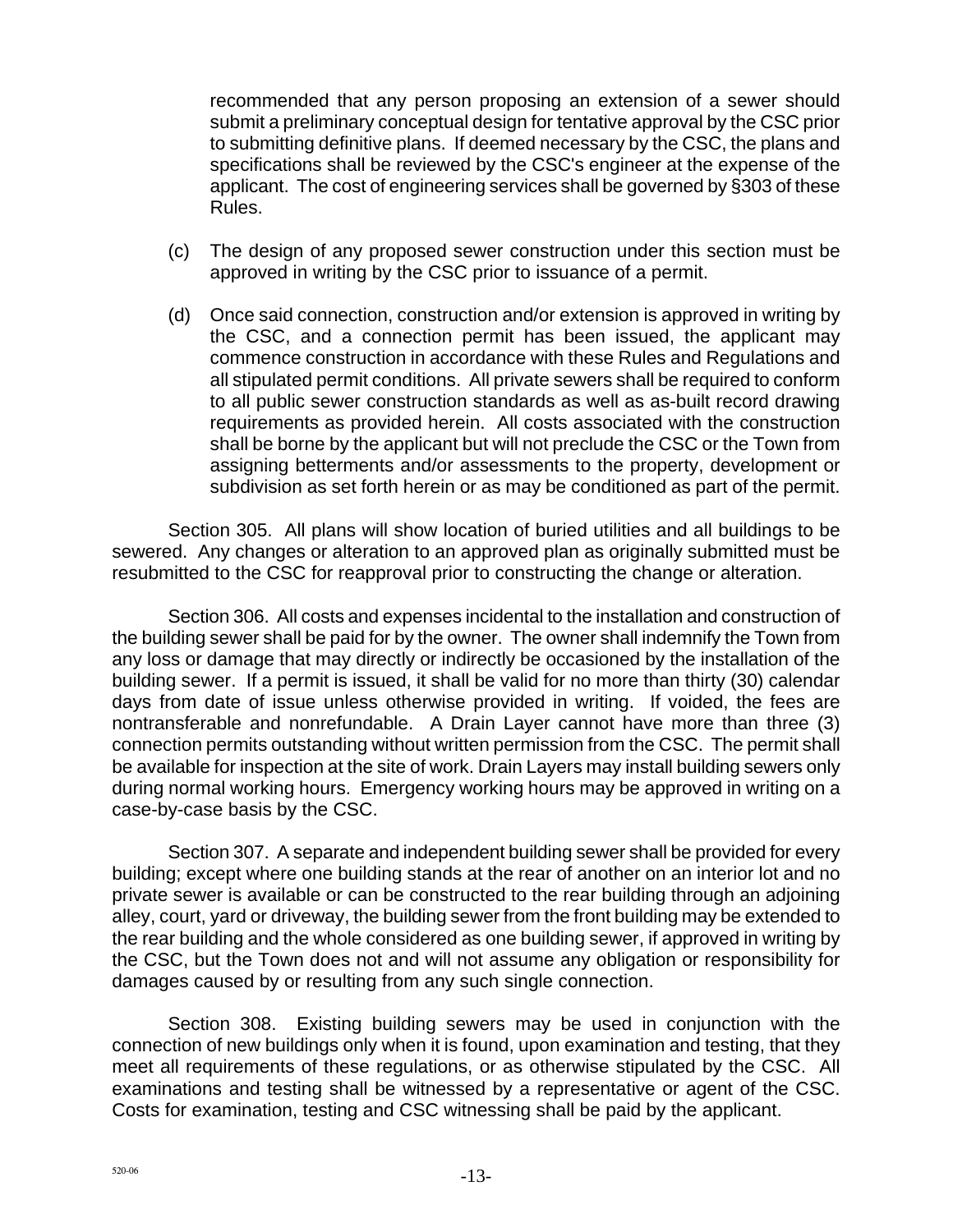Section 309. The size, slope, alignment and materials pertinent to the construction of a building sewer and the methods used to construct the sewer shall conform to all applicable rules and regulations and by-laws of the Commonwealth of Massachusetts and the Town. See the attached Appendix A "Specifications for the Construction of Sanitary Sewers and Appurtenances," the building and plumbing codes, and all other applicable rules and regulations of the Town.

Section 310. Whenever possible, the building sewer shall be brought to the building at an elevation below the basement floor. In buildings in which the building drain is too low to permit gravity flow to the Public Sewer, wastewater shall be lifted by an approved means and discharged to the building sewer. Lifting devices shall be installed and maintained by the owner. No building sewer shall be laid parallel to or within three (3) feet of any bearing wall which might thereby be weakened. The depth shall be sufficient to afford protection from frost. The building sewer shall be laid at uniform grade and in straight alignment insofar as possible. Changes in direction shall be made only with manholes or cleanouts, or as otherwise approved in writing by the CSC. In extensive sewer connections, a cleanout shall be installed every one hundred (100) feet of sewer. A manhole or cleanout shall be installed where there is a change in direction of forty-five (45) degrees or more, or as otherwise required in writing by the CSC. A cleanout in the building drain shall be located a minimum of four (4) inches above the basement floor. In paved areas, cleanouts shall have an approved frame and cover. In easements, cleanouts shall be gasketed, watertight and be buried six (6) inches below grade.

Section 311. The building sewer, to ten feet outside the building, shall be gasketed cast iron or ductile iron soil pipe. All "O" rings and seats shall be wiped clean and an ample amount of lubricant shall be applied to the inside of the bell, the "O" ring and the molded end of the barrel before making up the joint. This lubricant shall be of a type approved by the manufacturer of the pipe used. All materials shall be of first class quality. No rejects or second class pipe are permitted. In any case, all pipe to be used on a job must be approved in writing by the CSC.

Section 312. All joints and connections shall be made watertight and the Drain Layer shall be required to verify the system's watertightness through pressure testing of the pipe in accordance with the current CSC guidelines. All testing must be witnessed by a representative or agent of the CSC, and the applicant will be responsible for all associated costs.

Section 313. No person shall make connection of roof downspouts, foundation drains, sump pumps, areaway drains, basement drains, driveway/garage drains or other sources of surface runoff or groundwater to a building sewer or building drain which in turn is connected directly or indirectly to a Public Sewer unless such connection is specifically approved in writing by the CSC for purposes of disposal of polluted surface drainage.

Section 314. All excavations required for the installation of a building sewer shall be open trench work in accordance with all OSHA standards. Pipe laying and backfill shall be performed in accordance with ASTM Specification (C12-64), except backfill shall not be placed until the work has been inspected and approved in writing by the CSC.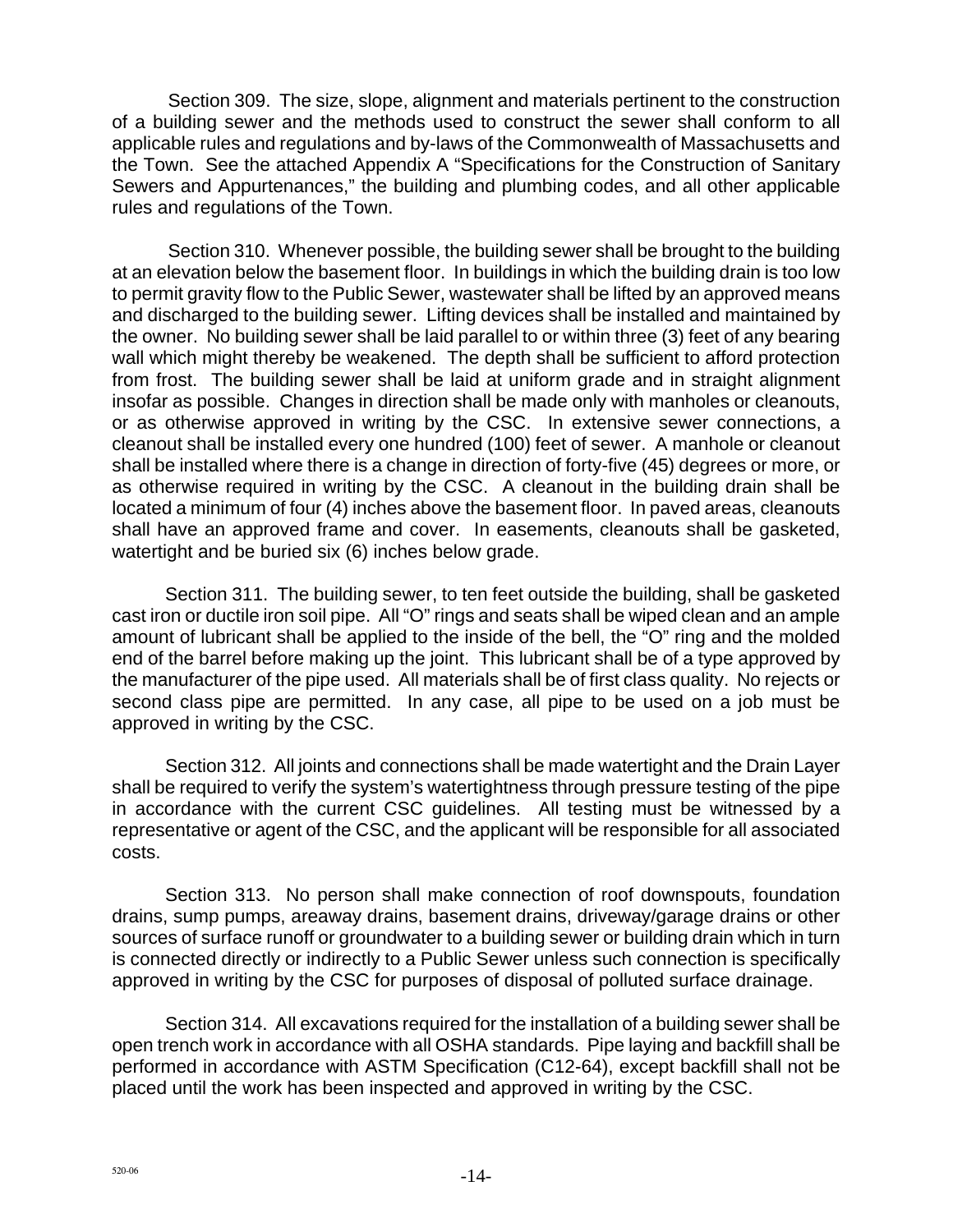All gravity sewer lines will be a minimum of six (6) inches in diameter and laid with a minimum depth of cover of forty-two (42) inches, and the width of the trench will be at least twenty-four (24) inches. All sewer pipes will be laid on a bed of crushed stone or sand at least six (6) inches in depth. Bedding will be installed before the pipe is laid in the trench. The pipe will then be covered with at least twelve (12) inches of crushed stone or sand blanket or of an approved bank run gravel. Clay dams twelve (12) inches thick and the width and depth of the bedding stone shall be placed in the trench at intervals of every one hundred (100) feet and at all property lines to reduce the transmission of groundwater along the pipe trench into the road right-of-way.

No blocks or stones will be used to support the pipe, and all excavations for house connections will start at the end of the street lateral. When water is present in a trench, a sump of crushed stone will be constructed and the trench will be kept dry at all times during construction by pumping to a suitable retention/filtration structure. At all times when pipe installation is not in progress, the open ends of the pipe shall be closed with temporary watertight plugs or by other approved means.

Section 315. The connection of the building into the Public Sewer shall be made at the wye branch, if such branch is available at a suitable location. If the Public Sewer is twelve (12) inches in diameter or less, and no properly located wye branch is available, the owner shall, at his expense, install a wye branch in the public sewer at the location specified by the CSC. Where the public sewer is greater than twelve (12) inches in diameter, and no properly located wye branch is available, a circular tap may be cut into the public sewer to receive the building sewer, with entry in the downstream direction at an angle of about forty-five (45) degrees. A forty-five (45) degree elbow may be used to make such connection, with the spigot end cut so as not to protrude past the inner surface of the public sewer. The invert of the building sewer at the point of the connection shall, where possible, be at least twelve (12) inches higher than the invert of the public sewer. A smooth, neat joint shall be made, and the connection made secure and watertight by complete encasement in 3,000 psi concrete. Special fittings and saddles may be used for the connection only when approved in writing by the CSC.

Section 316. The applicant for the building sewer permit shall notify the CSC at least forty-eight (48) hours in advance to conduct an interior and exterior inspection of all proposed sanitary piping. The applicant shall connect all sanitary sewer discharges to the building sewer. No sewer service lateral or connection shall be buried until such has been inspected by the CSC. All connections shall be made in the approved manner. No caps and/or plugs are to be removed without explicit orders of the CSC or their designee. A temporary plug shall be placed at the bell end of each length of sewer pipe during installation, until the Contractor is ready for an additional sewer length. The interior of the property shall be inspected by the Plumbing Inspector and the CSC to ensure compliance with all applicable plumbing code requirements and to determine that only domestic/sanitary wastewaters are being discharged to the sewer service. Authorization to commence discharge shall not be granted until the interior plumbing inspection has been conducted.

Section 317. Drain Layers shall obtain a license from the CSC before performing any work. Licenses shall be issued for one calendar year commencing January 1 of each year. A one hundred dollar (\$100) annual fee and three letters of recommendation will be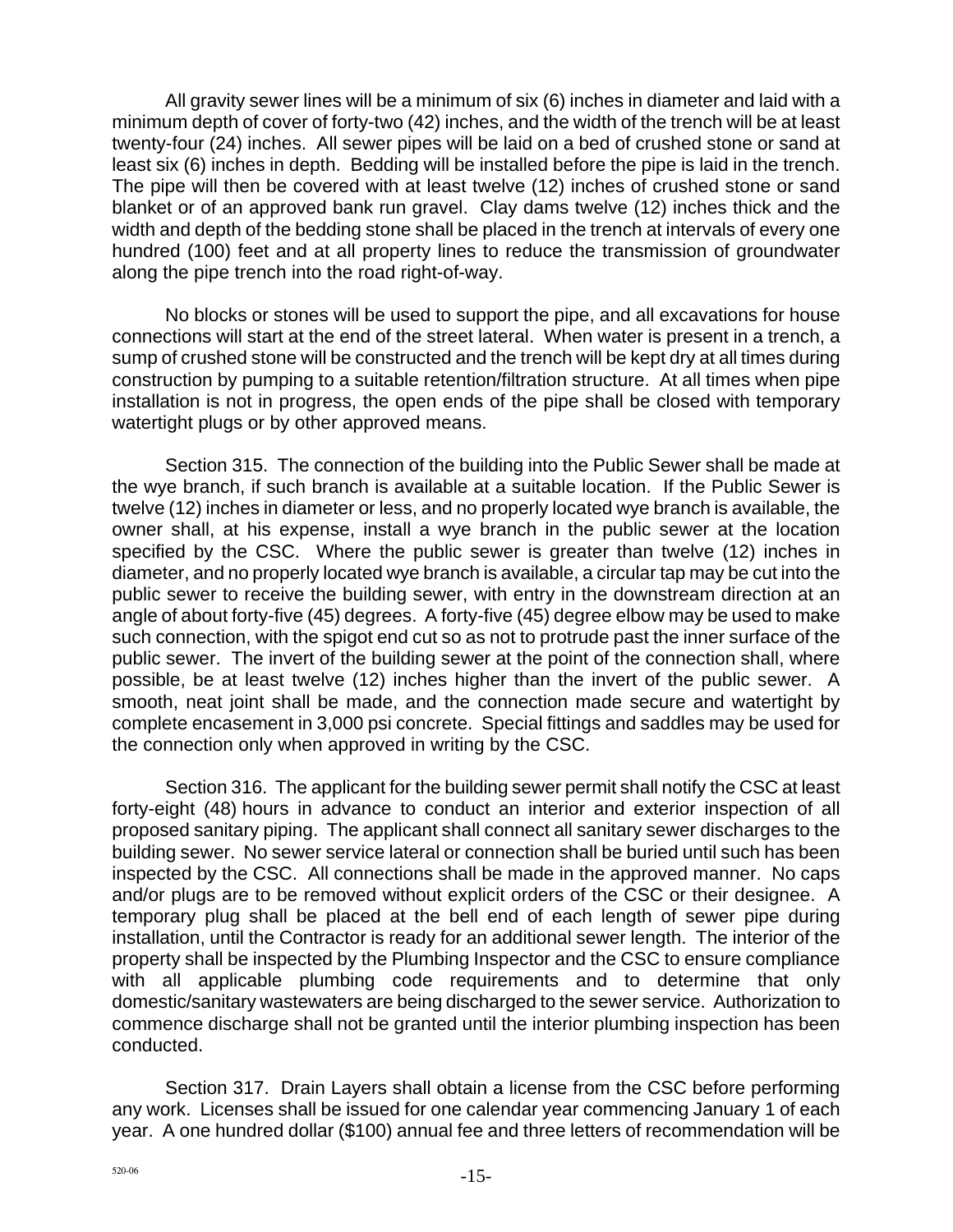required with the completed license application. The applicant will supervise and be responsible for all work performed under the license. Any blasting required shall be done by a person licensed to perform blasting in the Commonwealth, and only after receiving a blasting permit from the Cohasset Fire Department. The applicant shall submit Certificates of Insurance in the sum of \$500,000 to cover General Liability, including bodily injury, property damage and \$500,000 for excess liability (umbrella) coverage including but not limited to explosion, collapse or underground damage. A performance bond, cash deposit or certified check for \$10,000 must also be submitted to the CSC and maintained by the license holder for the life of the license to guarantee the quality and timely performance of the license holder's work. No insurance policy may be canceled without thirty (30) days prior written notice by registered mail to the CSC and the Fire Department. Such insurance shall specifically indemnify the Town, the Board of Sewer Commissioners or their agents or consultants against all claims, liabilities or actions for damages incurred in, or in any connection with, the performance of work by a drain layer and for, or by reason of, any acts of omission of said drain layer in the performance of his work. If the insurance or bond is canceled or expires, the drain layers license shall become void. The CSC reserves the right to revoke any license if any provisions of said license are violated.

Section 318. Companies duly licensed to construct building sewers, private sewers and/or make connections with public sewers may not allow their name to be used by any other person for the purpose of obtaining permits or for doing work under their license. More than one person may be listed on a company license at the discretion of the CSC. Applicants, for permits to do such work, must be licensed drain layers or the property owners.

Section 319. In the event a User is not connected to the public water supply, but is connected to the Public Sewer, said User shall install and maintain a water meter, at his expense, from which the Town may monitor water consumption for the purposes of sewer billings. Users may at their expense install and maintain a separate water meter to measure their outdoor water use which does not enter the sewer system. The user will be responsible for the timely reading and reporting meter readings to the CSC for billing purposes as may be required. The type of meter and the method of installation shall be acceptable to the Board of Water Commissioners.

#### **ARTICLE IV EXTENSIONS OF PUBLIC SEWERS**

Section 401. An extension of a Public Sewer shall be defined as sewer main required to collect the flow of two or more service connections.

Section 402. Public Sewer Connection, Construction and/or Extensions are prohibited without the prior approval, in writing, by the CSC. No person shall extend, uncover, make any connections with or openings into, use, alter or disturb any public sewer or appurtenance thereof without first obtaining written permission and a permit from the CSC. The applicant shall abide by the procedures defined under Article III, Section 304, "a" through "d" of the Rules and Regulations when dealing with proposed construction, extensions or connections.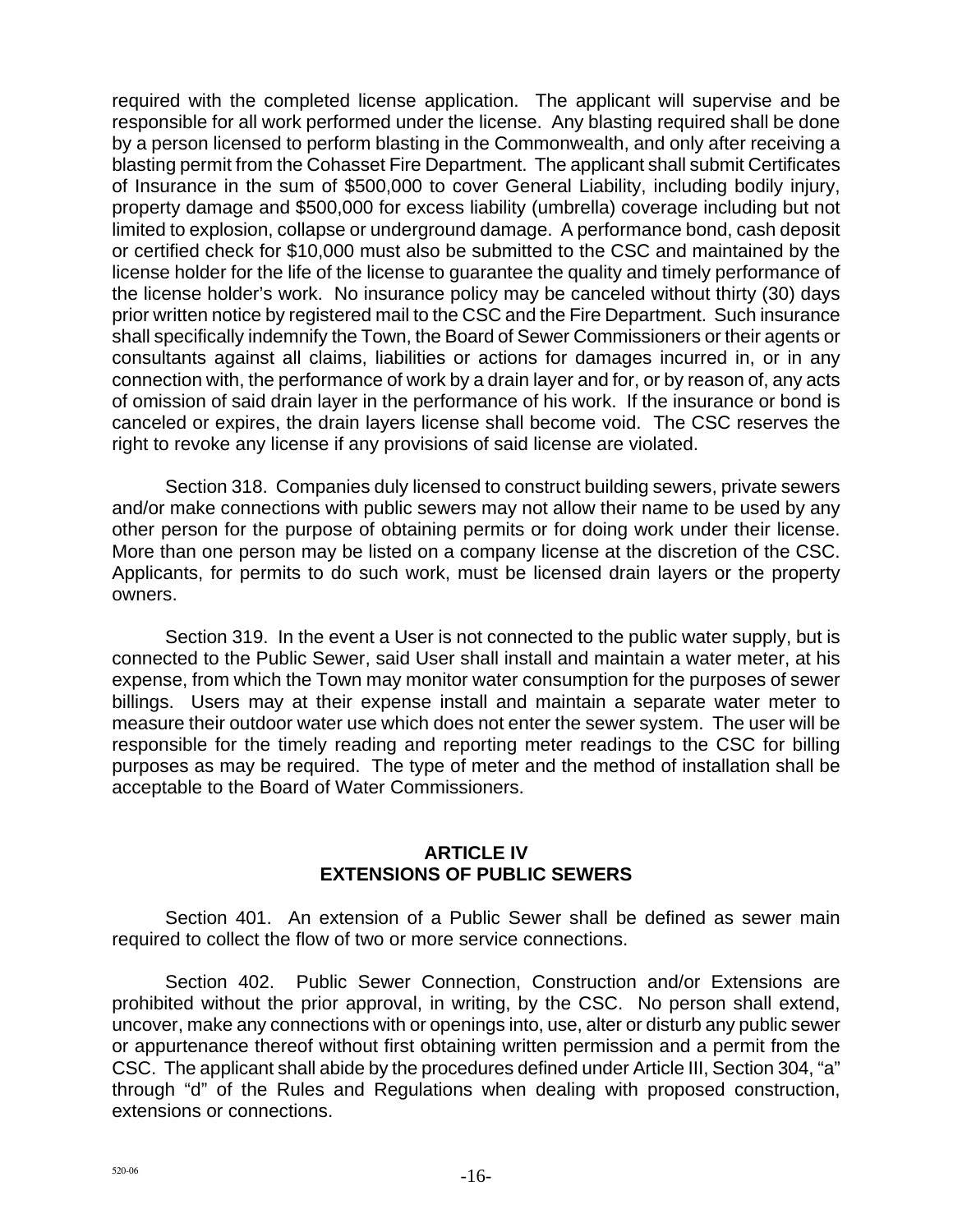Section 403. All costs incidental to the installation and connection of the public sewer shall be borne by the applicant. The applicant shall indemnify the Town from any loss or damage that may directly or indirectly be occasioned by the installation of the public sewer.

Section 404. A separate and independent house service connection shall be provided between the sewer main and the property line for each separate piece of property which the public sewer abuts, unless otherwise approved in writing by the CSC. Each house service connection shall terminate with the bell end of the sewer pipe and contain an extended lip plug. A plug shall be installed in the first manhole of each sewer extension. The plug cannot be removed until final approval by the CSC.

Section 405. The size, slope, alignment and materials of a public sewer extension, and the methods to be used in excavating, placing of the pipe, jointing, testing and backfilling the trench, shall all conform to the requirements of attached Appendix A "Specifications for the Construction of Sanitary Sewers and Appurtenances," the building and plumbing codes, and all other applicable rules and regulations of the Town and the State.

Section 406. During construction there must be a full-time qualified inspector approved in writing by the CSC, unless otherwise waived by the CSC, to inspect the work for conformance with these Rules and Regulations, the approved Permit, the approved plans and specifications, and with good sanitary engineering practice. All costs related to the engineering inspection shall be borne by the applicant. The estimated cost for such inspection services will be set by the CSC and will be payable by the applicant prior to the issuance of the permit.

Section 407. Within 30 days of the completion of construction the applicant must submit to the CSC one set of as-built record drawings. The drawings shall show the actual in-place plan and profile of the public sewer, areas of ledge removal, existing utilities encountered as well as house service connections. Ties shall be provided for all manholes, service wyes and tees, and service stubs. Depths of service stubs shall also be provided. The as-built record drawings shall be stamped by a registered professional engineer certifying the accuracy of the as-built information and the general watertightness of constructed facilities so as to minimize infiltration and inflow.

Section 408. No person shall open any highway or public ground for the purpose of making any sewer connection, or make or cause to be made any connections, except by written permission of the CSC and after compliance with all applicable street opening requirements of the Cohasset Department of Public Works (DPW).

Section 409. All excavations for sewer installation shall be adequately guarded by the applicant's contractor with barricades and lights so as to protect the public from hazard. Streets, sidewalks, parkways and other public property disturbed in the course of the work shall be restored in a manner satisfactory to the CSC. Temporary bridges shall be installed over trenches when deemed necessary in the judgment of the CSC to provide convenient public travel. When deemed necessary by the Police Chief, uniformed police officers shall be on-site for safety purposes at the expense of the applicant. When it is necessary to close off a street, the CSC, the Fire Department and the Police Department shall be notified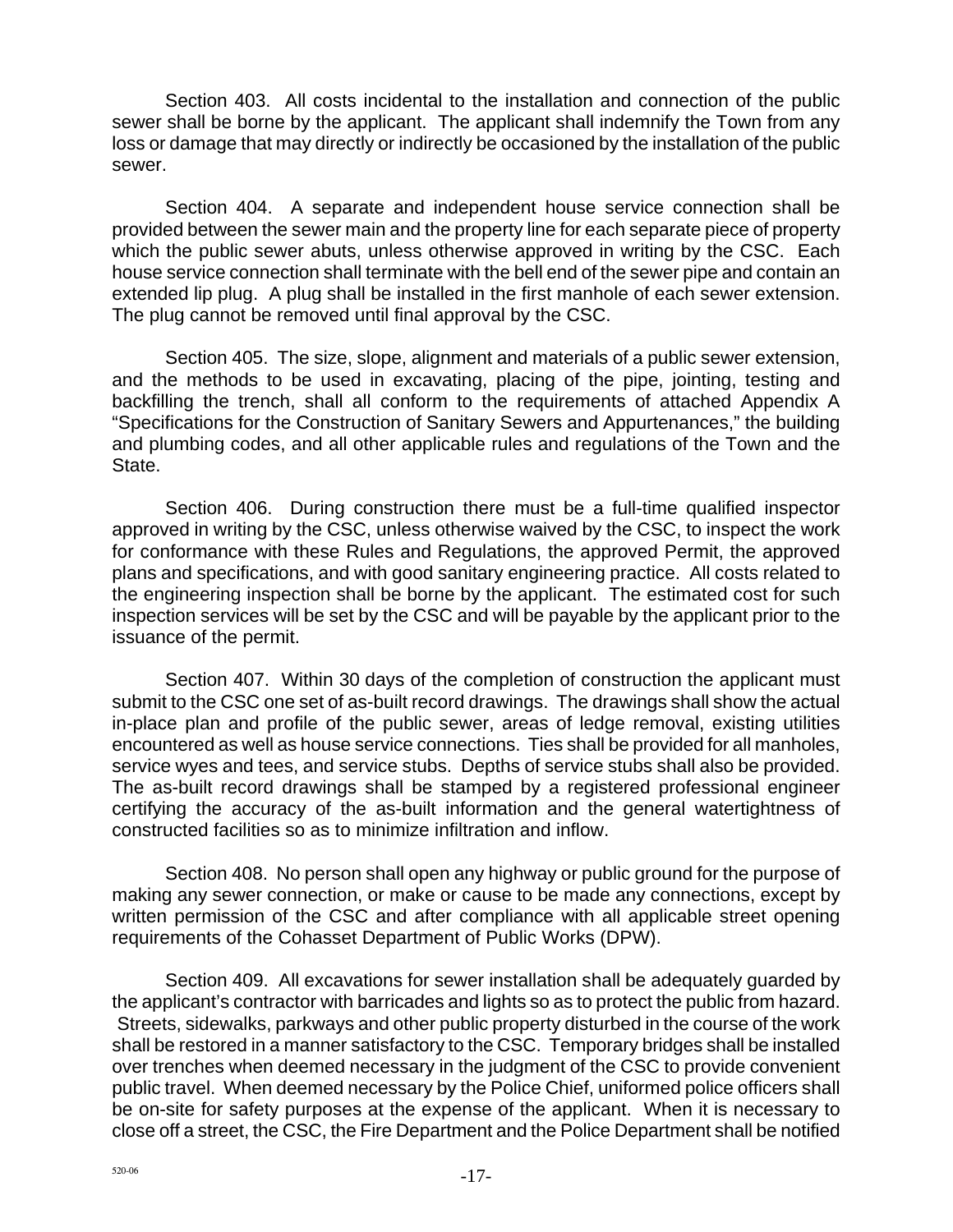by the applicant's contractor, and the contractor shall follow all instructions and guidance afforded by those authorities. One or more police officers shall be stationed at the work location to direct traffic. The expense for such traffic details shall be borne by the applicant.

Section 410. Whenever public sewers are to be constructed, the CSC may make such investigations as it deems necessary to determine the ability of the applicant's contractor to perform the work, and the contractor shall furnish the CSC all such information the CSC may request, including but not limited to bonding capability, proof of insurance, references and a list of equipment to be used. The CSC reserves the right to reject the contractor if, in the opinion of the CSC, the evidence submitted fails to demonstrate that the contractor is properly qualified to complete the work as proposed.

At a minimum, the contractor shall have been engaged in the mainline public sewer construction business for at least three years, shall have good references, shall have adequate equipment to complete the work, shall have personnel experienced in mainline sewer construction, shall be bondable for the full amount of the estimated construction cost and shall be financially stable. The contractor's qualifications shall be approved in writing by the CSC prior to beginning work.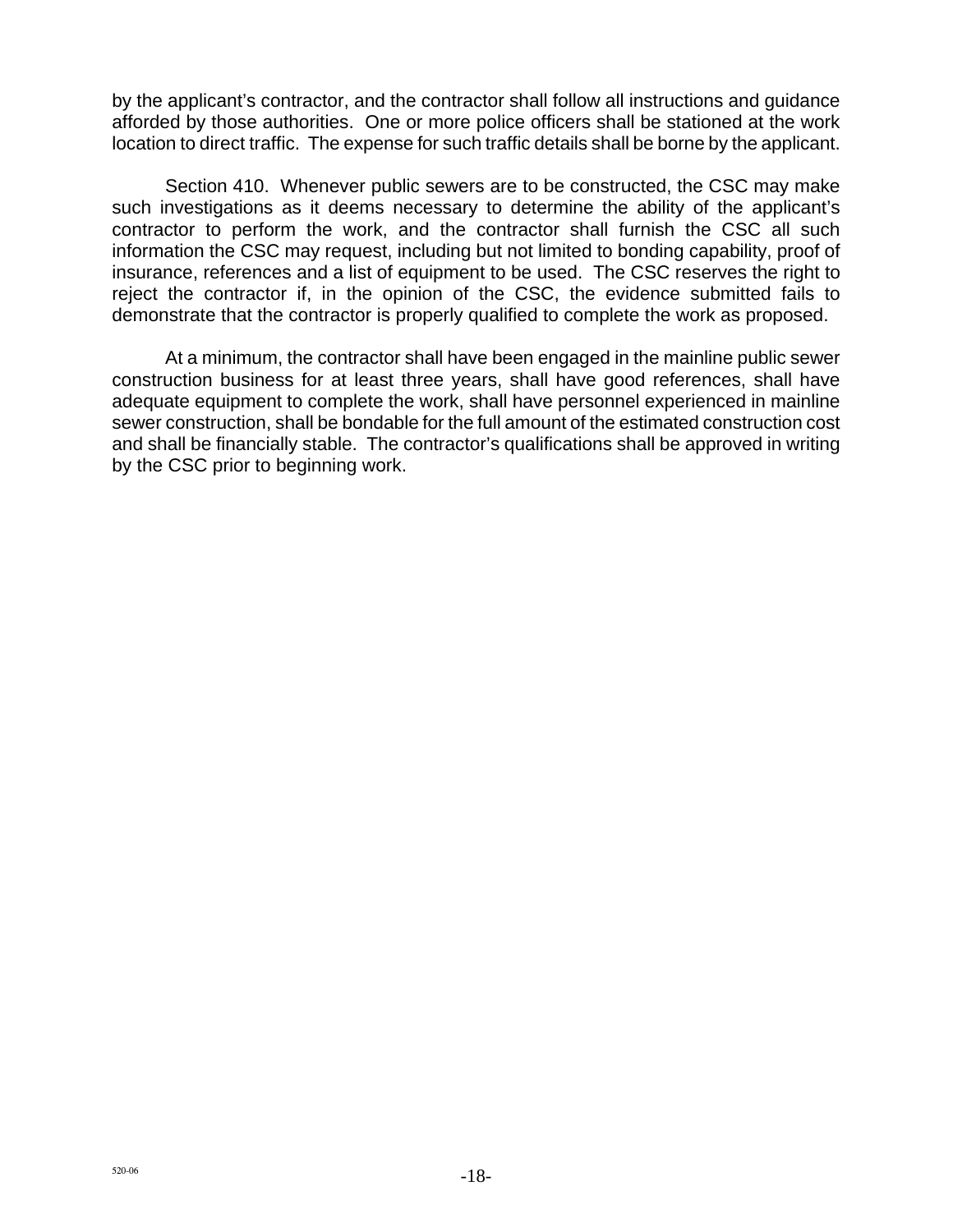#### **ARTICLE V USE OF THE PUBLIC SEWERS**

Section 501. No person shall discharge or cause to be discharged to the Public Sewers any unpolluted waters such as stormwater, surface water, yard drainage, groundwater, roof runoff, subsurface drainage, sump/pump discharge, floor drains, uncontaminated contact cooling water, non-contact cooling water or non-polluted industrial process waters to any sanitary sewer unless specifically approved by the CSC in writing.

Section 502. Stormwater and all other unpolluted drainage shall be discharged to such sewers as are specifically designated as storm sewers, or to a natural outlet approved in writing by the CSC and/or other regulatory agencies. All drainage sump pumps shall be hard piped to their discharge point, which shall not be the sanitary sewer. Non-polluted industrial cooling water or unpolluted process waters may be discharged to a storm sewer upon approval of the CSC after compliance with all requirements of the Cohasset DPW, after receipt of all appropriate state and federal discharge permits, provided that such approvals do not contravene any requirements of existing Federal or State laws, including DEP's 314 CMR 12.00 Operation and Maintenance of Sewer Systems and Wastewater Treatment Facilities, and/or regulations promulgated there under, and provided that such approvals are compatible with any User charge system in effect.

Section 503. Except as hereunder provided, no person shall discharge or cause to be discharged any of the following described waters or wastes to any Public Sewer:

- (a) Any liquid or vapor having a temperature higher than 150 degrees F (40 degrees C).
- (b) Any waters or wastes which may contain more than 100 mg/l of floatable oil, fats, waxes or grease either emulsified or not, or containing substances which may solidify or become viscous at temperatures between 32 and 150 degrees F (0 and 65 degrees C).
- (c) Any liquids, solids or gases which by reason of their nature or quantity are, or may be sufficient either alone or by interaction with other substances to cause fire or explosion or be injurious in any other way to the sewage system or receiving waters. At no time shall a reading on an explosion hazard meter at the point of discharge to the sewer, or at any point therein, exceed 10 percent of the lower explosive limit of the substance. Substances regulated hereby include but are not limited to gasoline, kerosene, naphtha, benzene, toluene, xylene, ethers, alcohols, ketones, aldehydes, methanol, peroxides, methyl ethyl ketone and any other substances which the CSC, DEP or EPA has determined to be a fire hazard or a hazard to the sewage system or receiving waters.
- (d) Any solid or viscous substances in quantities or of such size capable of causing obstructions to the flow in sewers or capable of causing other interference with the proper operation of the sewage works such as but not limited to ashes, cinders, sand mud, straw, shavings, glass, rags, feathers, tar, asphalt residue, plastics, wood, rubber, latex, lime or other slurries, grease, animal guts or tissues, bones, hair and fleshing, whole blood, entrails, stone or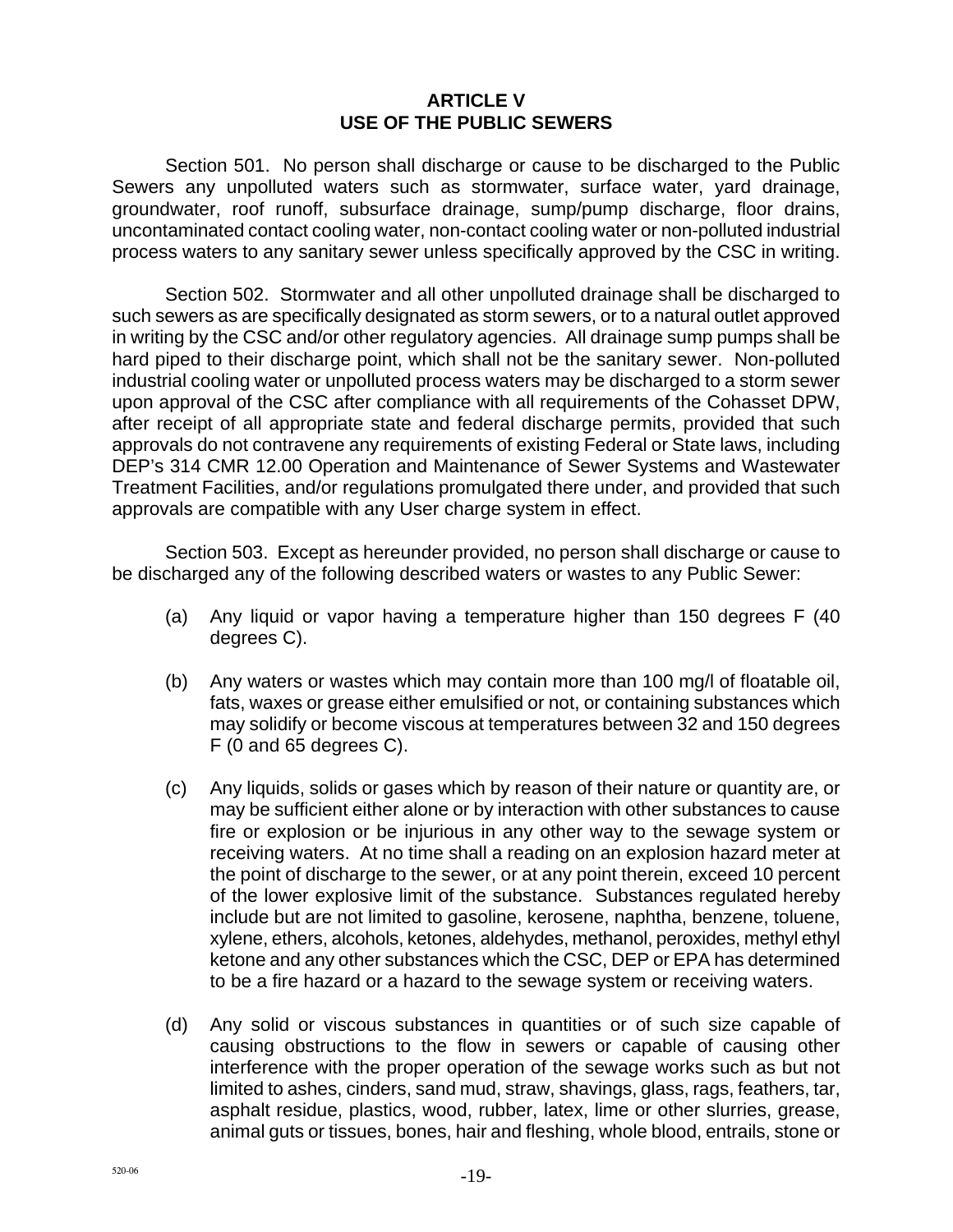marble dust, grass clippings, paper dishes and cups, milk containers, spent grain and hops, grain flours, residue from refining or processing of fuel or lubrication oil, glass grinding, polishing wastes, or other obstructive wastes whether whole or ground.

- (e) Any waters or wastes with a pH lower than 5.5 S.U. or in excess of 9.0 S.U., unless specifically permitted by the CSC, or having any other corrosive property capable of causing damage or hazard to structures, equipment and/or personnel of the POTW. If National Pretreatment Standards promulgated by the EPA impose more stringent standards, affected users within the category must comply with the more stringent limitations.
- (f) Any waters or wastes containing toxic or poisonous solids, liquids or gases in sufficient quantity either singly or by interaction with other wastes, to injure or interfere with any sewer treatment process, to constitute a hazard to humans or animals, to create a public nuisance or to create any hazard in the receiving waters of the POTW.
- (g) Any overflow or drainage from cesspools, septic tanks or other receptacles storing organic waters.
- (h) Any steam exhausts, boiler blowoffs, flows from sediment traps or hot circulating waters.
- (i) Any wastewater containing more than 15 parts per million by weight of petroleum oils, nonbiodegradable cutting oils or products of mineral oil origin.
- (j) Any waters or wastes which by interaction with other waters or wastes in the sewage system release noxious gases, form suspended solids which interfere with the collection system, or create a condition deleterious to structures and treatment facilities.
- (k) Any substance which may cause the CSC to violate its NPDES permit, the receiving water quality standards, or otherwise violate any federal or state law, regulation, or administrative rule or order. The NPDES Permit shall be considered an integral part of these Rules and Regulations and all NPDES permit provisions applicable to the Cohasset sewer user as currently provided or as may be updated from time to time shall be enforceable through these Rules and Regulations and as otherwise provided by Federal and/or State regulation.
- (l) Any substance which may cause the system's effluent or any other product of the system such as residues, sludges or scums to be unsuitable for reclamation and reuse or to interfere with the sludge disposal process. In no case shall any substance discharged to the system cause the CSC to be in non-compliance with sludge use or disposal criteria, guidelines or regulations developed under Section 405 of the Clean Water Act or any criteria, guidelines or regulations affecting sludge use or disposal developed pursuant to the Solid Waste Disposal Act, the Clean Air Act, the Toxic Substances Control Act, or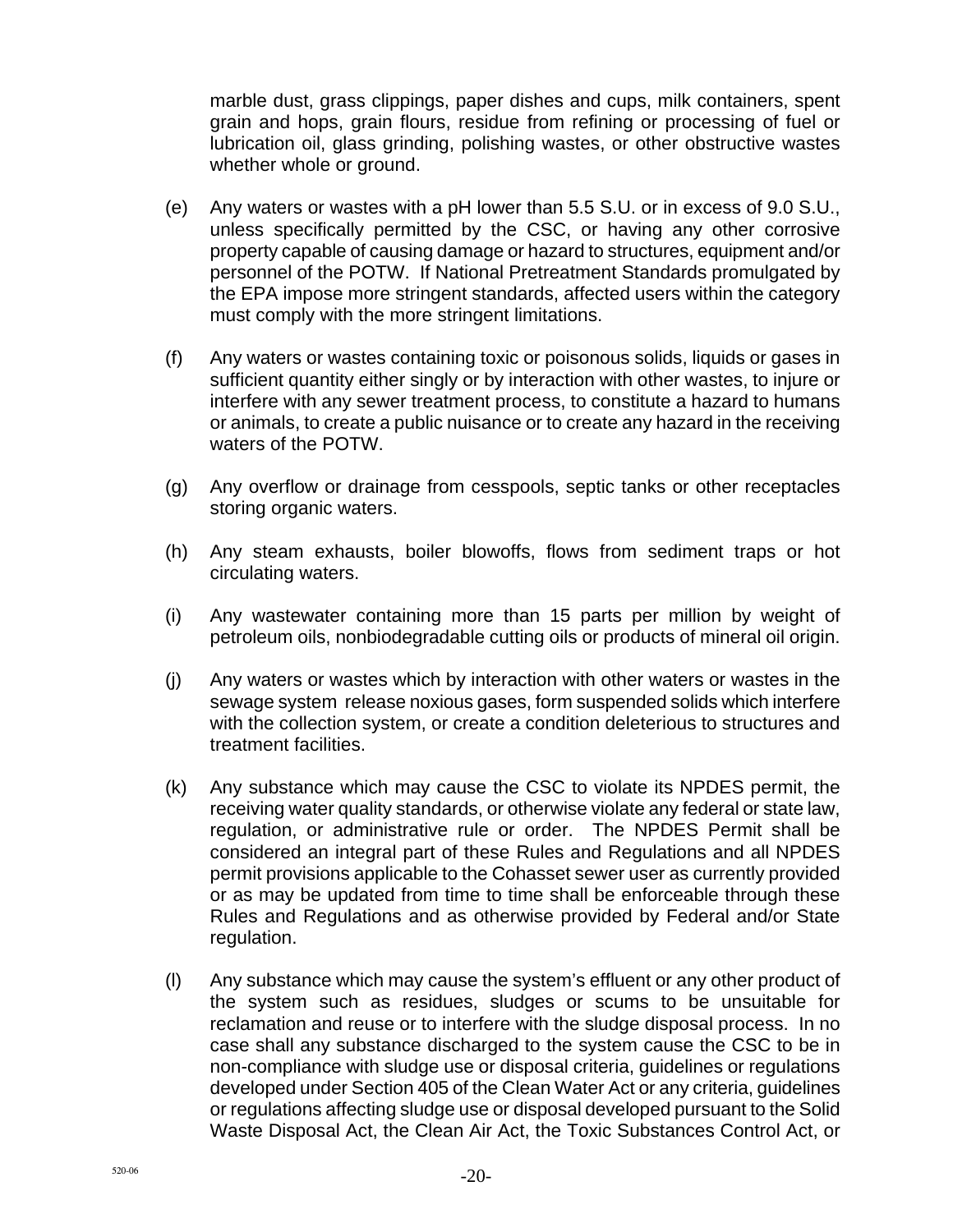State criteria applicable to the sludge management method being used. In no case shall a substance discharged to the sewer system cause the CSC to incur additional expense for the handling, treatment or disposal of wastewaters or sludge because of the nature or characteristics of the discharged substance.

- (m) Any pollutant(s) which cause Pass Through or Interference.
- (n) Any garbage that has not been properly shredded. The installation and operation of any garbage grinder equipped with a motor of 3/4 horsepower (0.76 hp metric) or greater shall be subject to the review and approval of the CSC.
- (o) Any sewage containing toxic pollutants in sufficient quantity either singly or by interaction with other pollutants, to impede or interfere with any sewage treatment process, to constitute a hazard to humans or animals, to create a toxic effect in the receiving waters or sludge of the Treatment Plant or to exceed the limitations set forth in a Categorical Pretreatment Standard or National Requirement. A toxic pollutant shall include but not be limited to any pollutant identified pursuant to Section 307 (a) of the Act (33 U.S.C. 1347).
- (p) Any waters or wastes containing substances which are not amenable to treatment or to reduction by the sewage treatment processes employed, or are amenable to treatment only to such degree that the Treatment Plant effluent cannot meet requirements of other agencies having jurisdiction over the discharge to the receiving waters.
- (q) Any waters or wastes containing phenols or other taste or odor producing substances, in such concentrations which would cause the Treatment Plant to exceed the limits which may be established by State, Federal or other public agencies having jurisdiction over the discharge to the receiving waters.
- (r) Any waste which contains colored or turbidity producing matter, or material which when mixed with other wastewater in the sewers results in a color or turbidity in such an amount that it will prevent the Town from discharging a treated effluent in compliance with the State Water Quality Standards.
- (s) Any deliberately diluted contaminated flows. Except where expressly authorized to do so by an applicable categorical pretreatment standard, no User shall ever increase the use of process water or in any other way attempt to dilute a discharge as a partial or complete substitute for adequate treatment in order to achieve compliance with a categorical pretreatment standard. Mass or volumetric limitations may also be imposed on Users when determined by the CSC to be appropriate.
- (t) Any radioactive wastes or isotopes.
- (u) Any materials which exert or cause: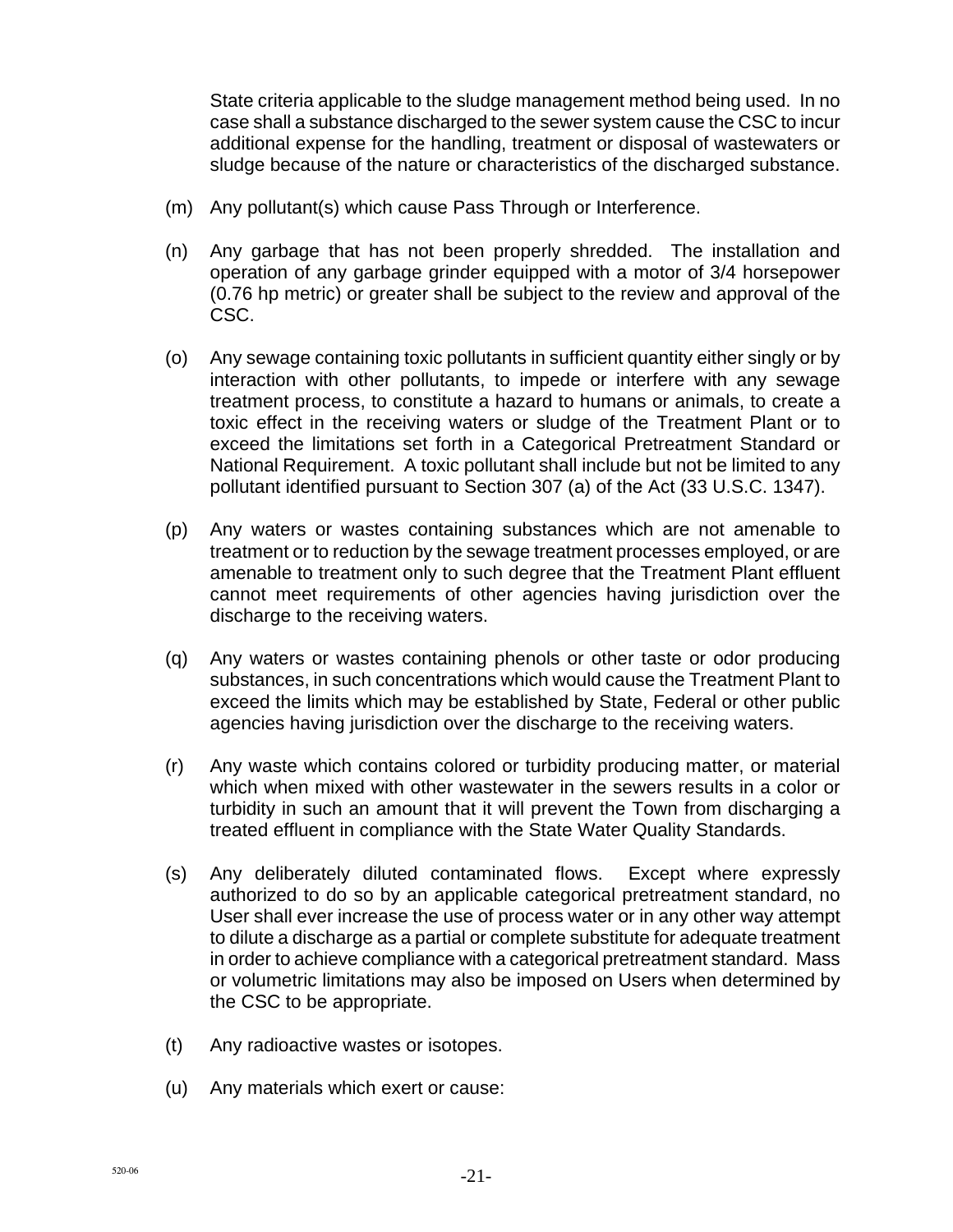- (1) Unusual concentrations of inert suspended solids (such as but not limited to Fullers' earth, lime slurries and lime residues) or of dissolved solids (such as but not limited to sodium chloride and sodium sulfate).
- (2) Excessive discoloration (such as but not limited to dye substances and vegetable tanning solutions) which would reduce the optical transmittance of the Treatment Plant effluent.
- (3) Unusual BOD, chemical oxygen demand, or chlorine demand requirements in such quantities as to constitute a significant load on the Treatment Plant.
- (4) Unusual volume, flow or concentration of wastes constituting Slug Loadings.
- (v) Any waters or wastes containing strong acid, strong bases, iron pickling wastes or concentrated plating solutions whether neutralized or not.
- (w) Any water or wastewater treatment facility sludge, filter backwash or residuals unless specifically authorized by the CSC.
- (x) Any septage.
- (y) Any discharges containing pathogenic organisms in such quantities as determined by appropriate local, state and/or federal authority to be a hazard to public health.
- (z) Any waters or wastes containing toxic pollutants designated and listed in EPA's 40 CFR 401.15.
- (aa) Any average daily flow greater than 2 percent of the average daily sewer flow of the Town, unless specifically authorized by the CSC.
- (bb) Any waters or wastes having high oxidant concentrations, unless specifically authorized by the CSC.

Section 504. Upon the promulgation of the National Categorical Pretreatment Standards for a particular industrial subcategory, which are more stringent than limitations imposed under these regulations for sources in the subcategory, those new standards shall immediately supersede the limitations imposed hereunder for new connections. State requirements and limitations on discharges shall apply in any case where they are more stringent than National requirements and limitations as those set forth in these regulations.

Any discharge of the following materials is prohibited without approval of the CSC:

- 1) Mercury
- 2) PCBs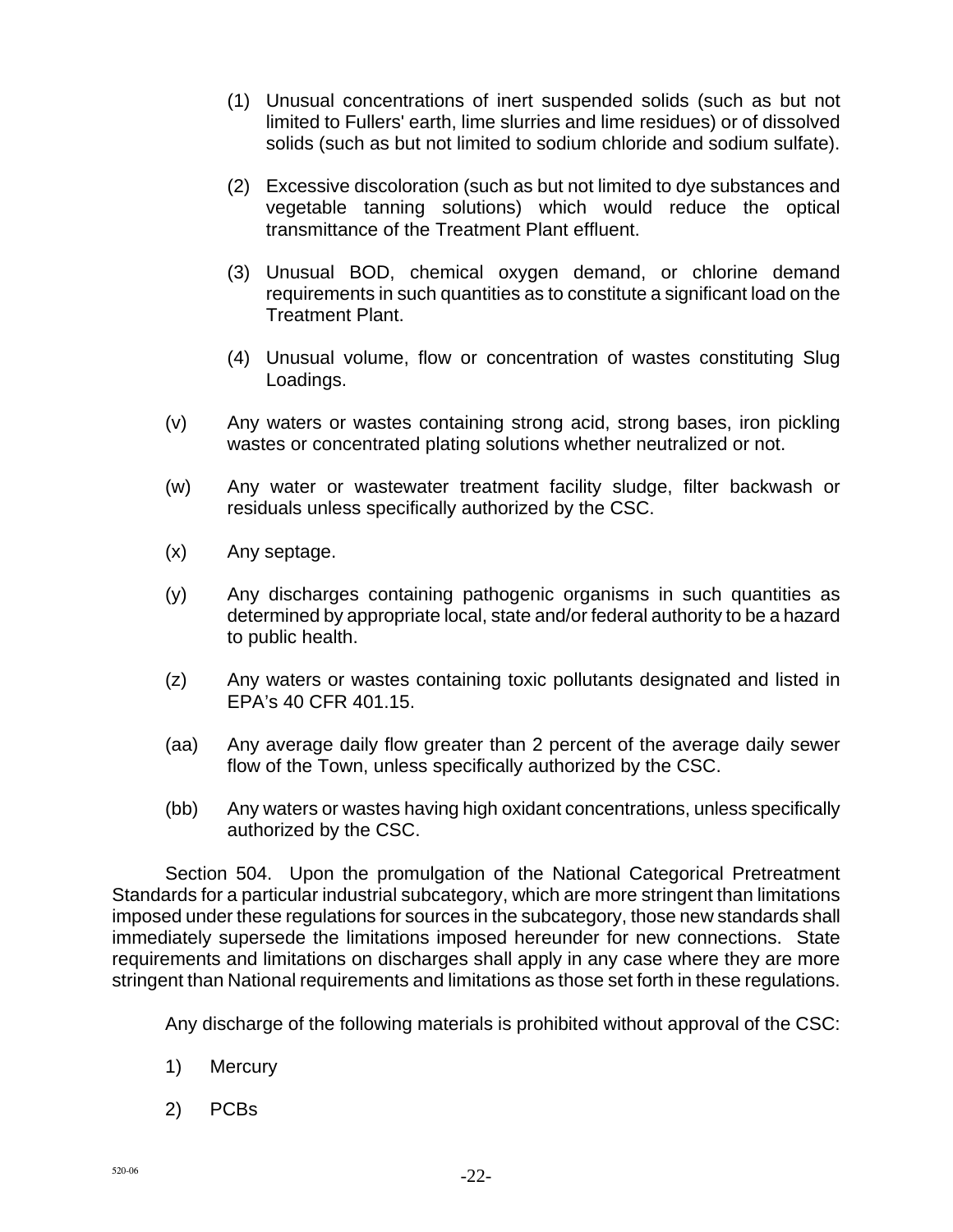#### 3) Pesticides

No person shall discharge into a Public Sewer any waters or wastes containing concentrations of, but not limited to, the following materials in excess of the following:

|                                          | Concentration<br>mg/l | <b>Material</b> |
|------------------------------------------|-----------------------|-----------------|
| Ammonia as N                             | 30                    |                 |
| Antimony (Total)                         | 10.0                  |                 |
| Arsenic as As (Total)                    | 0.3                   |                 |
| BOD <sub>5</sub>                         | 300                   |                 |
| Boron as B                               | 5                     |                 |
| Cadmium (Total)                          | 0.1                   |                 |
| <b>Chlorinated Naphthalenes</b>          | 0.4                   |                 |
| Chromium (Total)                         | 1.0                   |                 |
| Copper (Total)                           | 0.1                   |                 |
| Cyanides as CN                           | 0.3                   |                 |
| Iron as Fe                               | 10                    |                 |
| Lead (Total)                             | 0.1                   |                 |
| Nickel (Total)                           | 1.0                   |                 |
| Nitrogen (Total)                         | 35                    |                 |
| Nitrogen (Total Kjeldahl Nitrogen (TKN)) | 25                    |                 |
| Phenol                                   | 5.0                   |                 |
| Phenolic Compounds (as defined herein)   | 0.1                   |                 |
| Selenium (Total)                         | 1.0                   |                 |
| Silver (Total)                           | 0.05                  |                 |
| Solids (Dissolved)                       | 600                   |                 |
| Solids (Settleable)                      | 300                   |                 |
| Solids (Suspended)                       | 300                   |                 |
| Toxic Organics *(Total)                  | 1.0                   |                 |
| Trichloroethylene                        | 0.1                   |                 |
| Zinc (Total)                             | 1.0                   |                 |

\* The Total Toxic Organics (TTO) limitation applies to the sum of all parameter concentrations as measured by EPA Methods 624 and 625, not including Pesticides and Polychlorinated Biphenyls (PCB).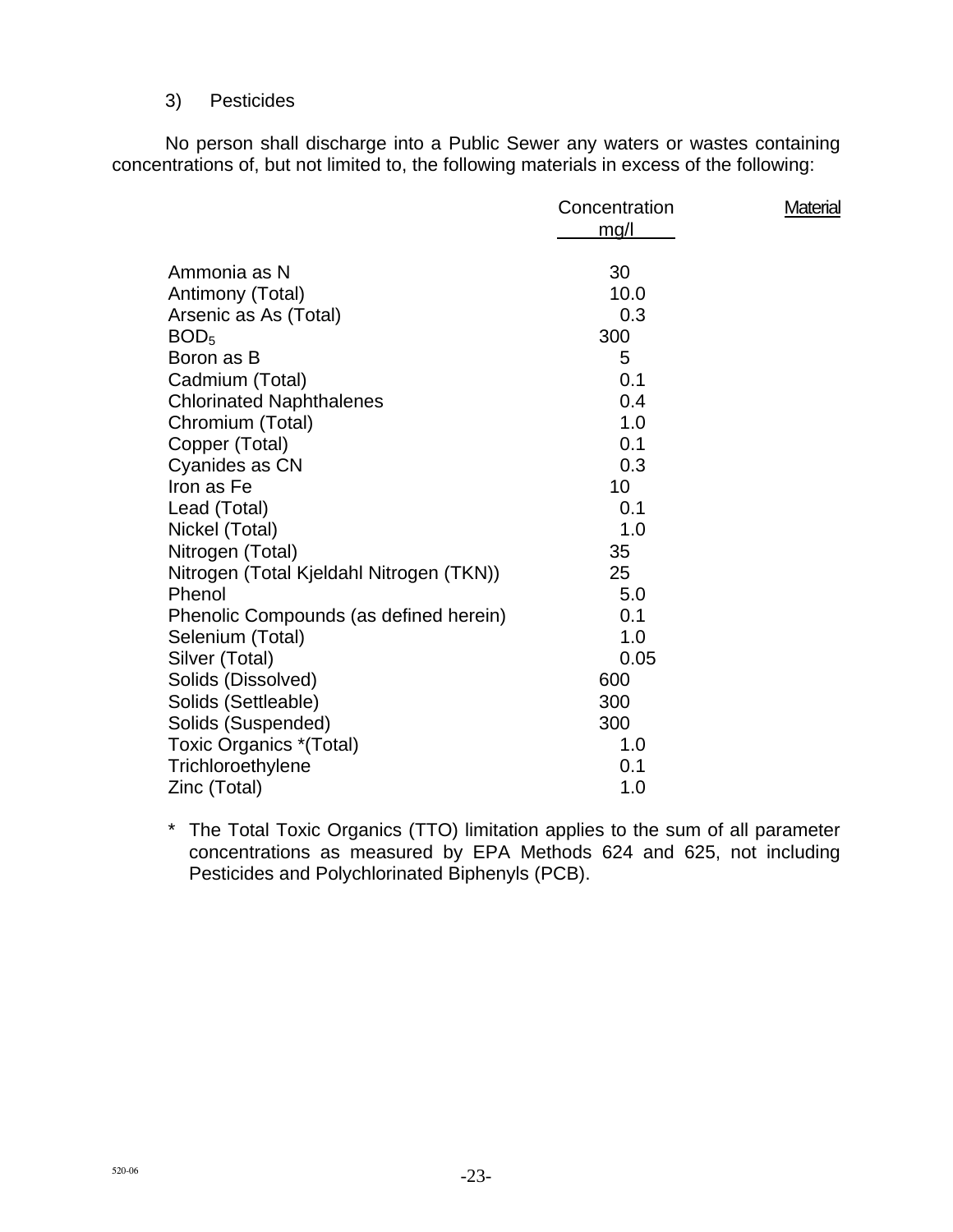The above limits are considered instantaneous maximum concentrations for each pollutant that may not be exceeded at any time, regardless of duration of monitoring. These limits apply to all domestic, commercial and industrial wastewaters and will be used to determine compliance with all process wastewater discharges at the end of a process following any applicable pretreatment.

Section 505. Wastewater containing heavy metals including but not limited to cadmium, chromium, cobalt, copper, lead, mercury, nickel, selenium, tin, silver, gold or zinc will require pretreatment before discharge to the Public Sewer. Pretreatment shall be such as to reduce the concentration of heavy metals in the pretreatment system effluent to a level equal to or less than the solubility of the oxide or hydroxide of the heavy metal. Sludge resulting from the pretreatment process may not be discharged to the sewage system. Stricter limits may be imposed if it is found necessary to meet Water Quality Standards.

Section 506. Grease, oil and/or sand interceptors shall be provided in all floor drains from garages, filling stations, restaurants, cleaning establishments and when, in the opinion of the CSC, these are necessary for the proper handling within the Public Sewer of liquid wastes containing grease or floatable oil in excessive amounts or any flammable wastes, sand or other harmful ingredients. Such interceptors shall not be required for private living quarters of dwelling units. All interceptors shall be of a type and capacity approved in writing by the CSC and shall be located so as to be readily and easily accessible for cleaning and inspection.

Grease interceptors for service connections to Public Sewers shall be constructed in accordance with Title 5 of the State Sanitary Code, and oil interceptors shall be constructed and installed in accordance with Massachusetts Plumbing Code. Both shall be impervious materials capable of withstanding abrupt and extreme changes in temperature. Exterior grease traps shall have a minimum of one thousand (1,000) gallon capacity. All traps shall be of substantial construction, watertight and equipped with easily removable covers which when bolted into place shall be gastight and watertight. Deviations from the above descriptions shall require approval from the CSC and the watertightness of all such structures shall be demonstrated.

Section 507. Grease interceptors for service connections to Public Sewers shall be cleaned at least every three months, quarterly, or when the level of grease reaches twentyfive percent (25%) of the working depth of the interceptor, whichever comes first, unless otherwise approved by the CSC. Records or evidence of cleaning shall be maintained by the owner and provided to the CSC on a quarterly basis. Where installed, all grease, oil and sand interceptors for service connections to public sewers shall be maintained by the owner at his expense.

Section 508. Where preliminary treatment or flow equalizing facilities are provided for any waters or wastes, they shall be maintained continuously in satisfactory and effective operation by the owner at his expense.

Section 509. When required by the CSC, the owner of any property serviced by a building sewer carrying industrial wastes shall install a suitable control manhole and/or such necessary meters and other appurtenances in the building and/or sewer to facilitate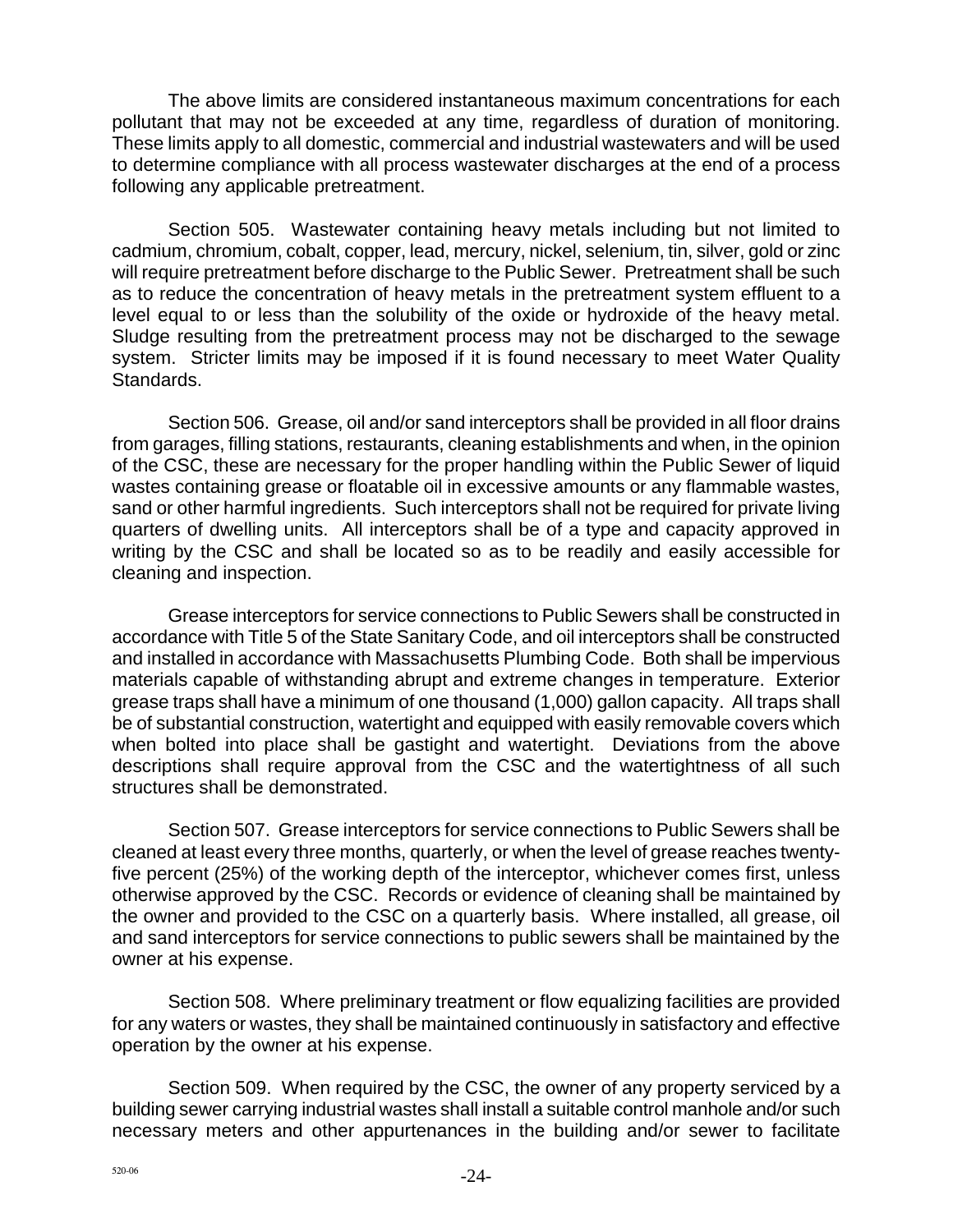observation, sampling and measurement of the wastewater. Such manhole and attendance infrastructure, when required, shall be accessible, safely located and shall be constructed in accordance with plans approved by the CSC. The manhole and such other infrastructure as is required, shall be installed by the owner at his expense and shall be maintained by him so as to be safe and accessible at all times to the Town personnel. Users that discharge or have the potential to discharge wastes with a pH lower than 5.5 S.U. or in excess of 9.0 S.U., or having any other corrosive property, will be required to install a neutralization tank at their expense, so representative sampling of the effluent may be taken by the Town's representatives for analysis. A primary flow measurement device must be installed in such a manner that it is the final collection point for wastes before joining sanitary discharge points entering the Town sewage system.

Section 510. All Industrial Users shall obtain an Industrial Sewer Discharge Permit. All new Industrial Users' facilities or such facilities under new ownership shall obtain an Industrial Sewer Discharge Permit before connecting to or contributing to the POTW. Industrial or Commercial Users required to obtain an Industrial Sewer Discharge Permit shall complete and file with the Town an application in the form prescribed by the Town. Existing Industrial or Commercial Users shall apply for a sewer permit within 30 days after the effective date of these Regulations, and proposed new Users shall apply at least 90 days prior to connecting to or contributing to the Sewer System. Permits shall be issued for a specific time period, not to exceed five (5) years. A permit may be issued for a period less than a year or may be stated to expire on a specific date. An Industrial or Commercial User shall apply for permit reissuance a minimum of 90 days prior to the expiration of the applicant's existing permit. The terms and conditions of the permit may be subject to modification by the CSC during the terms of the permit, as discharge standards or requirements are modified or as other just causes exist. The Industrial User shall be informed of any proposed changes in the permit at least 30 days prior to the effective date of change. Any changes or new conditions in the permit shall include a reasonable time schedule for compliance. Industrial Sewer Discharge Permits are issued to a specific User for a specific operation. An Industrial Sewer Discharge Permit shall not be reassigned, transferred or sold.

Section 511. All categories of Users subject to Categorical Pretreatment Standards and requirements are required to submit to the CSC records and reports as required and defined by EPA's 40 CFR 403.12 and State Regulations, and to comply with Sections (a), (b) and (c) below, and any other reasonable requests for information from the CSC. All Industrial users **Users** are required to submit to the CSC information regarding Sections (d) through (q) below. All reports submitted to the Town must be signed by an Authorized Representative of the Industrial User:

- (a) Baseline Reports (including compliance schedules) are due within 180 days after the effective date of an applicable Categorical Pretreatment Standard, or 180 days after the final administrative decision made upon a category determination submission under EPA's 40 CFR 403.6 (a) (4), whichever is later.
- (b) Reports on compliance with Categorical Pretreatment Standard deadline are due within 90 days following the date for final compliance with applicable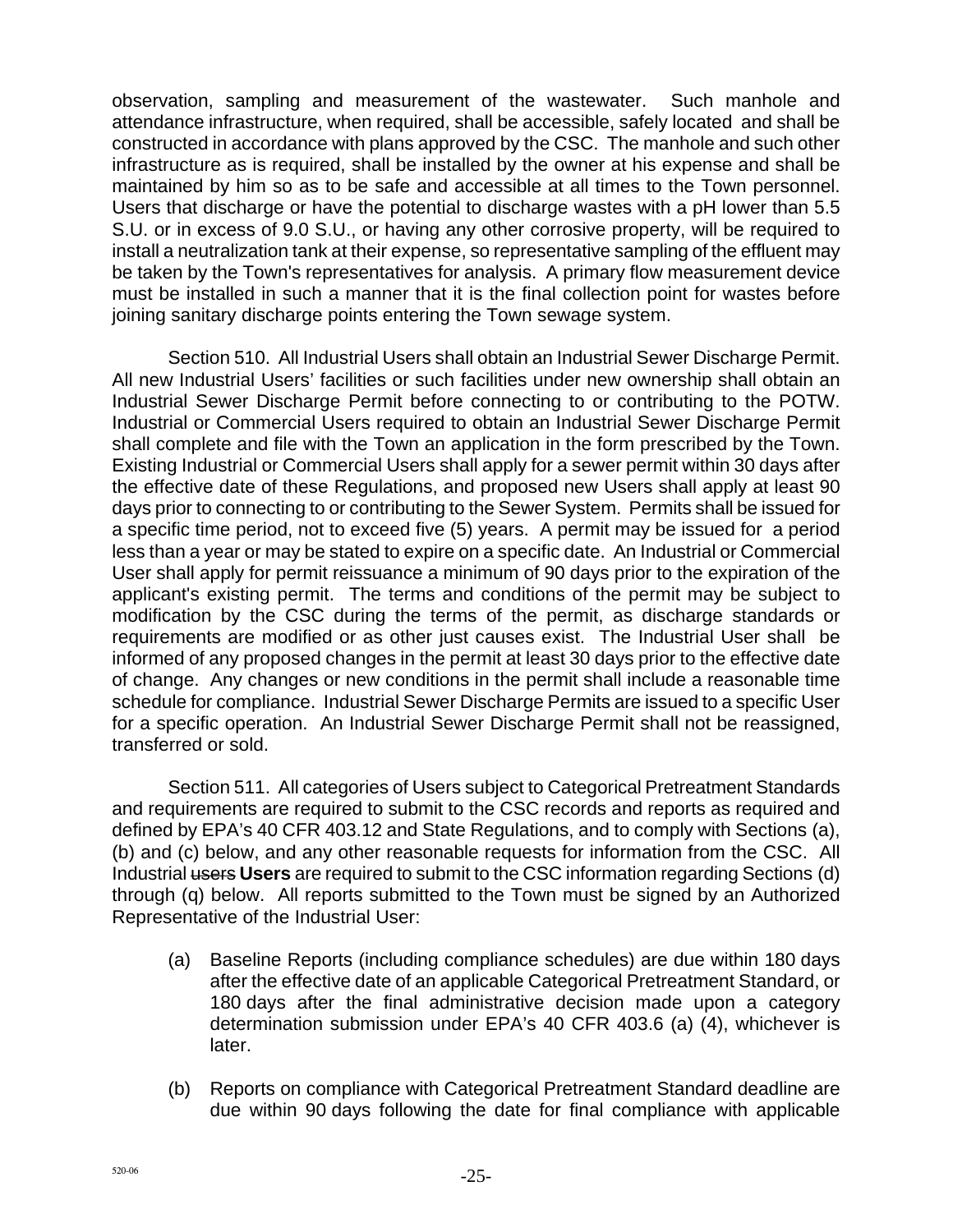Categorical Pretreatment Standards, or in the case of a new User, following commencement of the introduction of wastewater into the POTW.

- (c) Periodic Reports on continued compliance are due during the months of June and December, unless required more frequently by the CSC or in the Categorical Pretreatment Standards.
- (d) Notice of Slug Loading or any other potential problem or condition of violation. The Industrial User must submit the following information within 24 hours of becoming aware of the violation (if this information is provided orally, a written submission must be provided within five (5) days):
	- (1) A description of the discharge and cause of the violation;
	- (2) The period of the violation, including exact dates and times or, if not corrected, the anticipated time the violation is expected to continue;
	- (3) Steps being taken and/or planned to reduce, eliminate and prevent recurrence of the violation.
- (e) Continuous pH measurement records if the User stores, uses or discharges any materials with a potential to alter the pH of the sewer discharge to a degree of violation. Users that have a potential to discharge waste with a pH lower than 5.5 S.U. or in excess of 9.0 S.U. or having any other corrosive properties, will

be required to install a neutralization tank, at their own expense, so that representative sampling of the effluent may be taken by the CSC or its agent for analysis.

- (f) Records pertaining to changes in the level or nature of business activity, production capacity, staffing or other activity which significantly alters the amount of wastewater produced or the characteristics of the discharge.
- (g) Records of on-site storage (inventories) for all toxic or hazardous substances present at the facility, including the type and maximum quantity for each material located on the premises.
- (h) Records of generation rates and disposal shipments for all special hazardous wastes, including residual substances produced or concentrated by any wastewater pretreatment systems or processes.
- (i) Training records and other documentation of qualifications for all personnel involved in the handling of hazardous waste, special wastes and wastewater pretreatment residuals.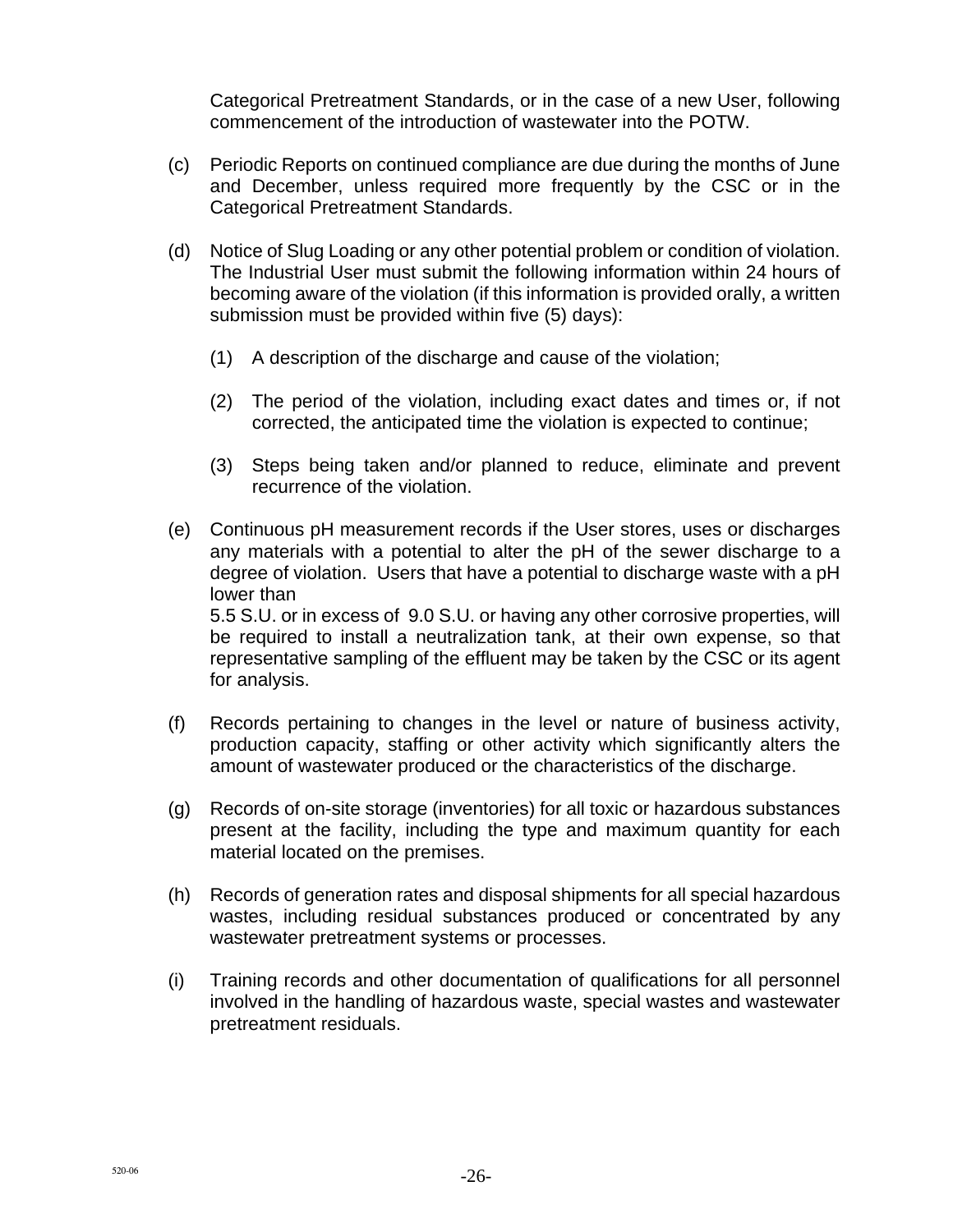- (j) Purchasing records and logs for certain materials which have a bearing on the proper operation and maintenance of any wastewater pretreatment system. Such materials may include but not be limited to purchased acids, bases, polymers, filtration aids, media replacement cartridges, etc. The CSC may also request the documentation of other materials stored or utilized at the facility if any of these compounds or substances are determined to be of particular concern because of interference, inhibition, pass-through, toxicity or safety to the public treatment works, the workers or the environment.
- (k) Water consumption records including such information as meter readings, log books, line drawings and process schematics which describe the water using processes, the sources and final discharge points for water including an itemization of water used in sanitary, process, cooling or product uses.
- (l) Water treatment additive dosage calculations and records, particularly any toxic additives such as biocides and anti-fouling agents.
- (m) Wastewater collection and treatment operation and maintenance records.
- (n) Records of any related permits, such as direct discharge permits for cooling water disposal or hazardous waste permits.
- (o) Laboratory analysis records of effluents discharged into the POTW and any materials hauled off site for resource recovery or disposal.
- (p) Records of any and all enforcement actions, notices of violation, compliance schedules or pretreatment system approval letters.
- (q) Documentation of design flows, capacities, rated efficiencies and settings for all pollution control devices and systems, including but not limited to the wastewater pretreatment system components such as pumps, tanks, mixers, clarifiers, filter presses, centrifuges, pH meters, recorders, flow meters and primary flow measurement devices.

Section 512. Any Industrial User subject to the reporting requirements established in this Article shall be required to maintain, for a minimum of three (3) years, all records of monitoring activities and results and shall make such records available for inspection and copying by the CSC. The period of retention shall be extended during the course of any unresolved litigation in which the Industrial User is involved.

Section 513. Information and data obtained from reports and other information supplied by any category of users, shall be available to the public or other governmental agency without restriction unless the User specifically requests and is able to demonstrate that the release of such information would divulge trade secrets or secret processes. Any User or Industrial User able to make that demonstration is entitled to have those portions of reports and other requested information which would reveal trade secrets and secret processes withheld from the public, but other public governmental entities may receive such information upon written request. Wastewater constituents and characteristics will not be recognized as confidential information under any circumstances.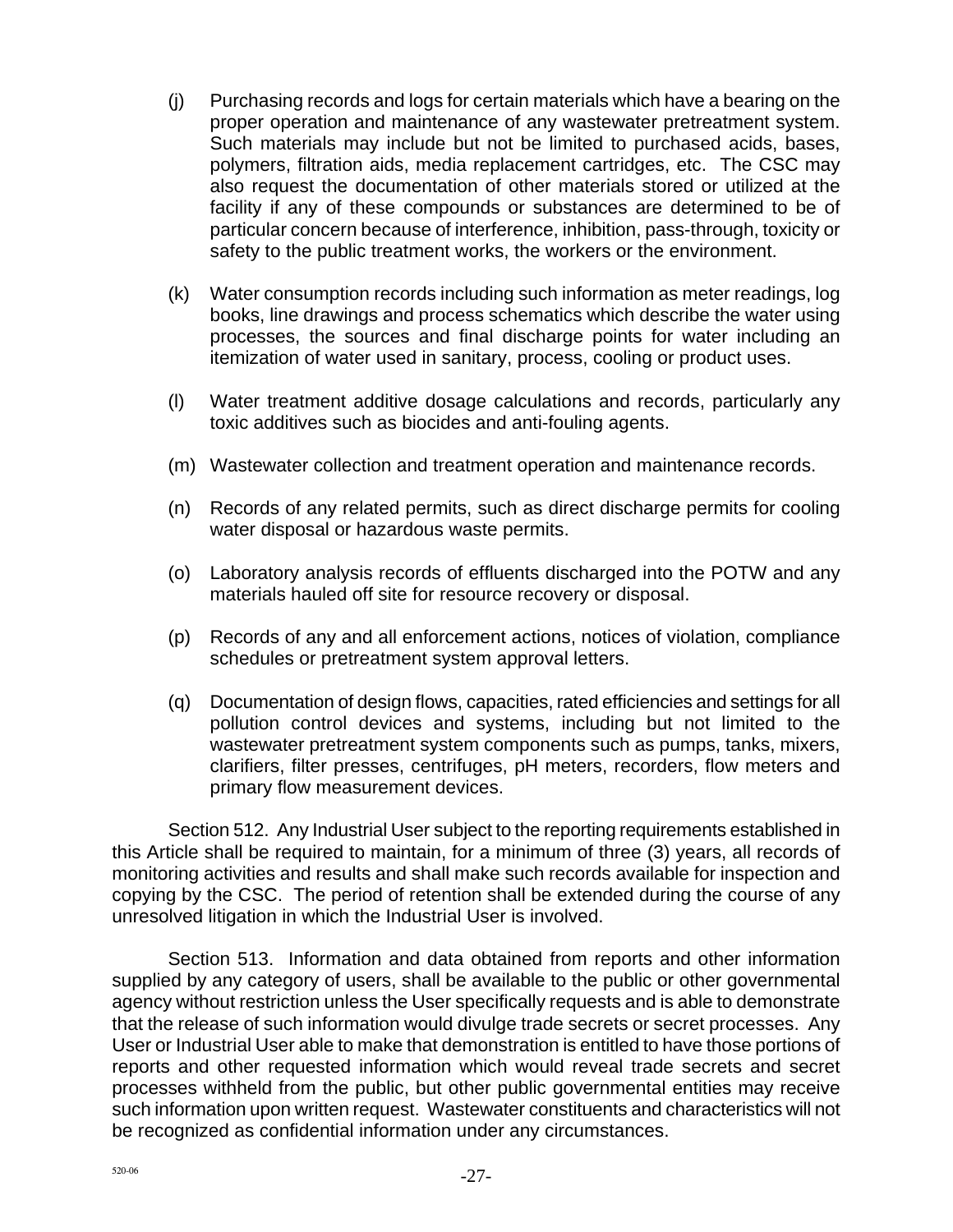Section 514. All measurements, tests and analyses of the characteristics of waters and wastes to which reference is made in these Regulations shall be determined in accordance with EPA test methods listed in 40 CFR 136, or suitable procedure adopted by the EPA, and shall be determined at the control manhole provided or upon suitable samples taken at locations specified by the CSC. Sampling shall be carried out by customarily accepted methods to reflect the twenty-four (24) hour, flow proportioned, representative characteristics of the User's discharge, the effect of constituents upon the sewage works and to determine the existence of hazards to life, limb and property. The particular analyses involved will determine whether a twenty-four (24) hour composite sample of all discharges of a premise is appropriate or whether grab samples or grab composite samples should be taken. Normally, but not always, BOD and suspended solids analyses are obtained from twenty-four (24) hour composites of all discharges whereas pH, oil, grease, chromium (+6) or volatile compound measurements are determined from periodic grab samples. Monitoring and analysis of effluent to determine compliance with national categorical pretreatment standards must be done as specified in the appropriate federal regulation.

Industrial Users shall monitor of their discharges as the CSC may reasonably require. Monitoring may require the installation, use and maintenance of monitoring equipment, keeping records and making the results of such monitoring available to the CSC. Such records shall be made available upon request by the CSC to any other agencies having jurisdiction over the discharges to the receiving waters. Any costs involved with the examination and testing shall be paid for by the Industrial User. The CSC may check these tests as necessary.

Section 515. If any waters or wastes are discharged, or are proposed to be discharged, to the public sewers, which contain the substances or possess the characteristics enumerated in Article V of these Regulations or have a deleterious affect upon the sewage works, processes, equipment, receiving waters or sludges, or which cause the Town to violate any condition of its NPDES Permit, or which cause the Town to violate any federal or state law, regulation or order, or which otherwise create a hazard to life or constitute a public nuisance, the CSC may, in addition to the remedies set forth in Articles VIII and IX:

- (a) Modify the Industrial Sewer Discharge Permit;
- (b) Require pretreatment to an acceptable condition prior to discharge to the public sewers;
- (c) Require control over the quantities and rates of discharge;
- (d) Require payment to cover the added cost of handling and treating the wastes not covered by existing taxes or sewer charges under the provisions of Article  $X$ :
- (e) Require the development of a compliance schedule by each Industrial User for the installation of technology required to meet applicable Pretreatment Standards and Requirements; and/or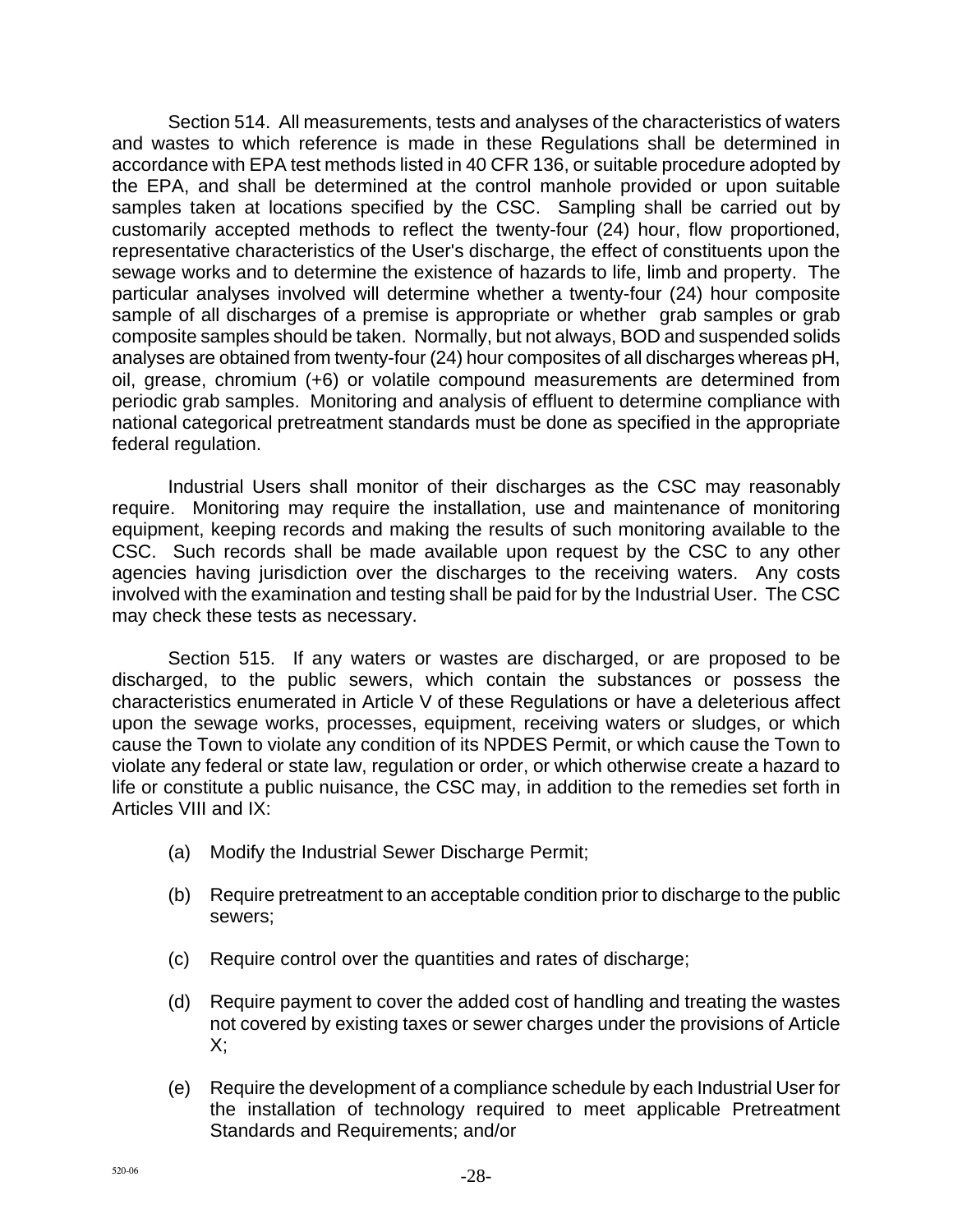(f) Reject the wastewaters or wastes.

Section 516. If the CSC permits the pretreatment or equalization of waste flows, the design, installation or modification of the plant and equipment shall be subject to the review and approval of the CSC and subject to the requirements of all applicable codes, by-laws, regulations and laws. Any costs involved with such reviews shall be paid for by the applicant pursuant to §303(a) of these Rules and Regulations. The applicant shall maintain and operate pretreatment and equalization facilities at his own expense.

Section 517. The CSC may institute more stringent limitations for discharges to the Public Sewer from time to time to provide compliance with the rules and regulations of other communities in compliance with requirements imposed by intermunicipal agreements with said communities for the conveyance, treatment and/or disposal of Cohasset wastewaters.

#### **ARTICLE VI PROTECTION FROM DAMAGE**

Section 601. No unauthorized person shall maliciously, willfully or negligently break, damage, destroy, uncover, deface or tamper with any structure, appurtenance or equipment which is a part of the POTW. Any person violating this provision shall be subject to immediate arrest under charge of disorderly conduct.

Section 602. No unauthorized person may enter or remain in or upon any land or structure of the sewage works. Any person violating this provision shall be subject to charges of trespass.

## **ARTICLE VII POWER AND AUTHORITY OF INSPECTORS**

Section 701. The filing of all applications with the CSC for all Connection Permits shall be deemed to be the Owner's consent to allowing the CSC and other duly authorized employees of the Town bearing proper credentials and identification to be permitted to enter each owner's properties for the purposes of, but not limited to, inspection, observation, measurement, sampling, reviewing and copying of records, repair and/or maintenance of any portion of the municipal sewage works lying within said property, reviewing procedures and testing in order to establish the extent of compliance with these Rules and Regulations.

Section 702. While performing the necessary work on private properties referred to in Article VII, Section 701 above, the Town inspector shall observe all safety regulations applicable to the premises established by the property owner, the property owner shall be held harmless for injury or death to the Town inspector and the Town shall indemnify the property owner against loss or damages to its property by Town inspectors and against liability claims and demands for personal injury or property damage asserted by the Town inspector against the property owner and growing out of the gauging, sampling or inspection operations, except as such may be caused by negligence or failure of the property owner to maintain safe conditions.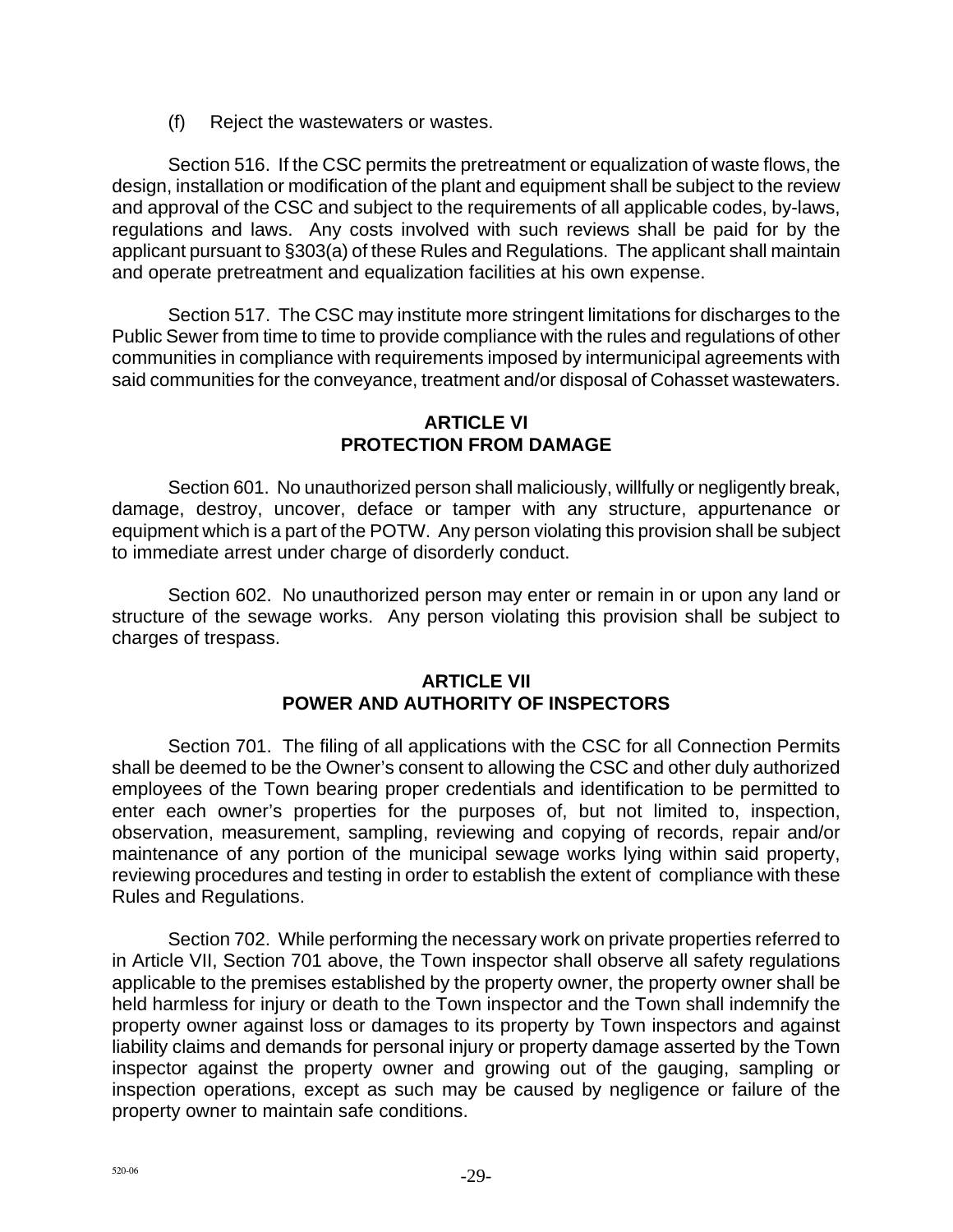Section 703. The CSC or its duly authorized representatives are authorized to obtain information concerning industrial processes which have a direct bearing on the kind and source of discharge to the sewage system.

Section 704. In order to ensure that the wastewater collection and treatment system is adequately safeguarded and maintained, including the maintenance of private sewer laterals, extensions, services and building sewers, the Town Building Inspector and Town Assessor shall notify the CSC each time a sewered property's ownership is transferred. At such time or soon thereafter, the CSC shall conduct an inspection of interior and exterior waste plumbing to ensure that the nature of the wastewater discharge from the property is currently in compliance with these Rules and Regulations, especially regarding the connection of prohibited discharges.

#### **ARTICLE VIII ENFORCEMENT**

Section 801. The CSC may suspend the wastewater service and/or an Industrial Sewer Discharge Permit when such suspension is necessary, in the opinion of the CSC, in order to stop an actual or threatened discharge which presents or may present an imminent or substantial endangerment to the health or welfare of persons, to the environment, causes interference to the POTW, causes the Town to violate any condition of its NPDES Permit, or causes the town to violate any federal or state law, regulation, or administrative rule or order.

Any person notified of a suspension of the wastewater service and/or the Industrial Sewer Discharge Permit shall immediately stop or eliminate the non-complying discharge. In the event of a failure of the person to comply voluntarily with the suspension order, the CSC shall take such steps as deemed necessary including immediate severance of the sewer connection to prevent or minimize damage to the POTW system or endangerment to any individuals. The CSC shall reinstate the Industrial Sewer Discharge Permit and/or the wastewater treatment service upon proof of the elimination of the non-complying discharge. A detailed written statement submitted by the User describing the causes of the harmful contribution and the measures taken to prevent any future occurrence shall be submitted to the CSC within fifteen (15) days of the date of occurrence. The costs associated with any such enforcement shall be the responsibility of the discharger.

Section 802. Any User who violates the following conditions of these regulations or applicable state and federal regulations is subject to having their permit revoked, after a hearing before the CSC:

- a) Failure of a User to factually report the wastewater constituents and characteristics of its discharge;
- b) Failure of the User to report significant changes in operations, or wastewater constituents and characteristics;
- c) Refusal of reasonable access to the User's premises for the purpose of inspection or monitoring; or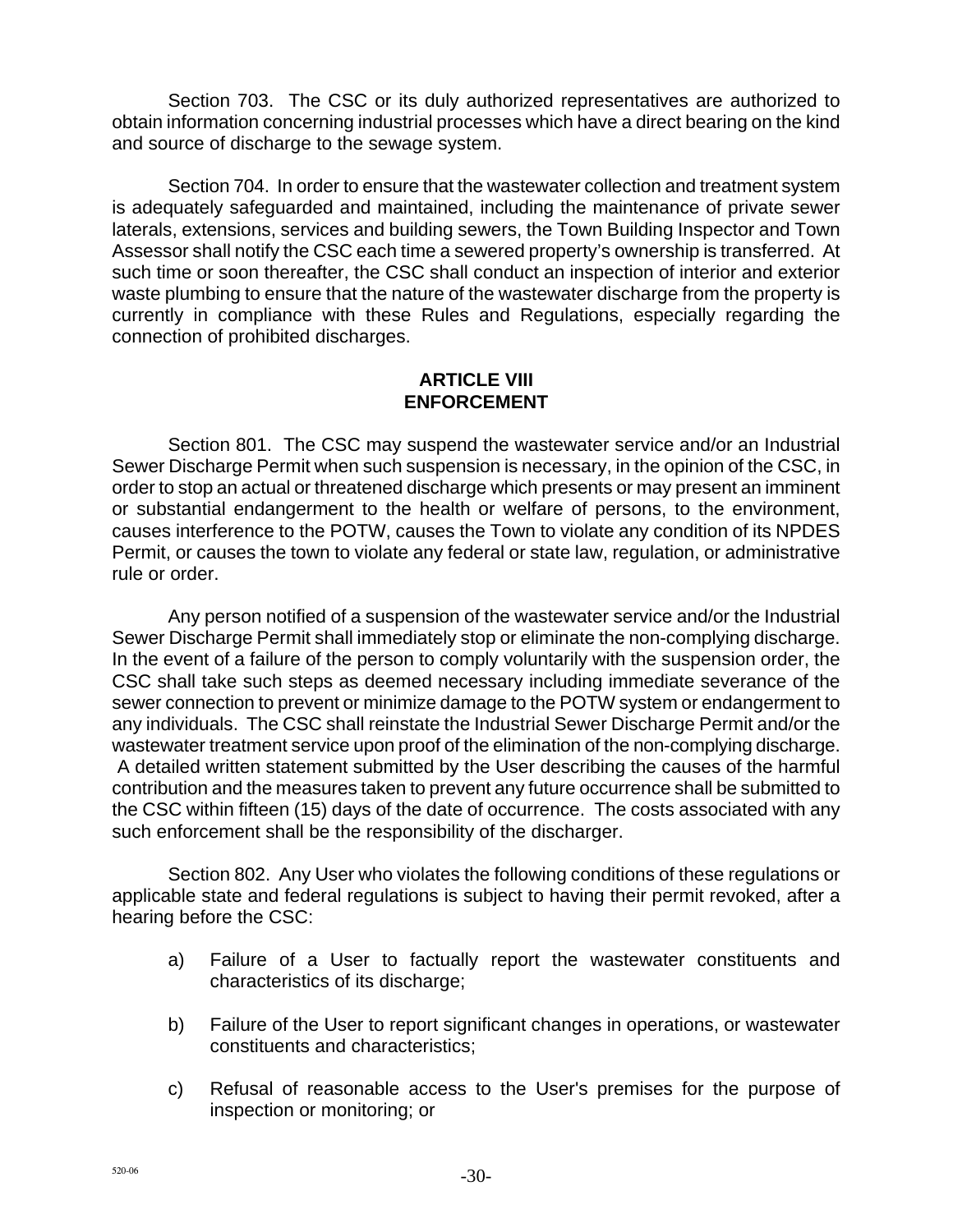d) Violation of conditions of the permit.

Section 803. At any time, the Town may commence an action for appropriate legal and/or equitable relief in order to halt a discharge in violation of these Rules and Regulations, the Town's NPDES Permit, any federal or state law, regulation, Town administrative rule or order or other local regulation or to otherwise enforce any provision of these Rules and Regulations.

#### **ARTICLE IX PENALTIES**

Section 901. Any person believed to be violating any provision of these Regulations, except Sections 601 and 602, or believed to have created an immediate danger to the Public health or the environment through their action or inaction shall be served by the Town with written notice stating the nature of the violation and providing a reasonable time limit for the satisfactory correction thereof. The offending party shall, within the period of time stated in such notice, permanently cease all violations.

Section 902. Any person who shall continue any violation beyond the time limit provided for in Article IX, Section 901, shall be fined in the amount of three hundred dollars (\$300.00) for each violation. Each day in which any such violation shall continue shall be deemed a separate offense. Exceeding daily pretreatment standards will be deemed a separate violation as to each effluent characteristic listed in Article V of these Regulations, regulated by Federal or State categorical Pretreatment Standards and/or listed in their discharge permit. This Section may be implemented by use of non-criminal depositions in accordance with Chapter 40, Section 22D and Chapter 1 of the Bylaws of the Town. Enforcing persons shall be the CSC.

Section 903. Any licensed drainlayer who violates any Rules and Regulations specified herein or who does not perform in a satisfactory manner, as determined by the CSC, shall be subject to penalties. The degree of penalties shall depend on the severity of the violation as determined by the CSC and shall range from an oral warning to revocation of license. In addition, a fine of \$300 shall be imposed as defined in Section 902. In the event there are three (3) or more written complaints regarding the licensed drainlayer, the CSC shall conduct a review to determine if possible suspension is in order.

Section 904. Any person violating any of the provisions of these Rules and Regulations shall become liable to the Town for any expense including legal costs, consulting costs, collection costs and loss or damage occasioned by the Town by reason of such violation .

Section 905. In exercising its authority to halt or prevent discharges under Article VIII, Section 801, or in enforcing applicable penalties, the CSC will follow the guidelines of EPA's 40 CFR 403.8.

Section 906. The CSC, pursuant to a filing by the Town of a certificate of acceptance of conditions for the issuance of a sewer charge lien with the Norfolk County Registry of Deeds, may place a lien upon the property or premises for which Sewer User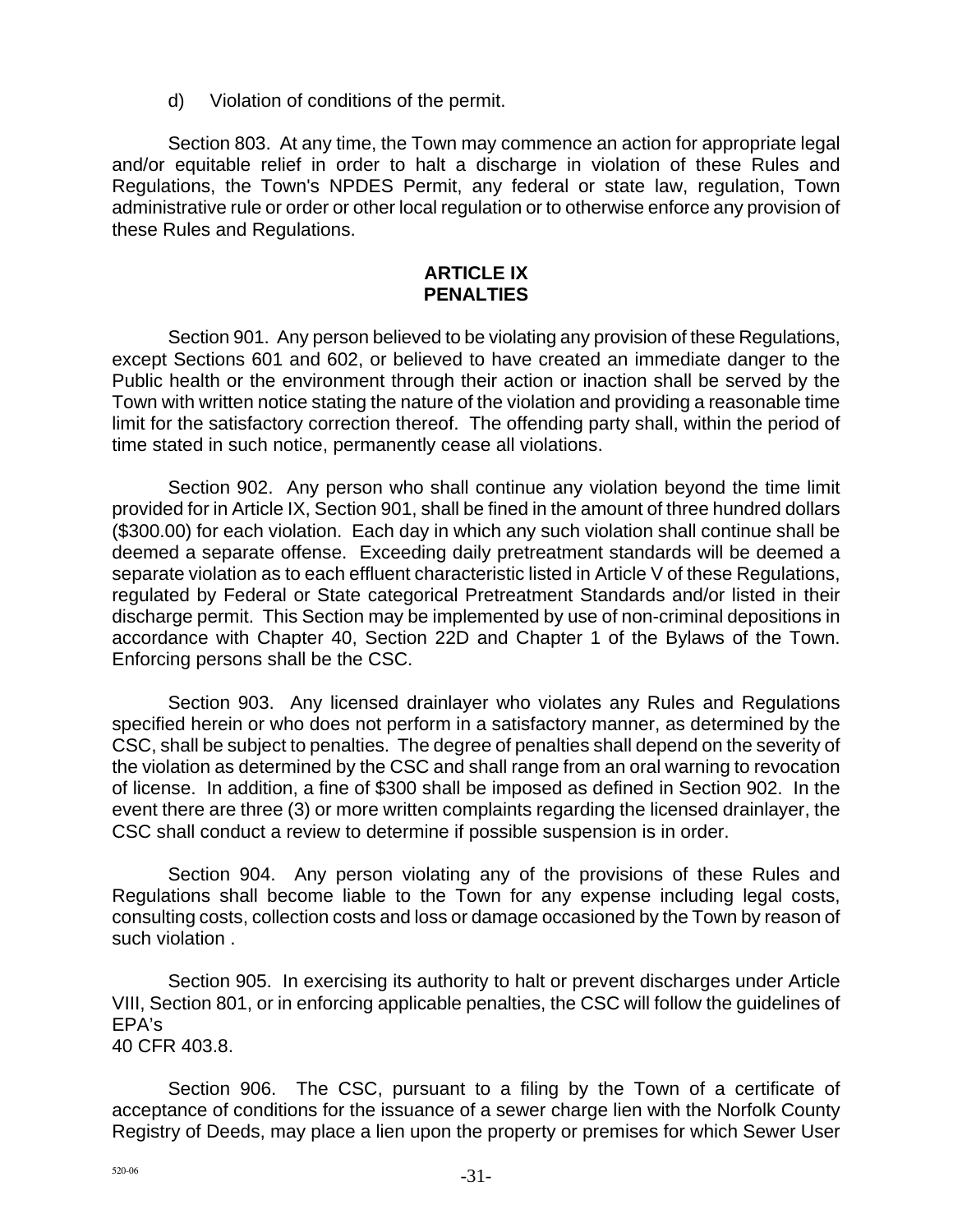charges, service charges, fees, accrued interest or penalties are overdue at the end of the fiscal year. Notwithstanding such lien, any overdue Sewer User charge or service charge may be collected through any legal means.

Section 907. Any person who knowingly makes false statements, representations or certifications in any application, record, report, plan or other document filed or required to be maintained pursuant to these Rules and Regulations or their sewer permit, or who falsifies, tampers with or knowingly renders inaccurate any monitoring device or method required under these Rules and Regulations or their sewer permit shall be penalized according to the established enforcement and penalty provisions outlined herein or subsequently established by the CSC.

Section 908. To comply with the public participation requirements of EPA's 40 CFR Part 25 in the enforcement of National Pretreatment Standards, the CSC will publish, at least once a year in the daily newspaper with the largest circulation in the Town of Cohasset, in published in the municipality in which the POTW is located, a list of Industrial Users which at any time during the previous twelve (12) months were in significant noncompliance with applicable pretreatment requirements.

For the purposes of this provision, an Industrial User is in significant noncompliance if its violation meets one or more of the following criteria:

- (a) Chronic violations of wastewater discharge limits, defined here as those in which sixty-six (66) percent or more of all of the measurements taken during a six (6) month period exceed (by any magnitude) the daily maximum limit or the average limit for the same pollutant parameter;
- (b) Technical Review Criteria (TRC) violations, defined here as those in which thirty-three (33) percent or more of all of the measurements for each pollutant parameter taken during a six (6) month period equal or exceed the product of the daily maximum limit or the average limit multiplied by the applicable TRC (TRC=1.4 for BOD, TSS, fats, oil and grease and 1.2 for all other pollutants except pH);
- (c) Any other violation of a pretreatment effluent limit (daily maximum or longer term average) that the CSC determines has caused, alone or in combination with other discharges, interference or pass through (including endangering the health of POTW personnel or the general public);
- (d) Any discharge of a pollutant that has caused imminent endangerment to human health, welfare or to the environment or has resulted in the POTW's exercise of its emergency authority to halt or prevent such a discharge;
- (e) Failure to meet, within 90 days after the scheduled date, a compliance schedule milestone contained in a local control mechanism or enforcement order for starting construction, completing construction or attaining final compliance;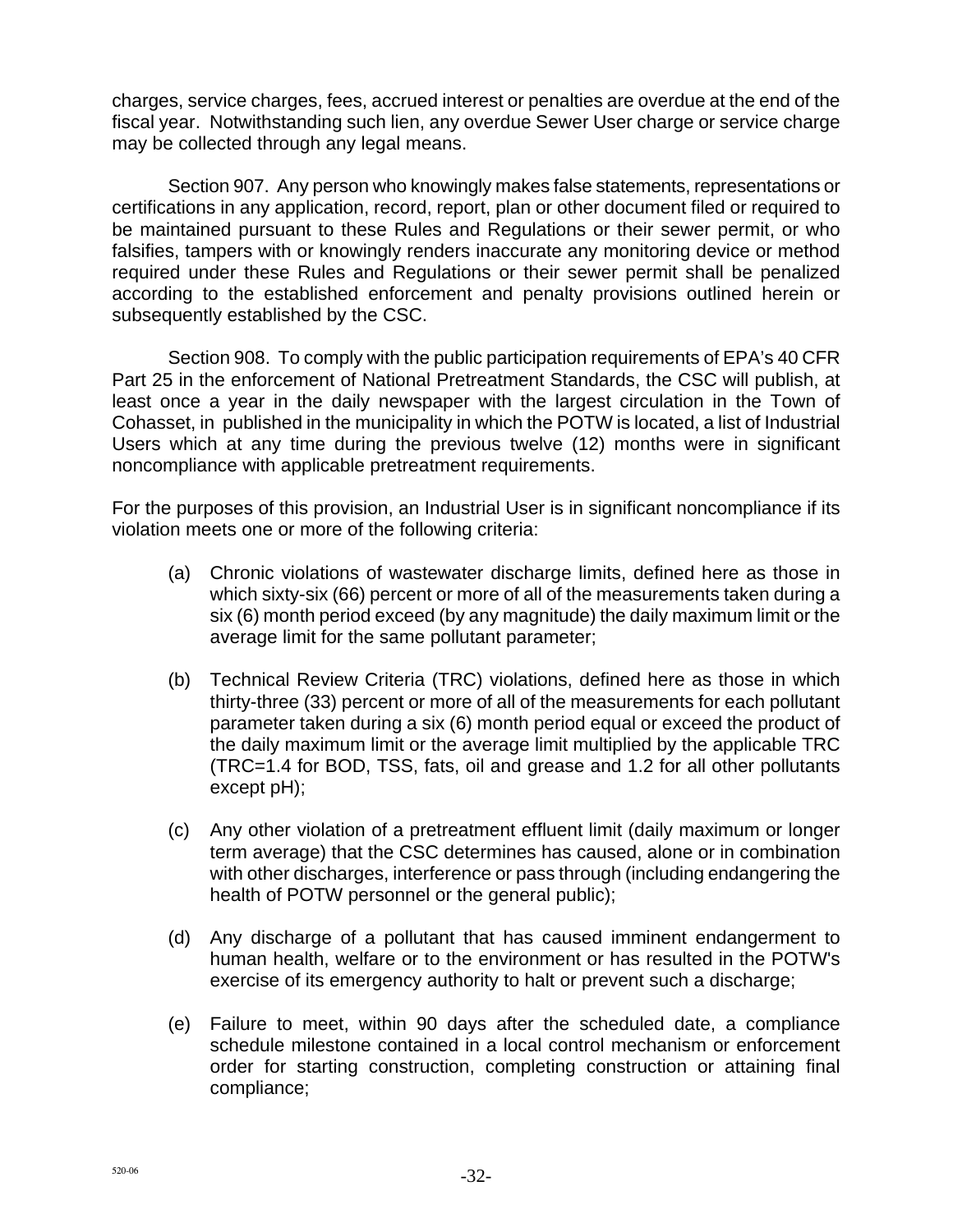- (f) Failure to provide, within 30 days after the due date, required reports such as baseline monitoring reports, 90-day compliance reports, periodic selfmonitoring reports and reports on compliance with compliance schedules;
- (g) Failure to accurately report non-compliance;
- (h) Any other violation or group of violations which the CSC determines will adversely effect the operation or implementation of the local pretreatment program.

#### **ARTICLE X FEES, CHARGES AND ASSESSMENTS**

Section 1001. Sewer User charges shall be established by the CSC from time to time. Such rates may include a flat fee or base rate, a water consumption based rate, an administrative surcharge rate or other rate as may otherwise be established to facilitate the recovery of costs and the establishment of a financially self-sufficient sewer system. Consumption rates may be further varied based upon the category of the sewered property such as Residential, Commercial, Industrial, Municipal, a specific flow category established by the CSC or as may otherwise be established by the CSC. The CSC may also vary base rates and administrative surcharge rates based upon the designated sewer district and the specific costs related to said districts. Sewer User charges will be assessed on a quarterly basis or as may otherwise be established by the CSC.

Section 1002. Any category of User subject to pretreatment standards and requirements will be charged for monitoring and analytical testing, program management and enforcement, and reporting conducted by the CSC. The service charge will be calculated by allocating to each User or Industrial User a proportional share of the total cost of the Pretreatment Program taking into consideration the number of sampling site visits and the number and type of analytical tests required.

Section 1003. Upon the completion of the installation of a new sanitary sewer, each property owner that has CSC authorized access to the new sewer shall be charged a "betterment assessment." The betterment assessment shall be a minimum of five hundred dollars (\$500) but shall be determined based upon a betterment assessment structure established by the CSC from area to area and from time to time. Betterment assessments shall generally be based upon the number of Equivalent Dwelling Units assessed to the property and/or the actual cost of the collection, treatment and disposal systems utilized to service the property in question.

Section 1004. A "Special Sewer Use Connection Fee" shall be a fee assessed by the CSC to a property that has not had a betterment assessment levied and which is later allowed to connect to the Town's sewer system. This fee shall be periodically established and set by the CSC and shall be payable to the CSC. This fee will be generally based upon the number of Equivalent Dwelling Units that are assessed to a property, as determined by the CSC, and/or the actual cost and/or current value of the collection treatment and disposal system utilized to service the property in question or otherwise influenced by the addition of the properties' wastewater flow to Public Sewer.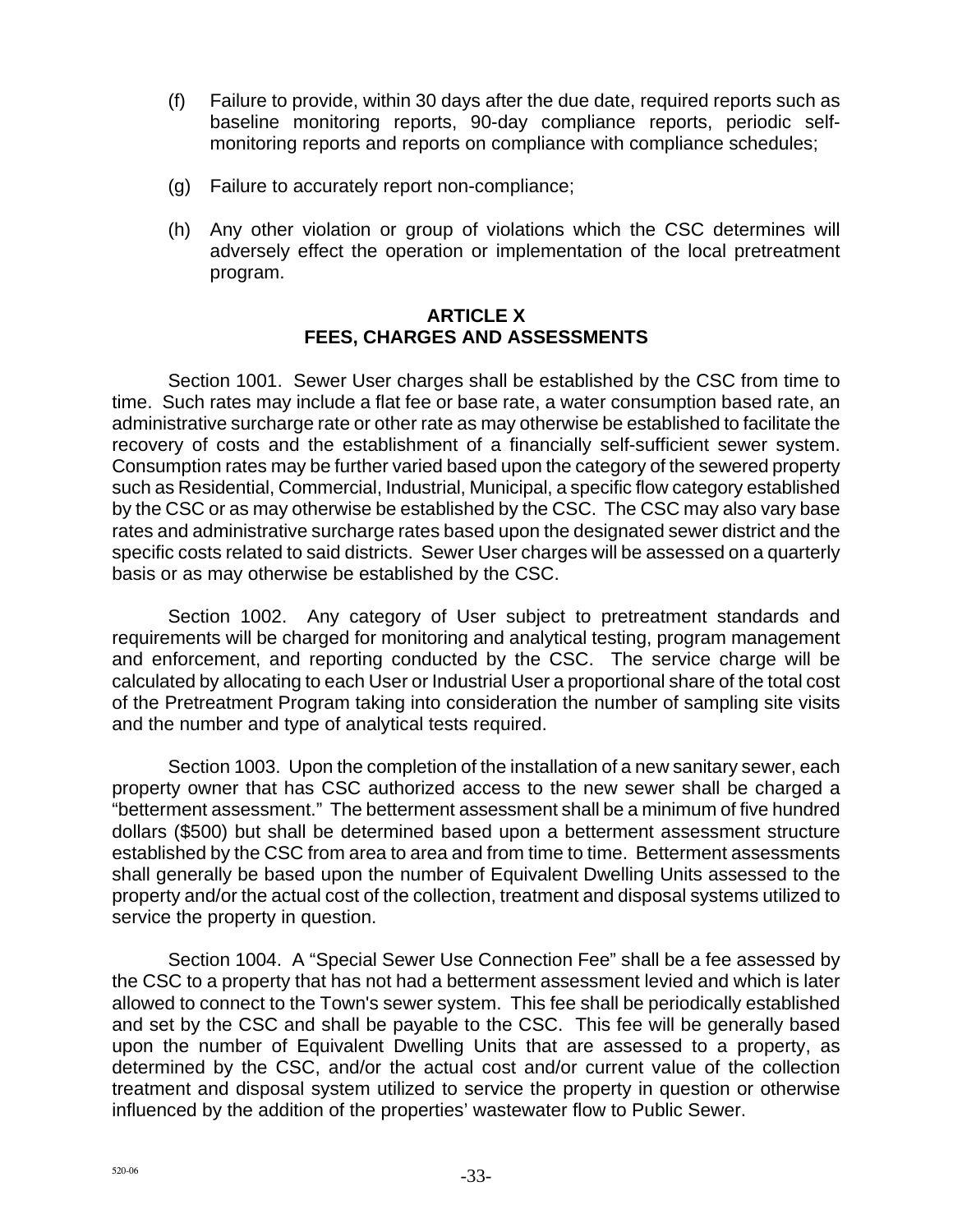Section 1005. Additional charges, betterments and assessments may be imposed by the CSC as provided herein and/or as may be established by the CSC.

Section 1006. Each parcel of land which abuts a public/private road or right-of-way in which there has been constructed a Public Sewer and which, in the opinion of the CSC, may not be serviced by the Public Sewer because of topographical or other engineering factors, may have its assessment suspended upon approval of the CSC. The CSC reserves the right to consider a property serviceable when such factors are resolvable. For example, the installation of a forced flow connection may be used to overcome a property's inability to be serviced by a gravity flow connection.

Section 1007. The CSC may make reasonable allowance whenever the particular size, shape or location of any property shall require an allowance in keeping with the fundamental principle that no assessment shall be made against any property in excess of the special benefit to accrue to such property or in excess of the value of the facilities provided.

Section1008. Concerning delinquent charges, all assessments and charges established within these Rules and Regulations shall be governed as to payment and disposition of payments as directed by the CSC and as follows:

All apportioned Betterment Assessments shall be due and payable on July 1 annually or as may otherwise be provided by the Town. If any annual installment of the Betterment Assessment charge or portion thereof shall be unpaid thirty (30) days after such installment was due and payable, the remaining unpaid balance of the Betterment Assessment and any deferred interest charges if delinquent, shall be subject to interest at the rate of a minimum of 5% per annum or up to 2% above the rate incurred by the Town or as otherwise provided by a vote of Town Meeting. Upon payment of all delinquent installments and deferred interest charges and accrued interest due to date of payment, interest will again accrue on the balance of the assessment if the next annual installment is unpaid thirty (30) days after having become due and payable. All payments rendered shall be applied to payment of the deferred and accrued interest charges, and the remainder, if any, applied to the installment due. Unpaid assessments shall be liened and foreclosed upon in accordance with the general statutes governing the collection of property taxes.

#### **ARTICLE XI SEVERABILITY**

Section 1101. These Rules and Regulations are severable. The invalidity of any section, clause, sentence, provision or application of these Rules and Regulations shall not affect the validity of any other part or application of these Rules and Regulations which can be given effect without such invalid part or parts.

Revised, passed and adopted at a duly authorized meeting of the Board of Sewer Commissioners, of the Town of Cohasset, Massachusetts held on the \_\_\_\_\_ day of 2000.

#### **BOARD OF SEWER COMMISSIONERS**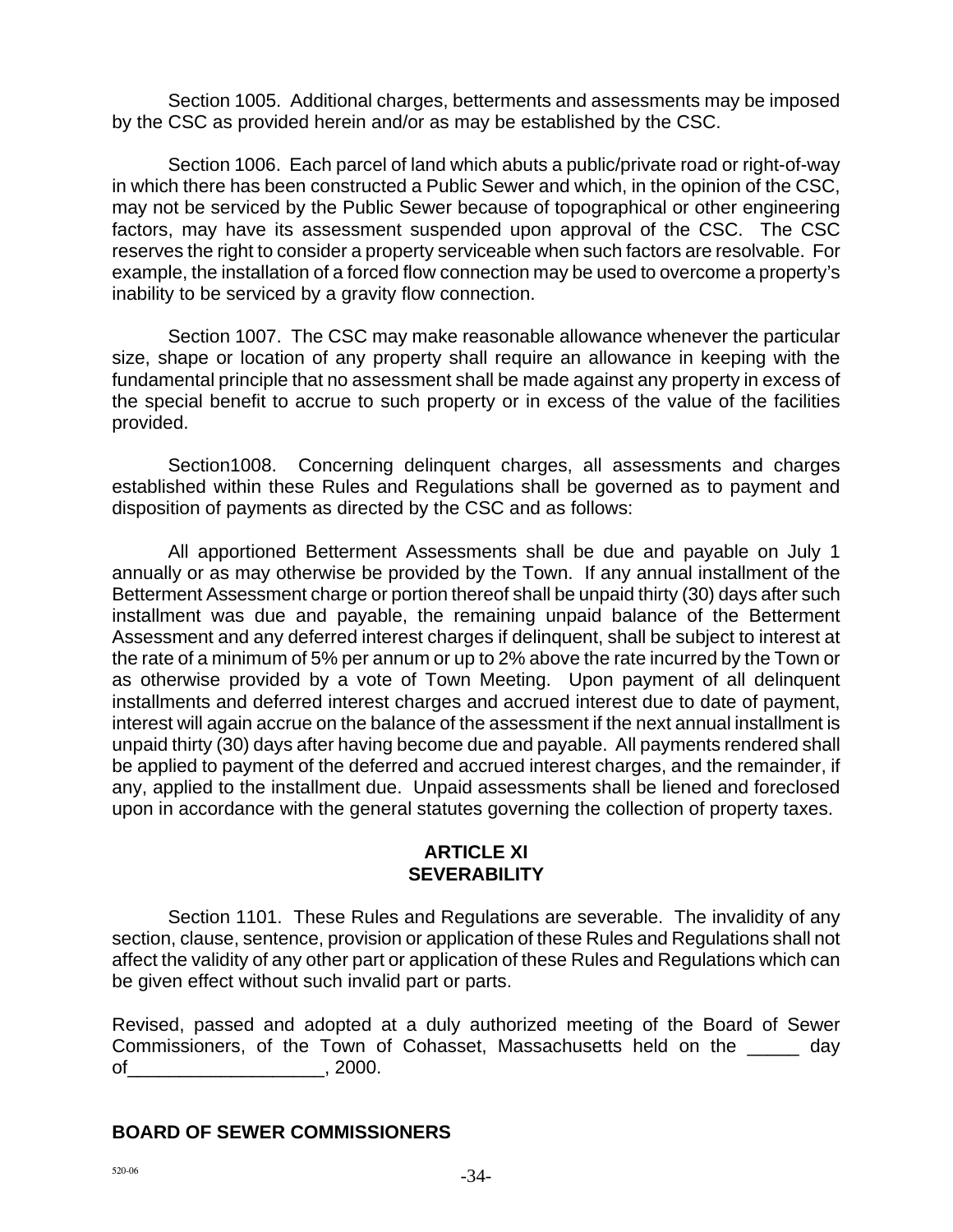# **COHASSET, MASSACHUSETTS**

R. Gary Vanderweil, Jr., Chairman

Henry A. Rattenbury

Raymond Kasperowicz

Witnessed By:

A true copy, ATTEST:

(Town Clerk)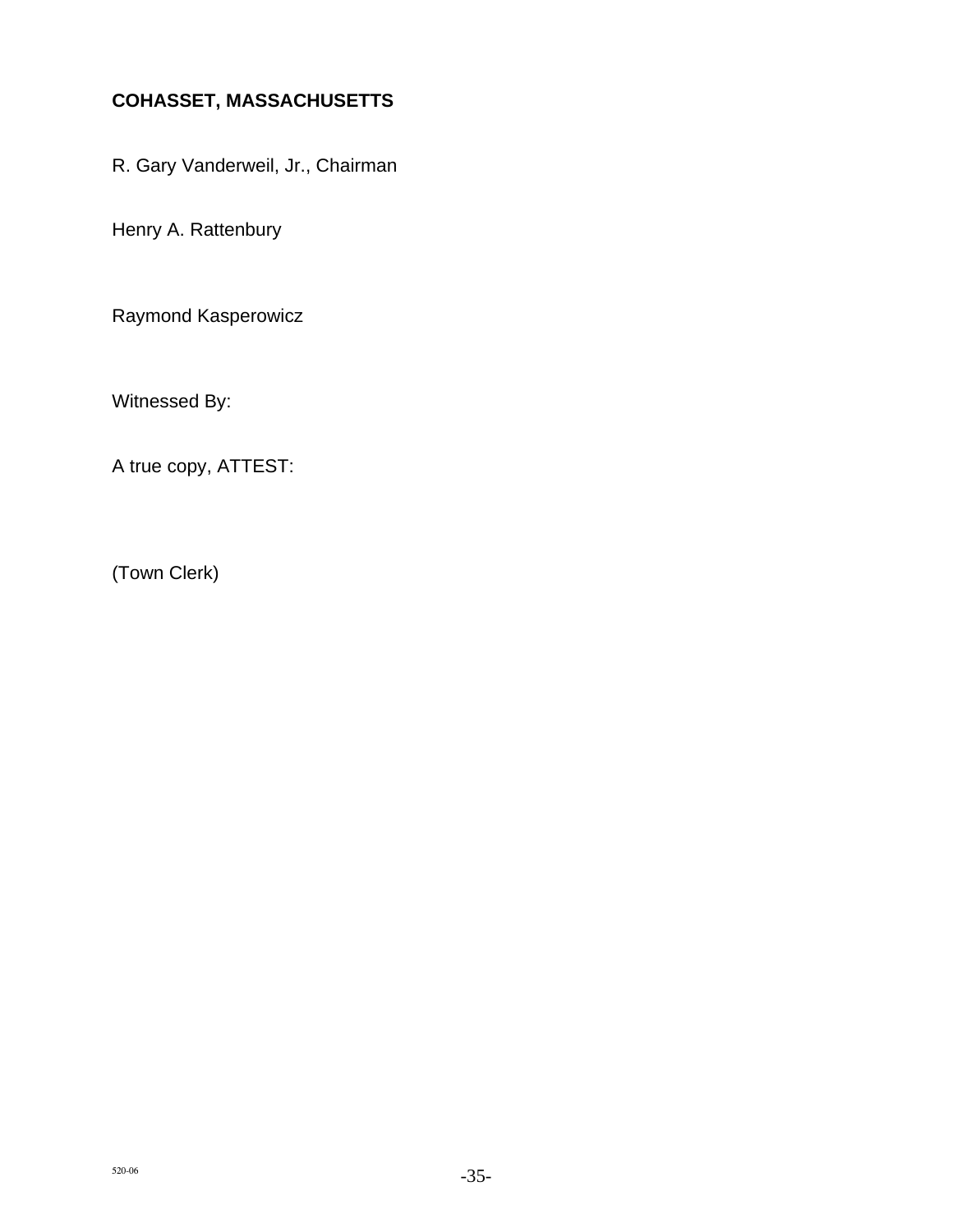# **APPENDIX A**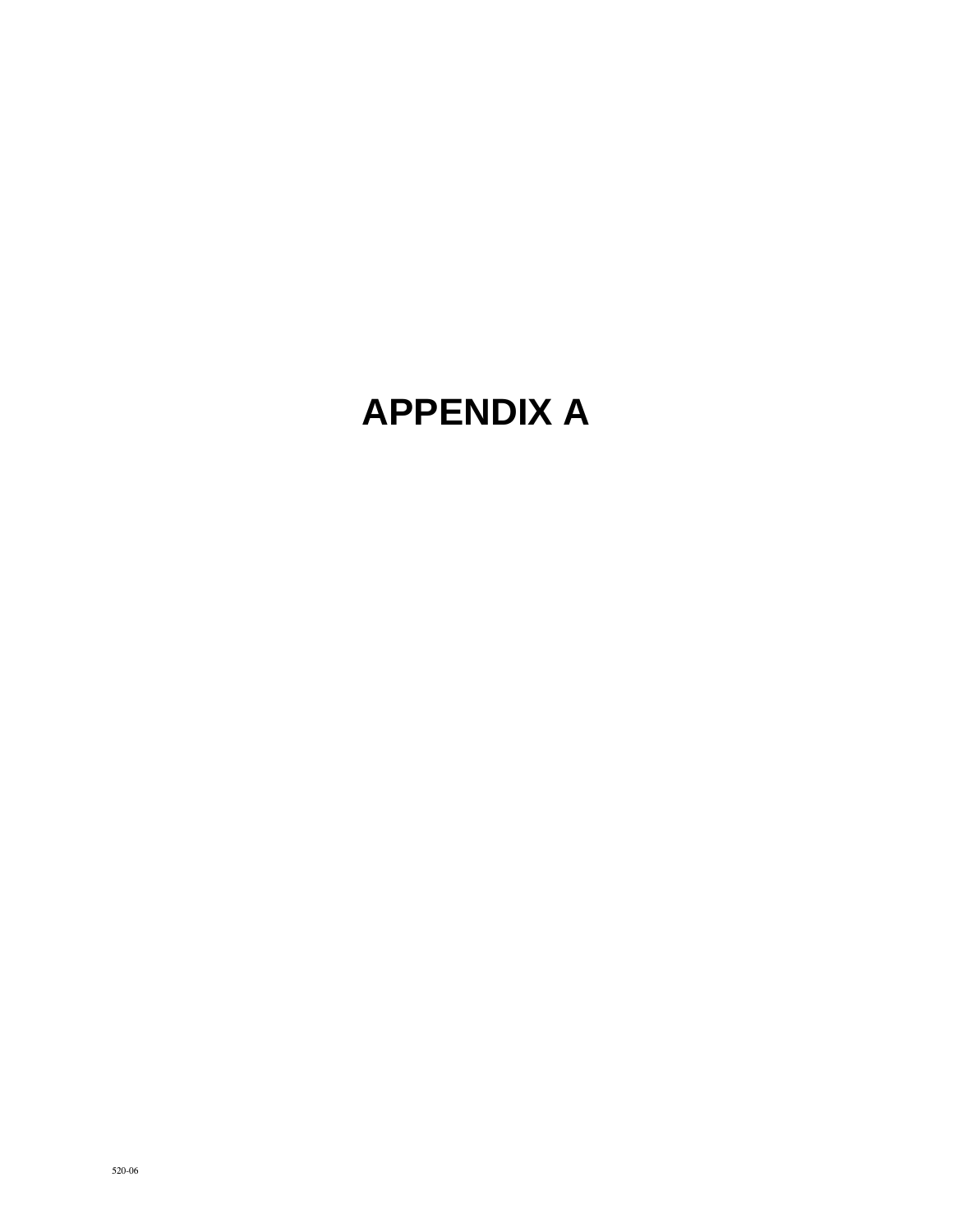#### **APPENDIX A SPECIFICATIONS FOR THE CONSTRUCTION OF SANITARY SEWERS AND APPURTENANCES**

#### **A. Materials:**

**1. Polyvinyl Chloride (PVC), Ductile Iron (D), and Cast Iron (C)** are the only type of pipes which may be used. Pipe shall conform to the following specifications:

#### **a. PVC Sewer Pipe**

#### **Gravity Sewers**

The PVC and pipe fittings shall conform to American Society of Testing and Materials (ASTM) Standard Specifications for Type PSM PVC Sewer Pipe and Fittings, Designation ASTM D3034 latest revision. The pipe shall have a maximum pipe diameter to wall thickness ratio (SDR) of 35. The pipe shall be tested by the flat plate deflection method at a minimum of 45 psi at 5 percent deflection in accordance with ASTM D2412.

#### **Pressure Sewers**

PVC pressure pipe shall be rated a minimum of SDR 21, pressure rated 200 psi with integral thickened wall bells. Pipe shall be made from clean, virgin approved Class 12454-B PVC compound conforming to ASTM resin specification D1784.

#### **b. DI Sewer Pipe**

The DI pipe shall conform to American National Standards Institute (ANSI) A21.50, American Water Works Association H3, ANSI A21.51, American Water Works Association C151 and shall be a minimum of Class 52. Fittings shall be Class 150 conforming to ANSI A21.10.

#### **c. CI Sewer Pipe**

The CI pipe and fittings shall be extra heavy CI soil pipe with factory fabricated joints and shall conform to ASTM Standard Specifications A-74.

#### **2. Pipe Bedding and Blanket**

#### **a. Crushed Stone**

Crushed stone bedding and blanket shall be 3/4 inch size consisting of stone fragments crushed from hard, durable stone and washed or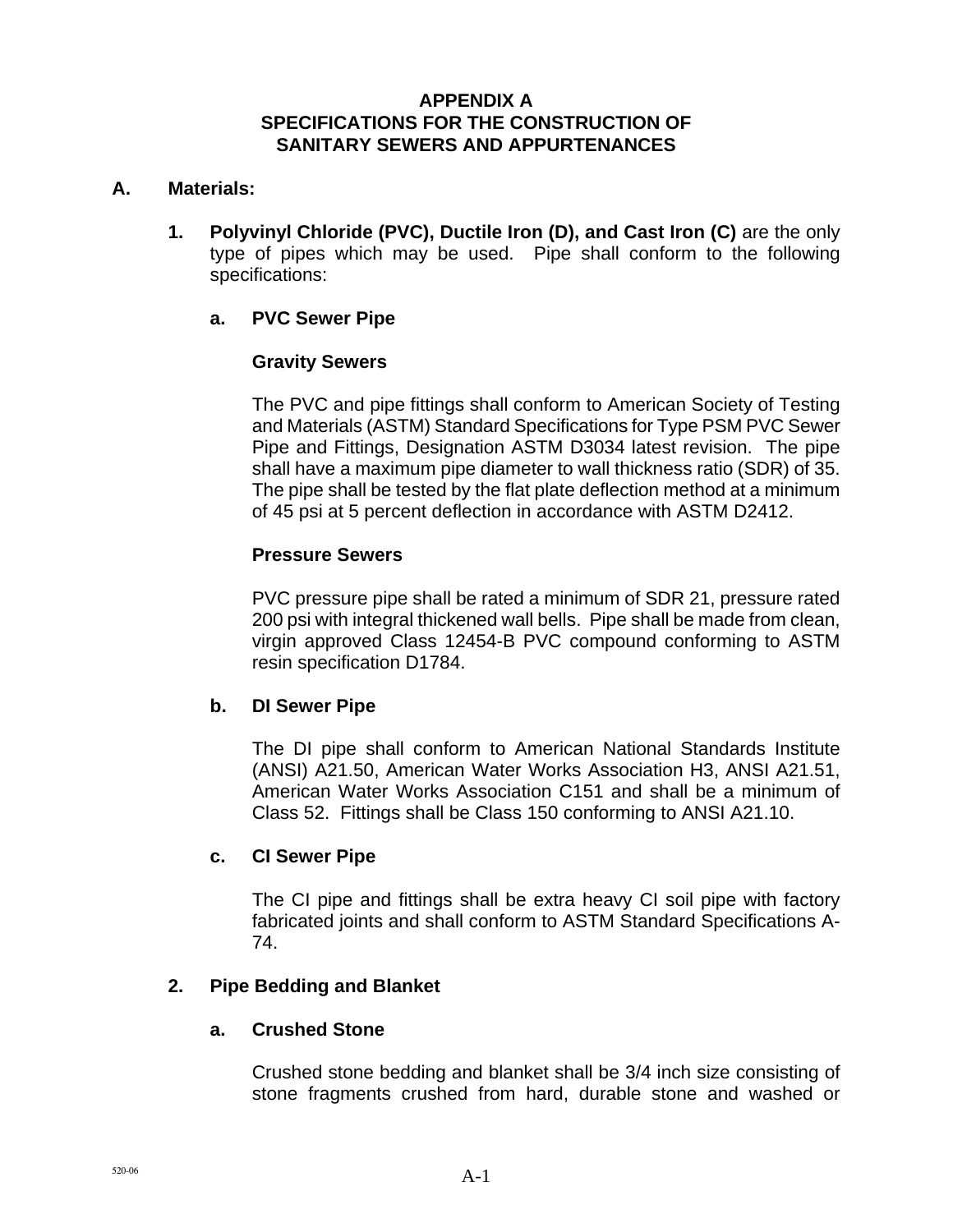screened as required, and shall be free from lumps of clay, organic matter, frozen material or other objectionable material.

#### **b. Sand**

Sand bedding and blanket shall be of the fine, sandy granular material type consisting of clean, hard, durable grains of quartz or other hard, durable fine graded rock and shall be free from loam or any foreign substance. Material for pipe bedding and blanket shall be as specified in MHD-SSHB Materials Specification M1.04.0, Sand Borrow.

#### **3. Backfill Material**

Suitable material for trench backfill above the crushed stone shall be material excavated during the course of construction but excluding debris, pieces of pavement, frozen material, organic matter, top soil, all wet or soft muck, peat or clay, ledge excavation and rocks over six (6) inches in largest dimensions or any material which, as determined by the CSC will not provide sufficient support or maintain the completed construction in a stable condition.

#### **4. Sewer Cleanout Frame and Cover**

The sewer cleanout frame shall be approximately eight (8) inches clear inside diameter, ten (10) inches outside diameter. It shall have an outside flange at the base for stability that protrudes out one (1) inch from the side of the frame in all directions. The cover shall be clearly marked "SEWER" and shall be approximately eight nine (9) inches in diameter. The frame and cover shall weigh at least fifty (50) pounds.

#### **5. Manholes, Frames and Covers**

All precast concrete manholes shall conform to the ASTM "Specifications for Precast Reinforced Concrete Manhole Sections," Designation D478. The barrel shall be at least forty-eight (48) inches inside diameter with a minimum wall thickness of five (5) inches. The outside of the manholes shall be coated with bituminous dampproofing. Manholes shall have an extended lip base.

Manhole steps shall be three-eighths (3/8) inch grade 60 steel reinforcing rod encapsulated with molded copolymer polypropylene. The embedded portion of the steps shall be insulated from the concrete by the manhole manufacturer to prevent deterioration of the metal by interaction with the concrete.

Manhole frames and covers shall be catalog no. LT102 as manufactured by E.L. Lebaron Foundry Co., Brockton, MA 02403, or approved equal product. Manhole frame shall have a clear opening of twenty-four (24) inches. The surface of the cover shall have the word "SEWER" cast thereon for sanitary sewers. Use of Cast Iron manhole frames and covers are subject to written approval from the CSC. Elevations of less than twelve (12) inches from the precast concrete manhole and the roadway shall be accomplished with red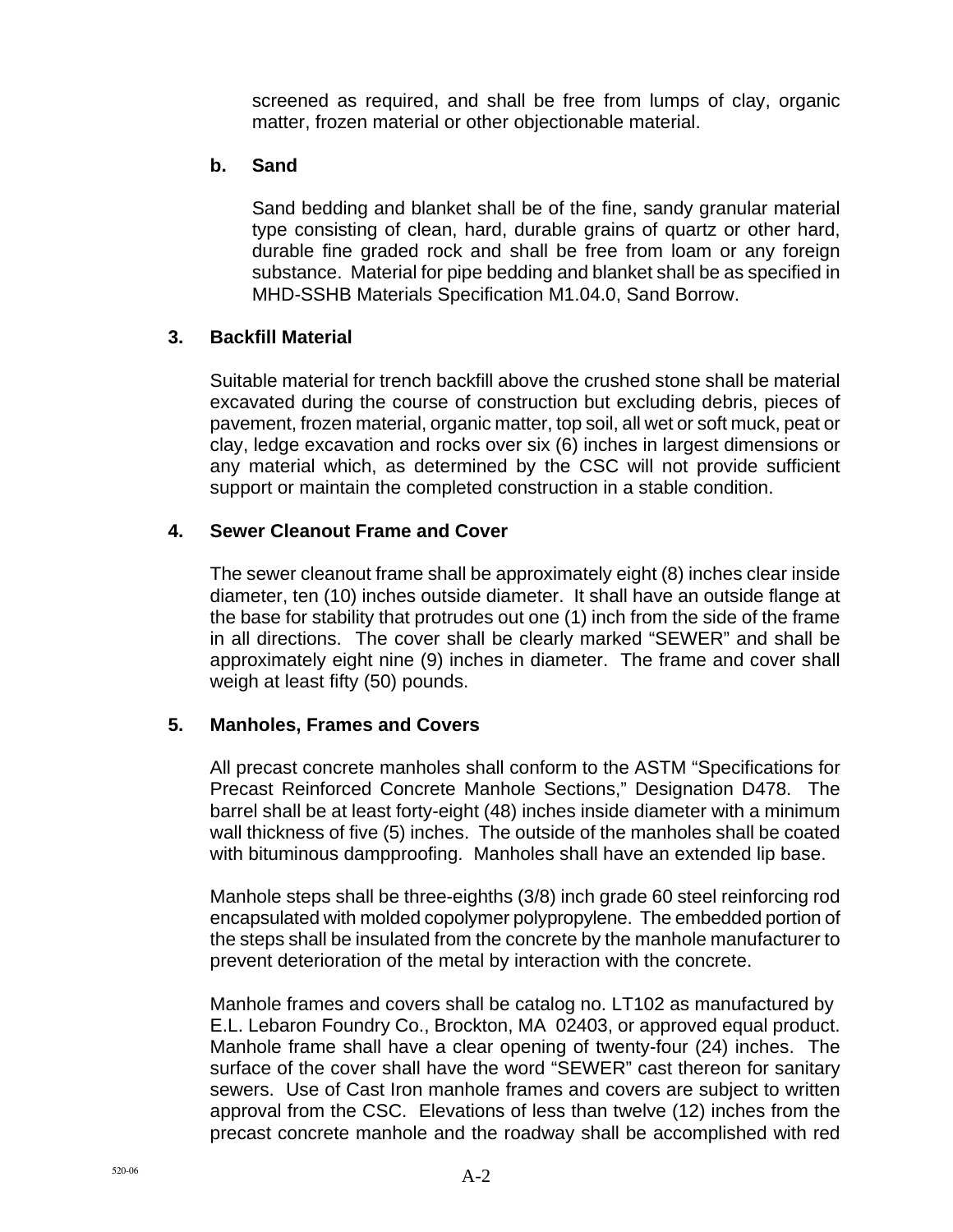clay sewer brick and mortar only unless otherwise approved by the CSC. Elevations greater than twelve (12) inches shall be made with precast concrete riser rings designed for that purpose unless otherwise approved by the CSC.

# **6. Clay Dams**

The dams shall be constructed of impervious fill (clay) similar to A-6 or A-7 soils as classified under AASHTO-M145, latest revision. Dams shall be 12 inches thick, the width of the trench and the height of the bedding and blanket. The clay shall not be allowed to become dry or lumpy and its natural moisture content should be maintained insofar as possible. The permeability of the clay shall be at least one-one hundredth (1/100) of that of the native material forming the walls of the trench or less than 1  $\times$  10<sup>-7</sup> cm/sec., whichever is less.

#### **B. Pipe Diameter**

**1.** The minimum interior pipe diameters for gravity building sewers/services and public sewers shall be six (6) and eight (8) inches, respectively.

## **C. Handling Pipe**

**1.** Pipe shall be handled in an approved manner using slings or other approved devices. No pipe shall be dropped from trucks or into trenches.

## **D. Laying Pipe**

- **1.** Pipe shall be laid accurately to line and grade on a minimum of six (6) inches of bedding measured below the outside of the pipe barrel. A pipe blanket shall extend up to a point twelve (12) inches above the pipe. The bedding and blanket shall be placed in layers not over six (6) inches thick, and each layer shall be thoroughly compacted by tamping and chinking on each side of the pipe to provide uniform support. Impervious material may be required on service connections for a distance of ten (10) feet from the inside wall of the foundation to where pervious bedding and blanket can start.
- **2.** Pipe shall be laid with the spigot end pointing in the direction of the flow.
- **3.** Joints shall be in accordance with approved factory recommendations. Cement mortar joints will not be permitted. Joints for PVC shall conform to ASTM Specification D3212. Transitions between different pipe sizes shall be accomplished by using flexible reducing couplings with stainless steel bands equal to "Fernco" couplings.
- **4.** Completed pipelines shall be free of deviations from grade. Visible leaks, broken pipes, etc. shall be repaired or replaced.
- **5.** Pipe shall be laid during normal hours, weekdays 8 AM 4 PM, unless otherwise approved in writing by the CSC. Provisions shall be made for plugging with a watertight plug at night or when work is suspended. Sewers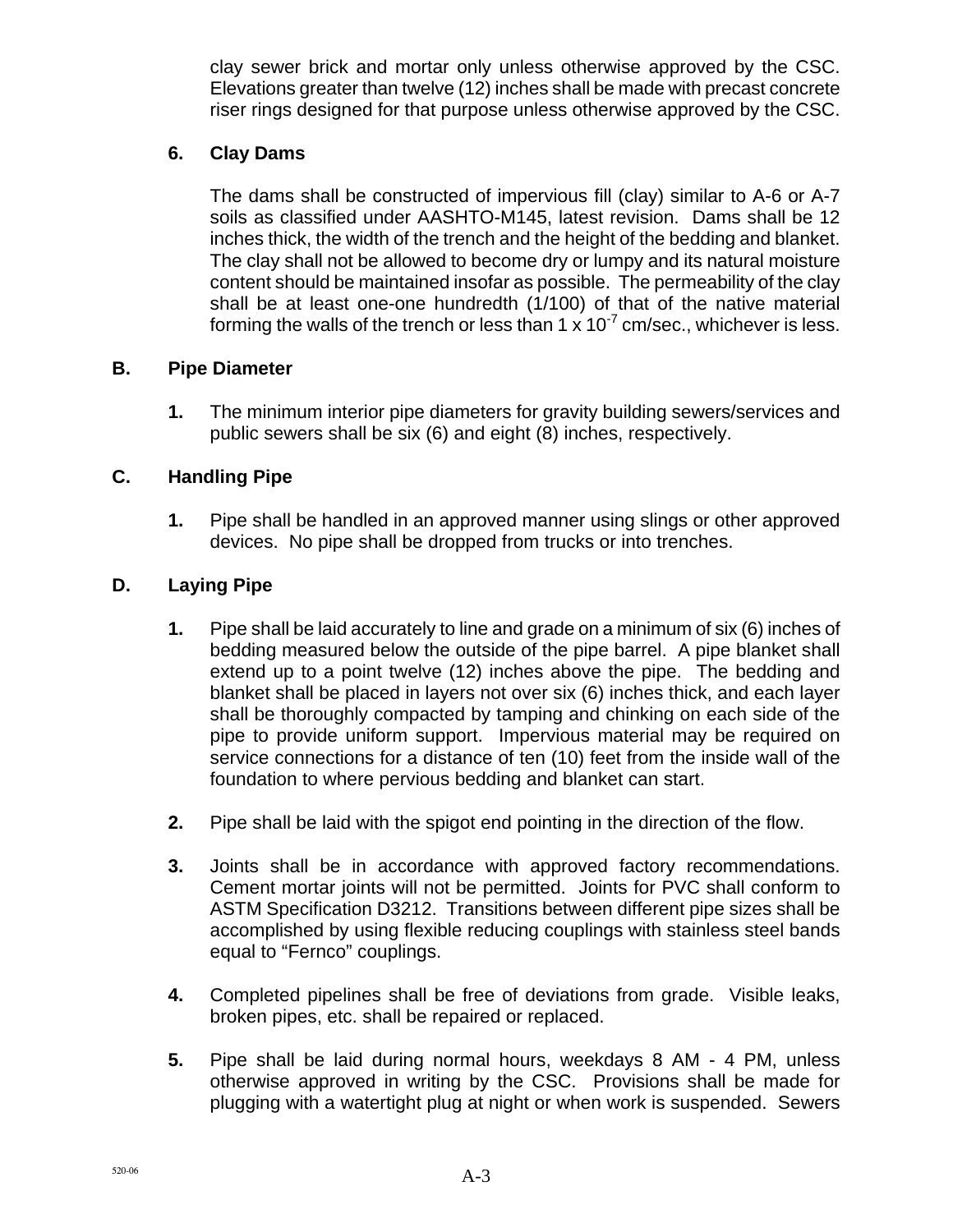shall not be used to carry groundwater from the trench. The Contractor shall clean all debris from sewers at the completion of the work.

- **6.** Sewers shall be located at least ten (10) feet horizontally, from existing watermains. If, for absolutely essential reasons, it is not possible to achieve such separation, the sewer may be located not less than three (3) feet from a watermain, horizontally, provided there is at least eighteen (18) inches vertical separation between the bottom of the watermain and the top of the sewer with the sewer below the watermain. When it is impossible to obtain the required separation, the sewer shall be encased in concrete or constructed of mechanical joint ductile iron pipe, or another 150 psi pressure piping system as approved in writing by the CSC and the Board of Water Commissioners or other governing water authority.
- **7.** The size, slope and alignment of the sewer shall be subject to the approval of the CSC. The slope of the building sewer shall not be less than one-quarter (1/4) inch per foot, except where approved in writing by the CSC.
- **8.** Compaction of trenches beneath roadways shall be done using methods approved in writing by the CSC. The minimum degree of compaction throughout the trench shall be ninety (90) percent. Compaction tests will be performed where directed by the CSC at the expense of the applicant.
- **9.** The connection of the building sewer to the public sewer shall be made at the "wye" branch, if such branch is available at a suitable location. If no branch is available, a connection may be made by tapping the public sewer by an approved method, then inserting an approved cast iron, ductile iron, stainless steel or PVC "wye" or "tee" saddle with stainless steel mounting bands or other approved connection device. Cutting a hole in the public sewer by hand is prohibited.
- **10.** When water is present in a trench, a sump of crushed stone shall be constructed, and water shall be pumped at all times. The trench shall be kept dry at all times during construction. When actual pipe installation is not in progress, the open ends of the pipe shall be closed with temporary watertight plugs or by other approved means. All joints and connections shall be made watertight and gastight.
- **11.** Prior to final acceptance, the entire line shall be mandrelled, pressure tested, cleaned and water-jetted to remove rocks and debris. At the manhole downstream of each section being cleaned, the effluent line shall be plugged and all rocks, debris and water shall be removed and disposed of by the Contractor.

# **E. Testing of Public Sewer**

**1.** If the visual inspection of the completed sewer or any part thereof shows any pipe, manhole or joint which allows infiltration of water in noticeable stream or jet, the defective work or material shall be replaced or repaired as directed.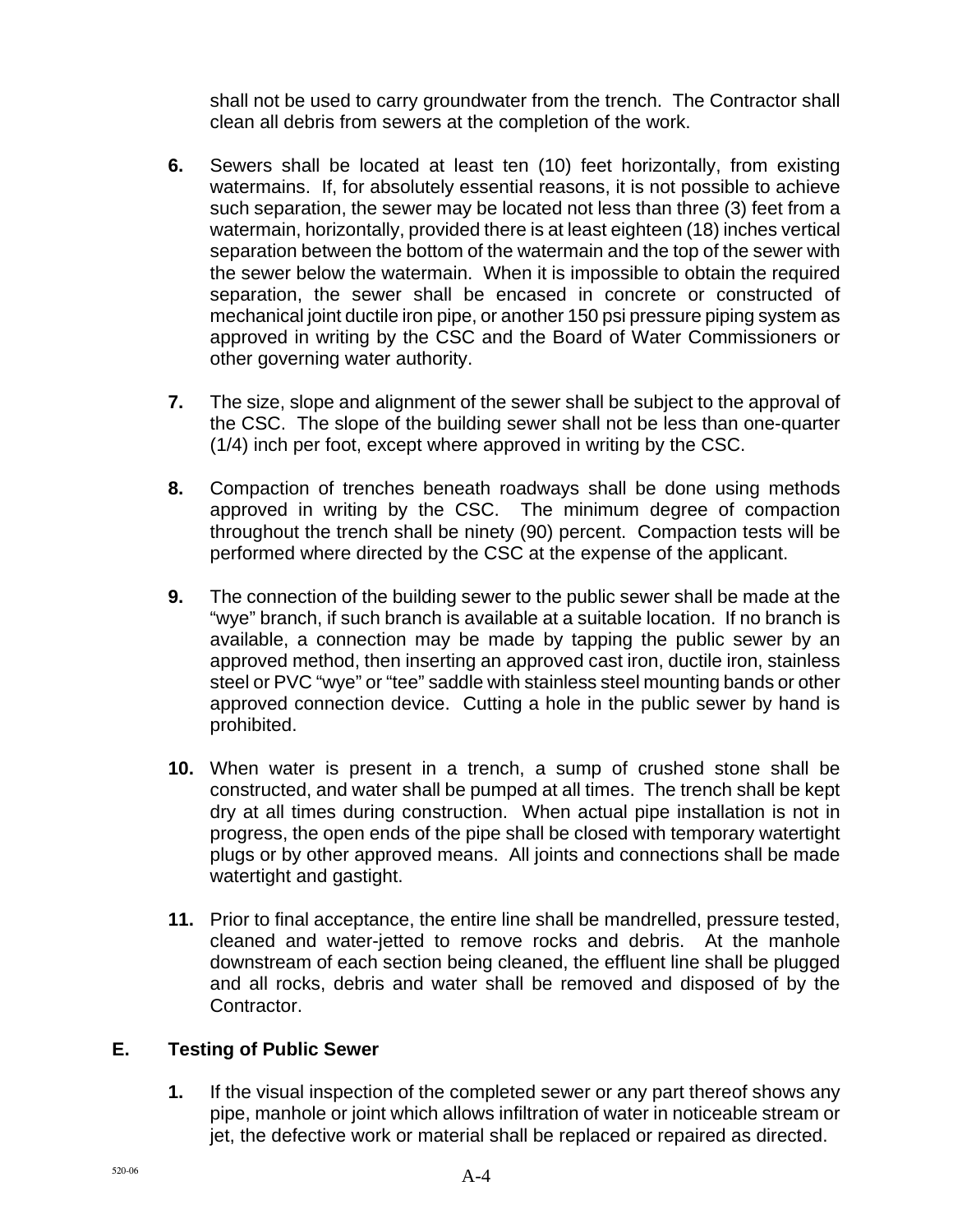- **2.** After completing installation and backfill of sewer pipe to the satisfaction of the CSC, the applicant shall, at his expense, conduct a line acceptance test under the following procedures:
	- **a.** Mainline (Gravity)
		- **(1.)** After a manhole reach of pipe has been backfilled and cleaned, pneumatic plugs shall be placed in the line at each manhole and inflated to twenty-five (25) pounds per square inch gauge (psig). Low pressure air shall be introduced into this sealed line until the internal air pressure reaches four (4) psig greater than the average back pressure of any groundwater that may be over the pipe. At least two (2) minutes shall be allowed for the air pressure to stabilize.
		- **(2.)** After the stabilization period, the air hose from the control panel to the air supply shall be disconnected. The portion of the line being tested shall be termed "Acceptable" if the time required in minutes for the pressure to decrease from 3.5 to 2.5 psig (greater than the average back pressure of any groundwater that may be over the pipe) is not less than the time shown for the given diameters in the following table:

| Pipe Dia. in Inches | <b>Minutes</b> |
|---------------------|----------------|
| 6                   | 3.0            |
| 8                   | 4.0            |
| 10                  | 5.0            |
| 12                  | 5.5            |
| 15                  | 7.5            |
| 18                  | 8.5            |

- **b.** Pressure (Forcemain)
	- **(1.)** Clean pipe of dirt, dust, oil, grease and other foreign material, before pressure and leakage tests.
	- **(2.)** Pressure and Leakage Tests:
		- **(a.)** Conduct combined pressure and leakage test on pipeline sections of maximum length one quarter (1/4) mile, and within three (3) days of completion of installation.
		- **(b.)** Furnish and install temporary testing plugs or caps, pressure pumps, pipe connections, meters, gages, equipment and labor.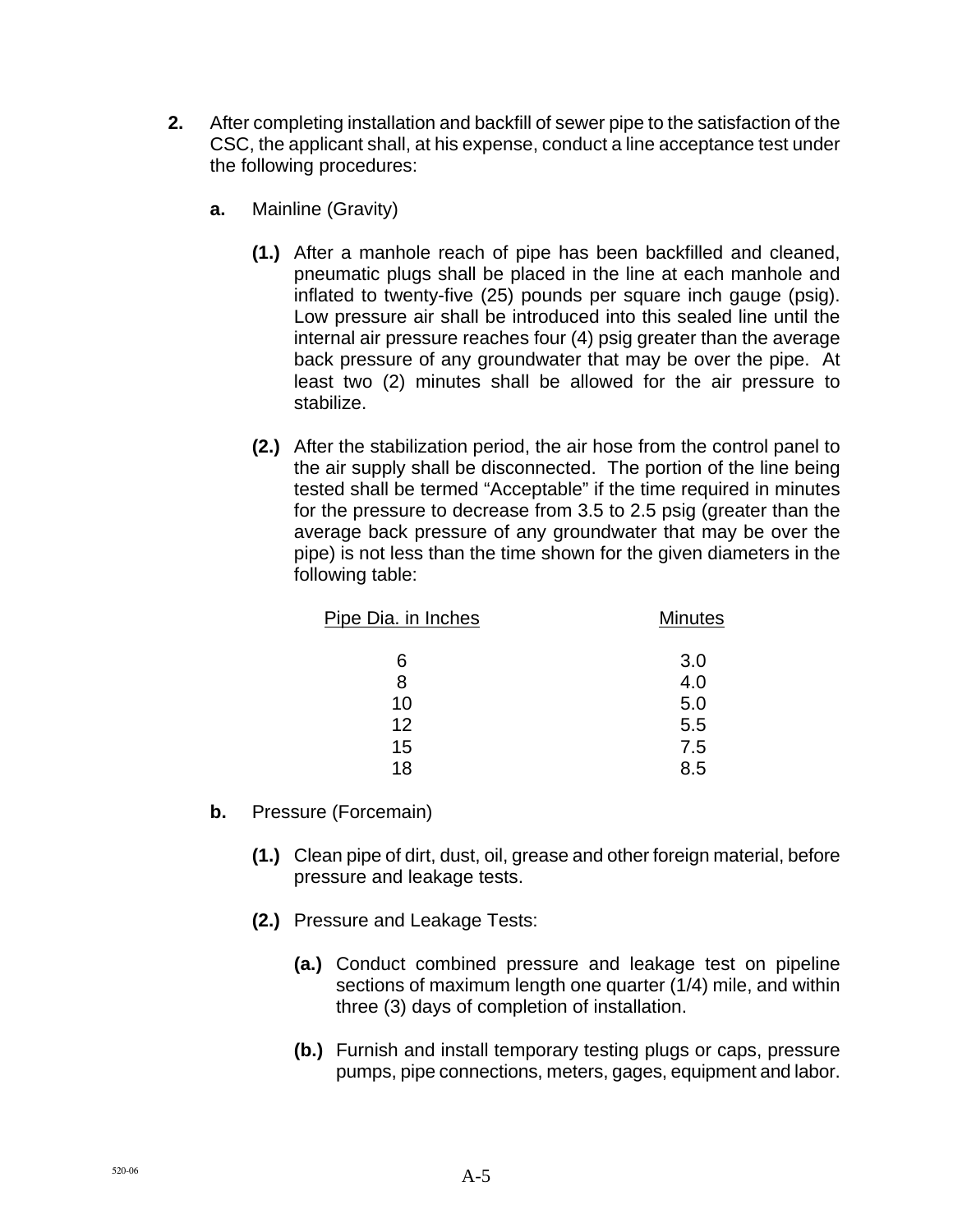- **(c.)** Test when desired; comply with CSC's orders and specifications.
- **(d.)** Test pipelines in excavation or embedded in concrete before completing backfilling or placing of concrete, and test exposed piping before field painting.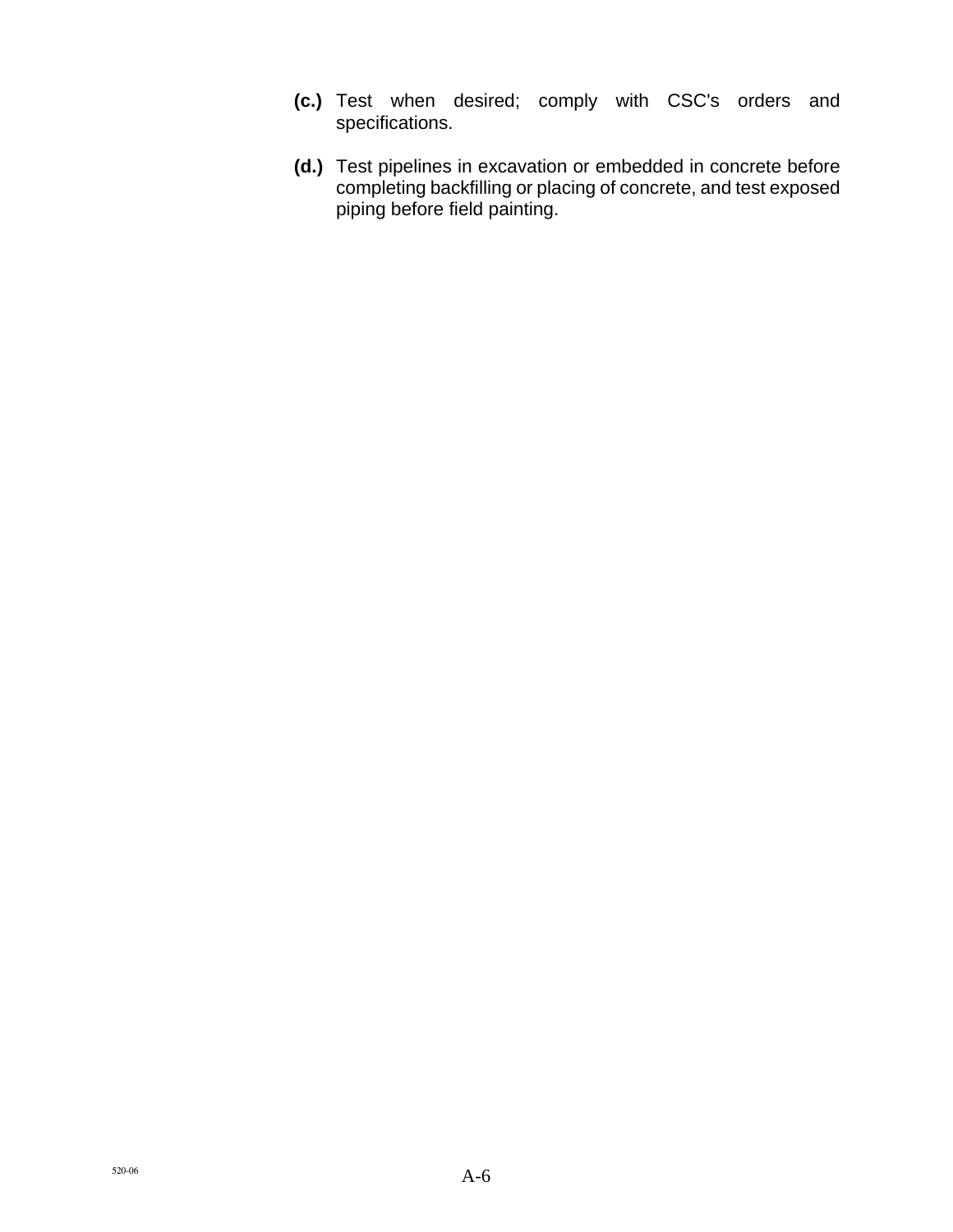- **(e.)** Fill section of pipe with water and expel air. If blowoffs are not available at high points for releasing air, make necessary taps and plug after test completion.
- **(f.)** Maintain section full of water for twenty-four (24) hours before conducting combined pressure and leakage test.
- **(g.)** When conducting pressure and leakage test, first raise water pressure (based on elevation of lowest point of section under test and corrected to gage location) to pressure in psi numerically equal to pipe pressure rating, but not more than 150 psi.
- **(h.)** Maintain pressure and make leakage test by metering water flow into pipe.
- **(i.)** Results are acceptable if the average leakage during a two (2) hour period less than ten (10) gallons per inch of diameter per twenty-four (24) hours per mile and there is no visible leakage at joints.
- **(j.)** If section fails pressure and leakage test, locate, uncover, and repair or replace defective pipe, fittings, or joint. Conduct additional tests and repairs until section passes test.
- **(k.)** Modify test procedure only if permitted by the CSC.
- **(l.)** Pipe shall be accepted only when the leakage does not exceed the above standards.

#### **F. Backflow Prevention**

**1.** All building plumbing fixtures below the ground level as measured above the adjacent collector sewer servicing said building shall be considered as being subject to backflow from the sewer and shall be supplied with a suitable backwater/backflow valve.